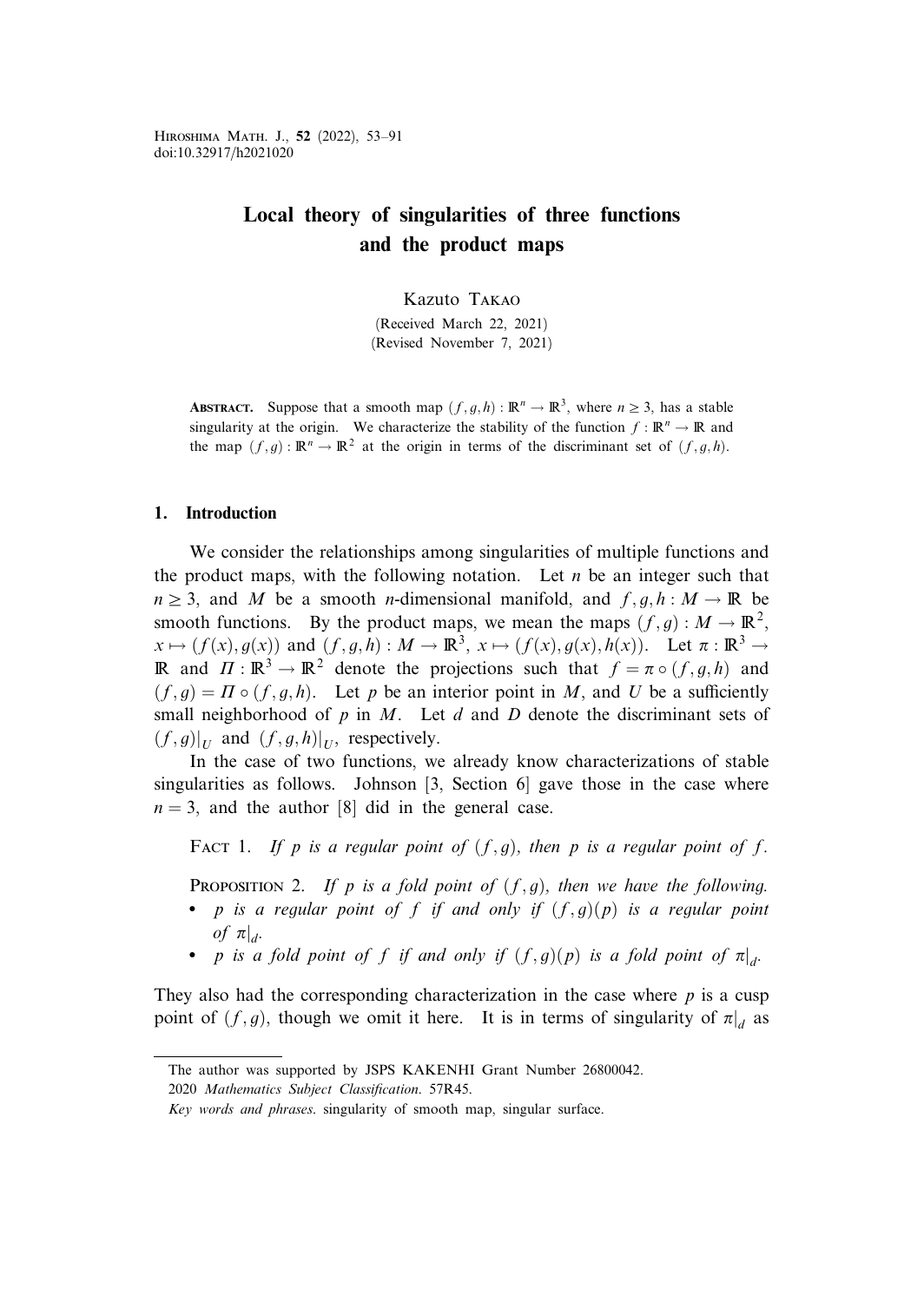well, but not in the usual sense, as  $d$  is not a smooth manifold in that case. See [8] for the details.

In the case of three functions, we give characterizations of stable singularities as follows.

FACT 3. If p is a regular point of  $(f, g, h)$ , then p is a regular point of f and  $(f, q)$ .

**PROPOSITION** 4. If p is a fold point of  $(f, g, h)$ , then we have the following.

- p is a regular point of f if and only if  $(f, g, h)(p)$  is a regular point of  $\pi|_{D}$ .
- p is a fold point of f if and only if  $(f, g, h)(p)$  is a fold point of  $\pi|_{D}$ .
- p is a regular point of  $(f, g)$  if and only if  $(f, g, h)(p)$  is a regular point of  $\left. \Pi\right\vert _{D}.$
- p is a fold point of  $(f, g)$  if and only if  $(f, g, h)(p)$  is a fold point of  $H|_{D}$ .
- p is a cusp point of  $(f, g)$  if and only if  $(f, g, h)(p)$  is a cusp point of  $H|_{D}$ .

We also have the corresponding characterizations in the cases where  $p$  is a cusp point or a swallow-tail point of  $(f, g, h)$ , though we omit them here. They are in terms of singularity of  $\pi|_D$  or  $\Pi|_D$  as well, and the normal curvature of D, but not in the usual sense, as  $D$  is not a smooth manifold in those cases. See Subsection 2.2 for the details.

Those characterizations may be compared to various works in differential geometry of singular surfaces. In the cusp and swallow-tail cases,  $D$  is a certain kind of singular surface (see Subsection 2.1). We can think of singularity of  $\pi|_D$  or  $\Pi|_D$  as contact between D and a family of planes or lines, respectively, in  $\mathbb{R}^3$ . Such contacts were studied by Oset Sinha and Tari [7], and Francisco [1].

We hope that the above local theory can be applied to some global theory. Suppose that M is a closed manifold, and  $f$ ,  $g$  are Morse functions. Johnson [3] and the author [9] gave upper bounds for the minimal number of birth-death singularities over all generic homotopies connecting f and g. To do so, they read off the behavior of certain homotopies connecting  $f$  and  $g$ , from the discriminant set of  $(f, g)$ , by using Proposition 2 and its variation. This suggests that such a local theory is useful for a global theory. Still, we could much improve the upper bounds, if we could simplify the singularities of  $(f, g)$  by isotopies of both or one of f and g, say, an isotopy  $\{g_t : M \to \mathbb{R}\}_{t \in [0,1]}$  such that  $g_0 = g$  and  $g_1 = h$ . To do so, we might read off the behavior of the homotopy  $\{(f, g_t) : M \to \mathbb{R}^2\}_{t \in [0,1]},$  from the discriminant set of  $(f, g, h)$ , by using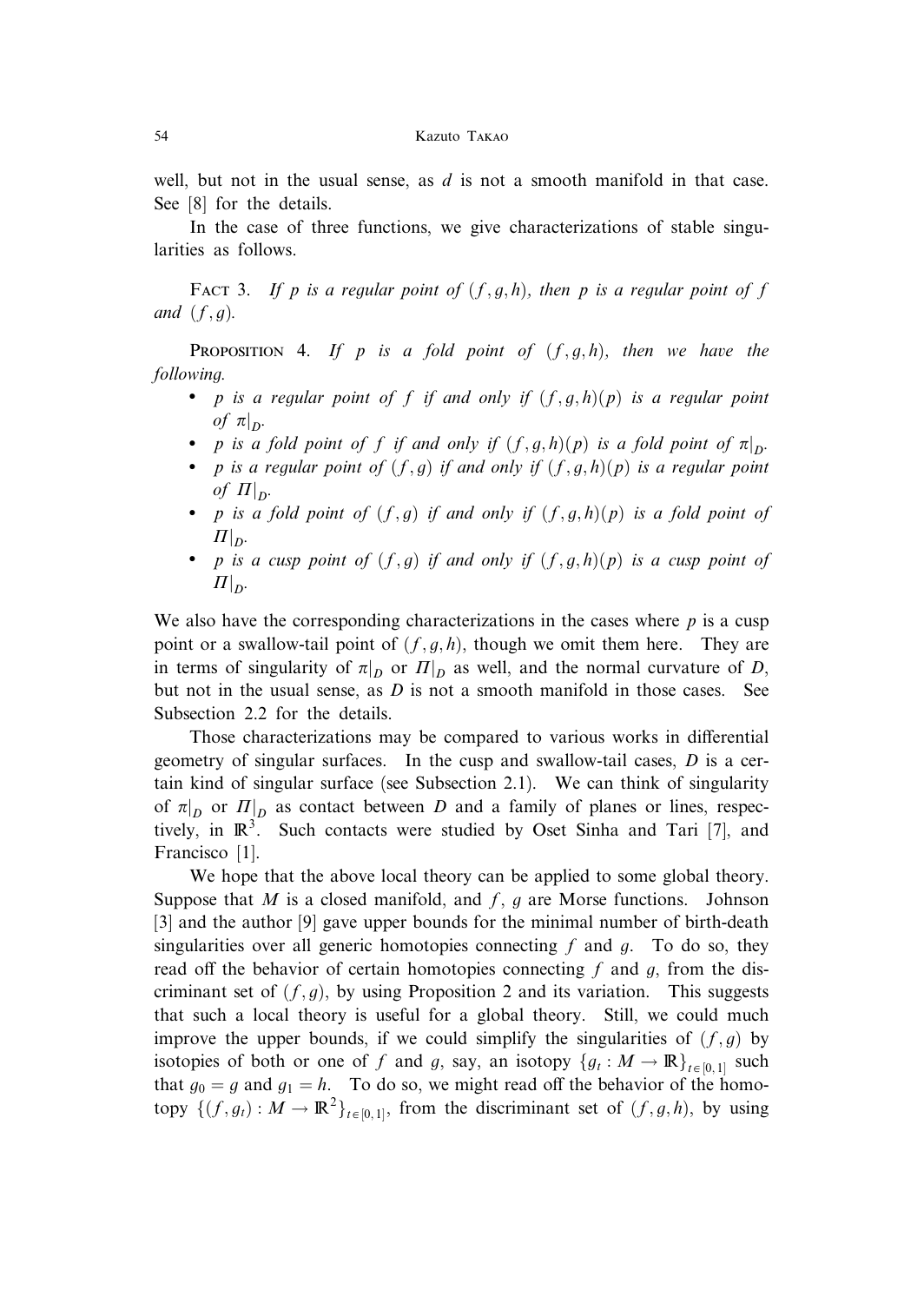Proposition 4 and its variations. In that way, or any other way, we hope that the present results also have applications.

# 2. Preliminaries and results

In this section, we give preliminary definitions and facts, state the main results of this paper, and review general methods which we use in our proofs.

**2.1.** Definitions and facts. We use the following notation. Let m and n be positive integers, let X and Y be  $C^{\infty}$  manifolds of dimensions m and n, respectively, and let  $f: X \to Y$  be a  $C^{\infty}$  map. Let p be an interior point in X, and suppose that  $f(p)$  is an interior point in Y. Let U be a sufficiently small neighborhood of  $p$  in  $X$ .

Some basic notions concerning singularity are defined as follows. The point p is said to be a *regular point* of f if there are local coordinate systems of X and Y with respect to which  $p = 0$  and

$$
f(x_1, x_2,..., x_m) = \begin{cases} (x_1, x_2,..., x_n) & (m \ge n) \\ (x_1, x_2,..., x_m, 0,..., 0) & (m \le n), \end{cases}
$$

and a *singular point* otherwise. The set of singular points of  $f$  is called the singular set of  $f$ , and its image by  $f$  is called the *discriminant set* of  $f$ .

Some notions concerning fold singularity are defined as follows. Suppose that  $m \ge n$ . The point p is said to be a *fold point* of f if there are local coordinate systems of X and Y with respect to which  $p = 0$  and

$$
f(x_1, x_2,..., x_m) = (x_1, x_2,..., x_{n-1}, -x_n^2 - \cdots - x_{n+\lambda-1}^2 + x_{n+\lambda}^2 + \cdots + x_m^2),
$$

where  $\lambda$  is an integer such that  $0 \leq \lambda \leq m - n + 1$ . A fold point in the case where  $n = 1$  is a so-called Morse critical point. The minimum of  $\{\lambda, m - n \lambda + 1$  does not depend on the choice of coordinate systems, and is called the absolute index of the fold point  $p$ . After coordinate transformations if necessary, we can arrange the above local form so that  $\lambda$  attains the absolute index. Suppose that  $n = 3$  and p is a fold point of f. Then, we can see that the singular set of  $f|_U$  consists only of fold points, and its discriminant set is a regular surface.

Some notions concerning cusp singularity are defined as follows. Suppose that  $m \ge n \ge 2$ . The point p is said to be a *cusp point* of f if there are local coordinate systems of X and Y with respect to which  $p = 0$  and

$$
f(x_1, x_2, \dots, x_m) = (x_1, x_2, \dots, x_{n-1}, x_n^3 + x_1 x_n - x_{n+1}^2 - \dots - x_{n+2}^2 + x_{n+2+1}^2 + \dots + x_m^2),
$$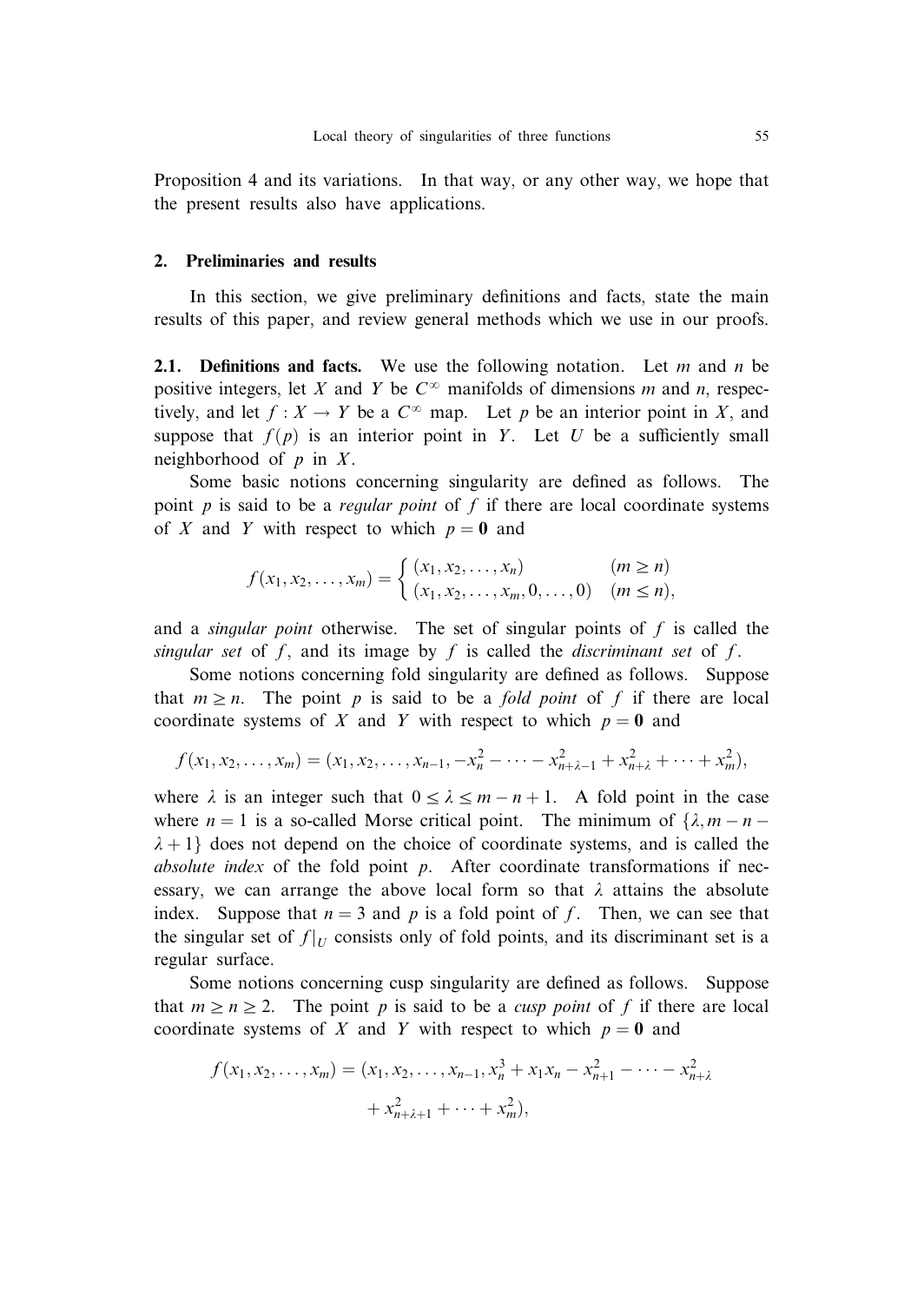where  $\lambda$  is an integer such that  $0 \leq \lambda \leq m - n$ . The minimum of  $\{\lambda, m - n - \lambda\}$ does not depend on the choice of coordinate systems, and is called the *absolute* index of the cusp point  $p$ . After coordinate transformations if necessary, we can arrange the above local form so that  $\lambda$  attains the absolute index. Suppose that  $n = 3$  and p is a cusp point of f. Then, we can see that the singular set of  $f|_U$  consists only of fold points and cusp points, and its discriminant set, denoted by  $D$ , is a singular surface as in the left of Figure 1. (See the second paragraph in Section 3 for more details.) The images of the cusp points form the cuspidal edge, which is a regular arc, denoted by E. There exists a  $C^{\infty}$ disk in Y with the same limiting tangent plane in  $T_{f(p)}$  Y as each component of  $D\backslash E$ , which we call a *tangent disk* of D at  $f(p)$ .

Some notions concerning swallow-tail singularity are defined as follows. Suppose that  $m \ge n = 3$ . The point p is said to be a swallow-tail point of f if there are local coordinate systems of X and Y with respect to which  $p = 0$ and

$$
f(x_1, x_2,..., x_m) = (x_1, x_2, x_3^4 + x_1x_3^2 + x_2x_3 - x_4^2 - \dots - x_{\lambda+3}^2 + x_{\lambda+4}^2 + \dots + x_m^2),
$$

where  $\lambda$  is an integer such that  $0 \le \lambda \le m - 3$ . The minimum of  $\{\lambda, m - \lambda - 3\}$ does not depend on the choice of coordinate systems, and is called the *absolute* index of the swallow-tail point  $p$ . After coordinate transformations if necessary, we can arrange the above local form so that  $\lambda$  attains the absolute index. Suppose that  $p$  is a swallow-tail point of  $f$ . Then, we can see that the singular set of  $f|_U$  consists only of fold points, cusp points and the swallow-tail point  $p$ , and its discriminant set, denoted by  $D$ , is a singular surface as in the right of Figure 1. (See the second paragraph in Section 4 for more details.) The images of the cusp points form the twin cuspidal edges, which together with



Fig. 1. The local structures of the discriminant set at the images of a cusp point and a swallow-tail point.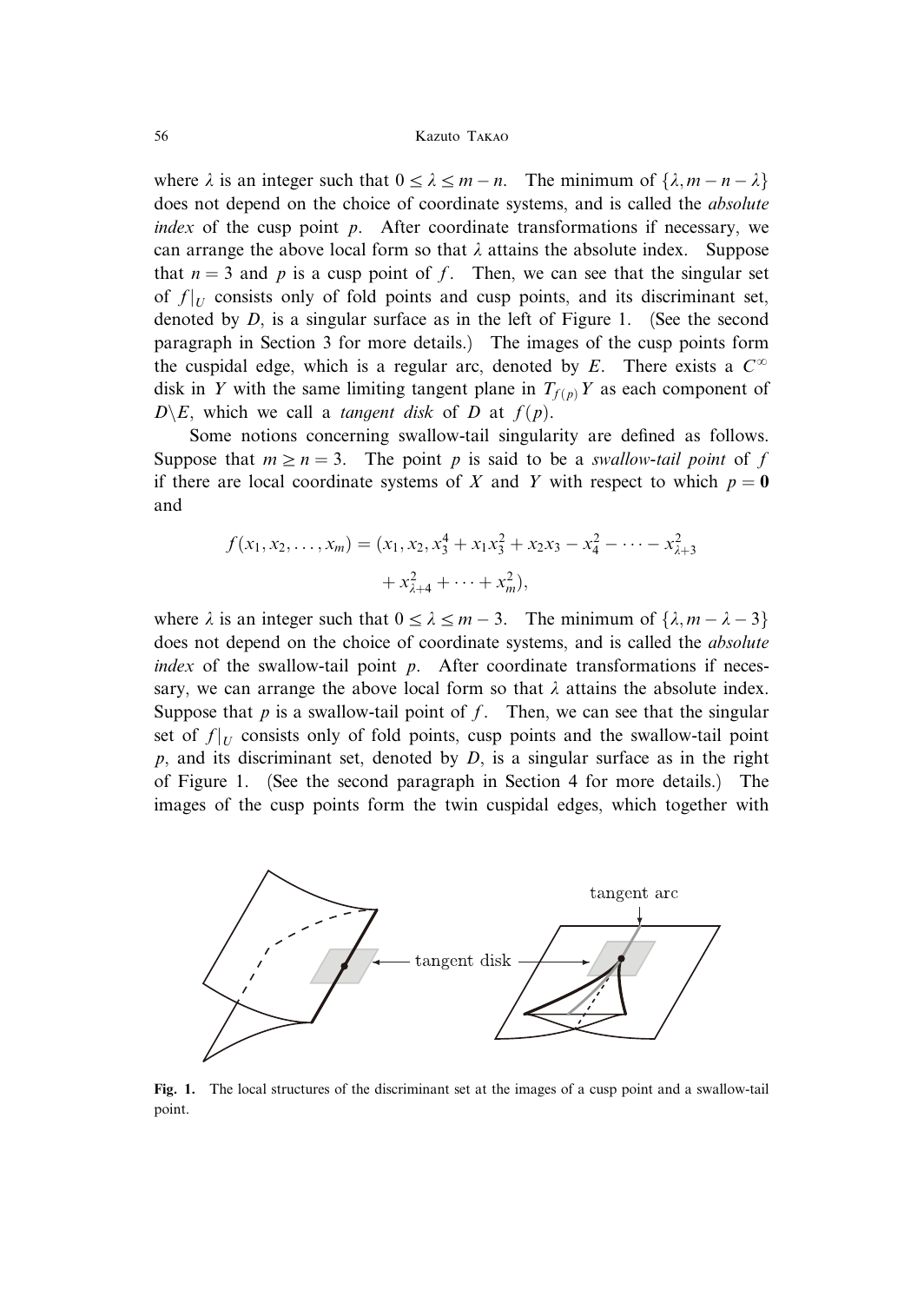$f(p)$  form the cusped arc, denoted by E. There exists a  $C^{\infty}$  disk in Y with the same limiting tangent plane in  $T_{f(p)}Y$  as each component of  $D\backslash E$ , which we call a tangent disk of D at  $f(p)$ . There also exists a  $C^{\infty}$  arc in D with the same limiting tangent line in  $T_{f(p)}Y$  as each component of  $E \setminus \{f(p)\}\)$ , which we call a *tangent arc* of E at  $f(p)$  in D.

We remark that fold, cusp and swallow-tail singularities are stable. For descriptions of stability, see [2] for example. Stable singular points of f are classified into fold points if  $n = 1$ , into fold points and cusp points if  $m \ge n = 2$ , and into fold points, cusp points and swallow-tail points if  $m \geq n = 3$ .

The notion of limiting normal curvature for certain kinds of singular surfaces is defined as follows. This is due to Martins–Saji–Umehara–Yamada [4]. Typical examples of the kinds of singular surfaces are the discriminant sets in the above paragraphs, provided that the target manifold  $Y$  is Riemannian. Suppose that  $m = 2$ ,  $n = 3$ , and let g be a Riemannian metric of Y, and  $\nabla$  denote the Levi-Civita connection. Suppose that f has a unit normal vector field, that is to say, a  $C^{\infty}$  map  $v : U \to TY$  such that  $v(x)$  is a unit vector in  $T_{f(x)}Y$  perpendicular to  $(df)_x(T_xU)$  for  $x \in U$ . Suppose also that there is a coordinate system  $(x_1, x_2)$  of U with respect to which  $p = 0$  and

$$
(df)_p \left(\frac{\partial}{\partial x_1}\right) \neq \mathbf{0}
$$
 and  $(df)_p \left(\frac{\partial}{\partial x_2}\right) = \mathbf{0}.$ 

Then, the *limiting normal curvature* of  $f(U)$  at  $f(p)$  is

$$
\frac{g\bigg(\Big(V_{(df)(\partial/(\partial x_1))}(df)\Big(\frac{\partial}{\partial x_1}\Big)\Big)_p, v(p)\bigg)}{g\Big((df)_p\Big(\frac{\partial}{\partial x_1}\Big),(df)_p\Big(\frac{\partial}{\partial x_1}\Big)\Big)}.
$$

This is an invariant of the singular surface  $f(U)$  and the metric q, up to sign corresponding to the two possibilities for  $\nu$ .

2.2. Main results. We work in the following setting, slightly different from that in Introduction for generality and convenience. Let  $m$  be an integer such that  $m \geq 3$ , and X be an m-dimensional  $C^{\infty}$  manifold. Let Y<sub>1</sub> and Y<sub>2</sub>, 3 be Riemannian manifolds of dimensions 1 and 2, respectively, and Y denote the product Riemannian manifold  $Y_1 \times Y_{2,3}$ . Let  $f_1 : X \to Y_1$  and  $f_{2,3} : X \to Y_{2,3}$ be  $C^{\infty}$  maps, and f denote the product map  $(f_1, f_2, g) : X \to Y$ ,  $x \mapsto (f_1(x))$ ;  $f_{2,3}(x)$ ). Let  $\pi: Y \to Y_1$  and  $\Pi: Y \to Y_{2,3}$  denote the projections. Let p be an interior point in X, and suppose that  $f_1(p)$  and  $f_{2,3}(p)$  are interior points in  $Y_1$  and  $Y_{2,3}$ , respectively, and let  $q = f(p)$ . Let U be a sufficiently small neighborhood of p in X, and let D denote the discriminant set of  $f|_{U}$ . Let E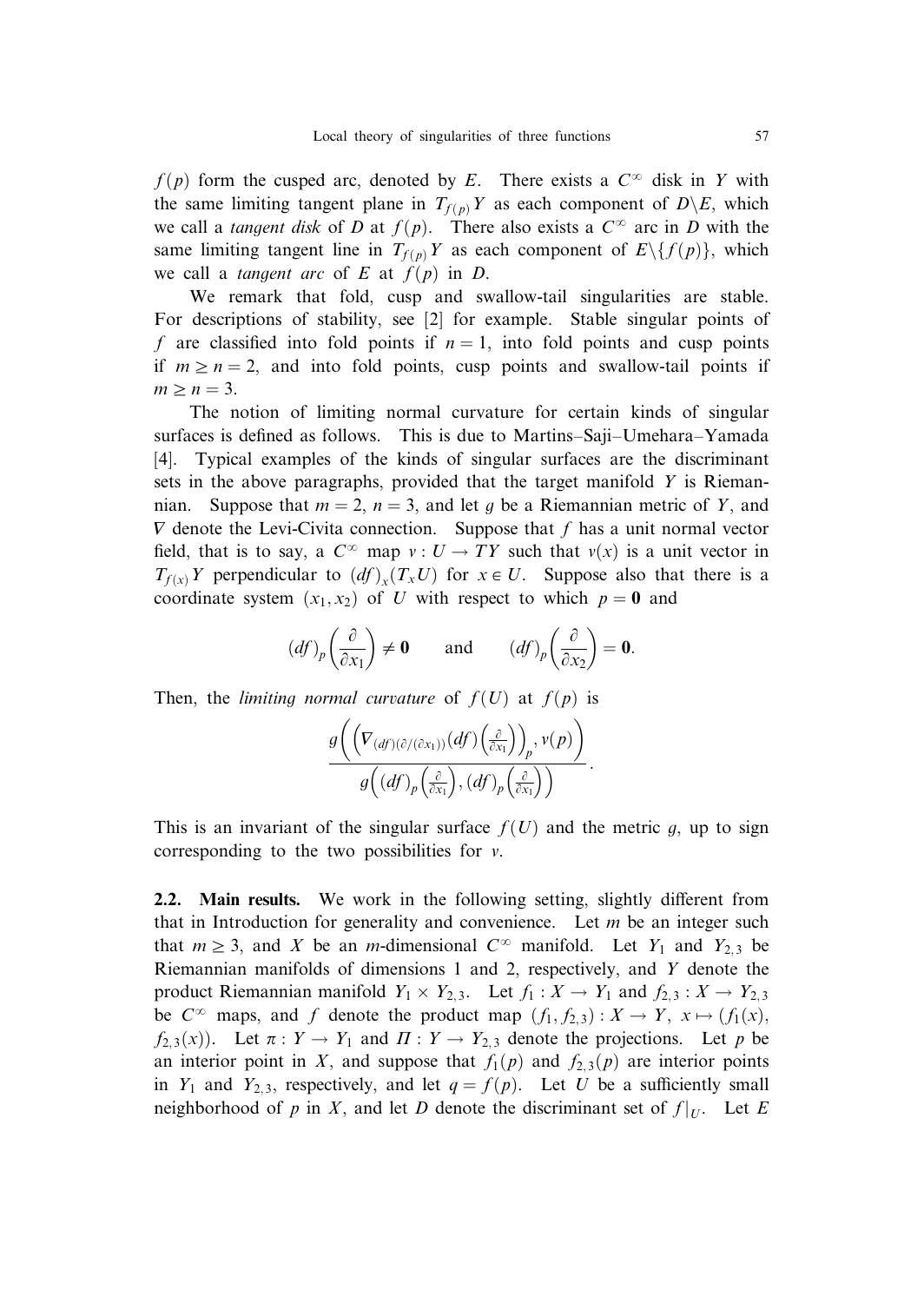denote the subset of D consisting of the images of singular points of  $f|_U$  other than fold points. We note the following immediate fact.

FACT 5. If p is a regular point of f, then p is a regular point of  $f_1$  and  $f_{2,3}$ .

The following three propositions are the main results of this paper.

**PROPOSITION 6.** Suppose that p is a fold point of f of absolute index  $\lambda$ . Then we have the following.

- p is a regular point of  $f_1$  if and only if q is a regular point of  $\pi|_{D}$ .
- p is a fold point of  $f_1$  if and only if q is a fold point of  $\pi|_{D}$ . Moreover, the absolute index of the fold point p of  $f_1$  is equal to either  $\min\{\lambda + \mu,$  $m - \lambda - \mu$  or  $\min{\lambda - \mu + 2, m - \lambda + \mu - 2}$ , where  $\mu$  is the absolute index of the fold point q of  $\pi|_{D}$ .
- $p$  is a regular point of  $f_{2,3}$  if and only if  $q$  is a regular point of  $\Pi|_{D^*}$
- p is a fold point of  $f_{2,3}$  if and only if q is a fold point of  $\Pi|_{D}$ . Moreover, the absolute index of the fold point p of  $f_{2,3}$  is equal to either  $\lambda$  or  $\min\{\lambda + 1, m - \lambda - 2\}.$
- p is a cusp point of  $f_{2,3}$  if and only if q is a cusp point of  $\Pi|_{D}$ . Moreover, the absolute index of the cusp point p of  $f_{2,3}$  is equal to  $\lambda$ .

PROPOSITION 7. Suppose that p is a cusp point of f of absolute index  $\lambda$ . Let  $D$  be a tangent disk of  $D$  at  $q$ . Then we have the following.

- p is a regular point of  $f_1$  if and only if q is a regular point of  $\pi|_{\tilde{D}}$ .
- p is a fold point of  $f_1$  if and only if q is a singular point of  $\pi|_{\tilde{D}}$  and a fold point of  $\pi|_{E}$ . Moreover, the absolute index of the fold point p of  $f_1$  is equal to either  $\min\{\lambda + 1, m - \lambda - 1\}$  or  $\min\{\lambda + 2, m - \lambda - 2\}.$
- $p$  is a regular point of  $f_{2,3}$  if and only if  $q$  is a regular point of  $\Pi|_{\tilde{D}^{\centerdot}}$
- p is a fold point of  $f_{2,3}$  if and only if q is a singular point of  $\Pi|_{\tilde{D}}$  and a regular point of  $\Pi|_{E^*}$  - Moreover, the absolute index of the fold point p of  $f_{2,3}$  is equal to  $\min\{\lambda + 1, m - \lambda - 2\}.$
- p is a cusp point of  $f_{2,3}$  if and only if q is a singular point of  $\Pi|_{E},$ and the limiting normal curvature of  $D$  at  $q$  is non-zero. Moreover, the absolute index of the cusp point p of  $f_{2,3}$  is equal to either  $\lambda$  or  $min\{\lambda + 1, m - \lambda - 3\}.$

PROPOSITION 8. Suppose that p is a swallow-tail point of f of absolute index  $\lambda$ . Let  $\tilde{D}$  be a tangent disk of D at q, and  $\tilde{E}$  be a tangent arc of E at q in D. Then we have the following.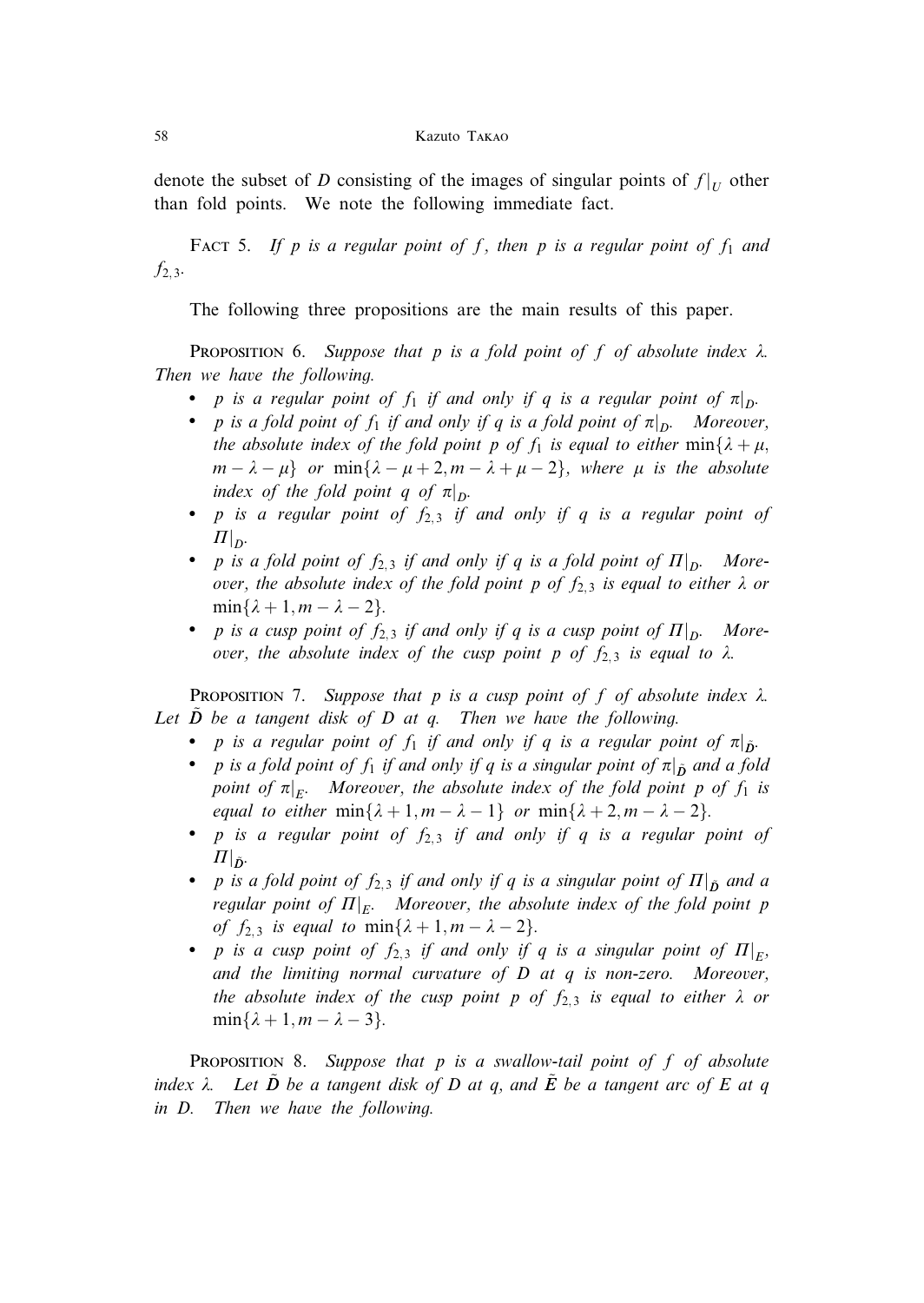- $\bullet$  p is a regular point of  $f_1$  if and only if  $q$  is a regular point of  $\pi|_{\tilde{D}}.$
- p is a fold point of  $f_1$  if and only if q is a singular point of  $\pi|_{\tilde{D}}$ , and the limiting normal curvature of  $D$  at  $q$  is non-zero. Moreover, the absolute index of the fold point p of  $f_1$  is equal to either  $\min\{\lambda + 1, m - \lambda - 1\}$ or  $\min\{\lambda + 2, m - \lambda - 2\}.$
- $p$  is a regular point of  $f_{2,3}$  if and only if  $q$  is a regular point of  $\Pi|_{\tilde{D}^*}$
- p is a fold point of  $f_{2,3}$  if and only if q is a singular point of  $\Pi|_{\tilde{D}}$  and a regular point of  $\Pi|_{\tilde E^*}$  - Moreover, the absolute index of the fold point p of  $f_{2,3}$  is equal to  $\min\{\lambda + 1, m - \lambda - 2\}.$
- p is not a cusp point of  $f_{2,3}$ .

Proposition 6 can be interpreted as Proposition 4. We remark that some of the assertions about the indices can be refined by considering stable singularities together with normal vectors on the discriminant sets, which is left to the reader.

2.3. Methods. We use the following notation. Let  $m$  and  $n$  be positive integers, let X and Y be  $C^{\infty}$  manifolds of dimensions m and n, respectively, and let  $f: X \to Y$  be a  $C^{\infty}$  map. Let p be an interior point in X, and suppose that  $f(p)$  is an interior point in Y.

It is standard to use Jacobian matrix for distinguishing between regular and singular points of maps. The point  $p$  is a regular point of  $f$  if and only if  $(df)_p : T_pX \to T_{f(p)}Y$  has maximal rank. Rather this is usually regarded as the definition. If  $f$  has a local form:

$$
f(x_1, x_2, \ldots, x_m) = (f_1(x_1, x_2, \ldots, x_m), f_2(x_1, x_2, \ldots, x_m), \ldots, f_n(x_1, x_2, \ldots, x_m)),
$$

then  $(df)$ <sub>n</sub> is represented by, and hence identified with, the Jacobian matrix

$$
\begin{pmatrix}\n\left(\frac{\partial f_1}{\partial x_1}\right)_p & \left(\frac{\partial f_1}{\partial x_2}\right)_p & \cdots & \left(\frac{\partial f_1}{\partial x_m}\right)_p \\
\left(\frac{\partial f_2}{\partial x_1}\right)_p & \left(\frac{\partial f_2}{\partial x_2}\right)_p & \cdots & \left(\frac{\partial f_2}{\partial x_m}\right)_p \\
\vdots & \vdots & & \vdots \\
\left(\frac{\partial f_n}{\partial x_1}\right)_p & \left(\frac{\partial f_n}{\partial x_2}\right)_p & \cdots & \left(\frac{\partial f_n}{\partial x_m}\right)_p\n\end{pmatrix}.
$$

It is also standard to use Hessian matrix for recognizing stable singularities of functions. Suppose that  $n = 1$  and p is a singular point of f. For a local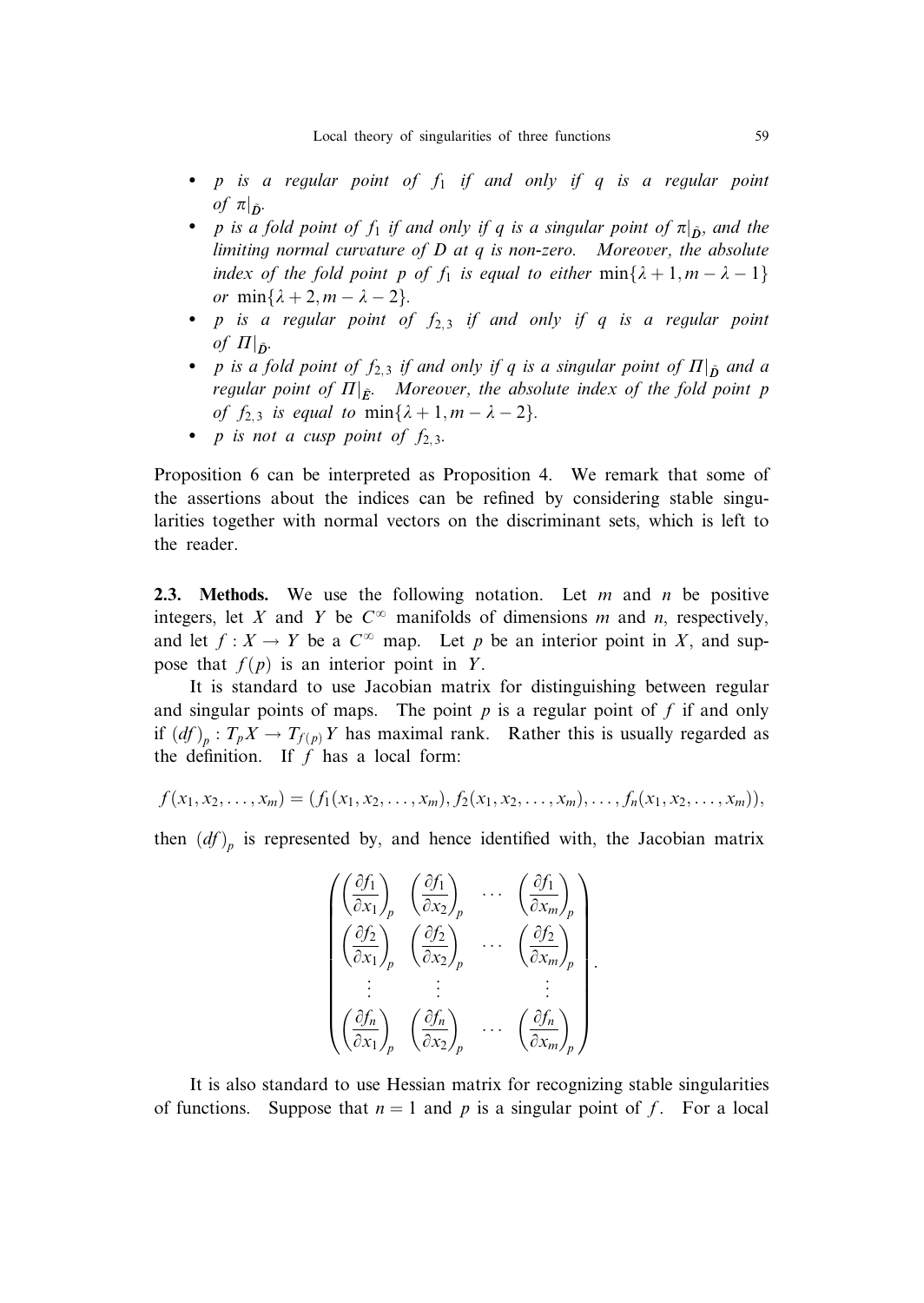coordinate system  $(x_1, x_2, \ldots, x_m)$  of X at p, let  $(\mathbf{H}_{x_1, x_2, \ldots, x_m} f)_p$  denote the Hessian matrix

$$
\begin{pmatrix}\n\left(\frac{\partial^2 f}{\partial x_1^2}\right)_p & \left(\frac{\partial^2 f}{\partial x_1 \partial x_2}\right)_p & \cdots & \left(\frac{\partial^2 f}{\partial x_1 \partial x_m}\right)_p \\
\left(\frac{\partial^2 f}{\partial x_2 \partial x_1}\right)_p & \left(\frac{\partial^2 f}{\partial x_2^2}\right)_p & \cdots & \left(\frac{\partial^2 f}{\partial x_2 \partial x_m}\right)_p \\
\vdots & \vdots & & \vdots \\
\left(\frac{\partial^2 f}{\partial x_m \partial x_1}\right)_p & \left(\frac{\partial^2 f}{\partial x_m \partial x_2}\right)_p & \cdots & \left(\frac{\partial^2 f}{\partial x_m^2}\right)_p\n\end{pmatrix}
$$

:

:

It is a symmetric matrix, and hence has real eigenvalues. Let  $\mu$  denote the number of negative eigenvalues. By Morse theory (see [5]),  $p$  is a fold point of f if and only if  $(\mathbf{H}_{x_1, x_2, ..., x_m} f)_p$  has maximal rank. Moreover, its absolute index is equal to min $\{ \mu, m - \mu \}.$ 

We use the following criteria for recognizing stable singularities of surfacevalued maps. Saji [6] gave general criteria for recognizing so-called Morin singularities, and the following are those in the special cases. Suppose that  $m \geq$  $n = 2$  and p is a singular point of f. Let U be a sufficiently small neighborhood of p in X, and let S denote the singular set of  $f|_{U}$ . Suppose that f has a local form:  $f(x) = (f_1(x), f_2(x))$  for  $x \in U$  such that  $(df_1)_p \neq 0$  and  $(df_2)_p = 0$ . This implies that ker $(df)_p$  has dimension  $m - 1$ . Let  $\eta_2, \eta_3, \ldots, \eta_m$ be  $C^{\infty}$  vector fields on U such that ker $(df)_p = \langle (\eta_2)_p, (\eta_3)_p, \ldots, (\eta_m)_p \rangle$ , and let  $(\mathbf{H}_{\eta_2, \eta_3, \dots, \eta_m} f_2)$  denote the matrix

$$
\begin{pmatrix}\n(\eta_2 \eta_2 f_2)_p & (\eta_2 \eta_3 f_2)_p & \cdots & (\eta_2 \eta_m f_2)_p \\
(\eta_3 \eta_2 f_2)_p & (\eta_3 \eta_3 f_2)_p & \cdots & (\eta_3 \eta_m f_2)_p \\
\vdots & \vdots & & \vdots \\
(\eta_m \eta_2 f_2)_p & (\eta_m \eta_3 f_2)_p & \cdots & (\eta_m \eta_m f_2)_p\n\end{pmatrix}
$$

In fact,  $(\eta_i \eta_j f_2)_p = (\eta_j \eta_i f_2)_p$  for  $i, j \in \{2, 3, \dots, m\}$ . That is to say,  $(\mathbf{H}_{\eta_2,\eta_3,\dots,\eta_m} f_2)_p$  is a symmetric matrix, and hence has real eigenvalues. Let  $\lambda$  denote the number of negative eigenvalues. We regard  $(\mathbf{H}_{\eta_2,\eta_3,\dots,\eta_m}f_2)$  as representing a linear transformation of  $\text{ker}(df)$ <sub>p</sub> with respect to the basis  $((\eta_2)_p, (\eta_3)_p, \ldots, (\eta_m)_p)$ , to treat ker $(\mathbf{H}_{\eta_2, \eta_3, \ldots, \eta_m} f_2)_p$  as a subspace of ker $(df)_p$ .

THEOREM 1 (Saji). The point  $p$  is a fold point of  $f$  if and only if  $\text{ker}(\mathbf{H}_{\eta_2,\eta_3,\dots,\eta_m}f_2)_{p} = \{\mathbf{0}\}.$  Moreover, its absolute index is equal to  $\min\{\lambda,$  $m - \lambda - 1$ .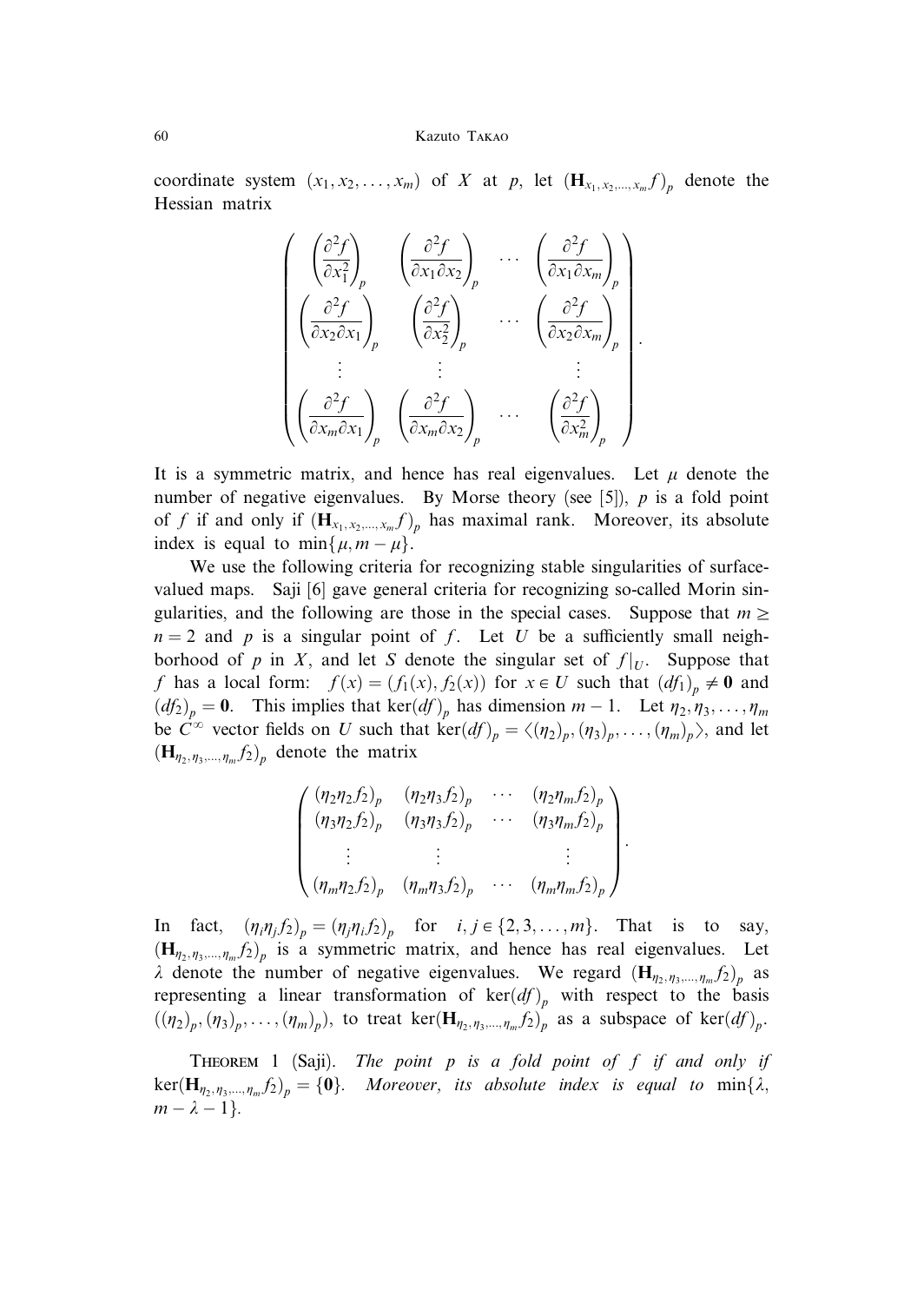THEOREM 2 (Saji). The point p is a cusp point of f if there exists a  $C^{\infty}$ vector field  $\theta$  on U such that

- $\theta_p \neq \mathbf{0}$  and  $\theta_s \in \text{ker}(df)_s$  for  $s \in S$ ,
- ker $(\mathbf{H}_{\eta_2,\eta_3,\dots,\eta_m}f_2)_p = \langle \theta_p \rangle,$
- $(d(\theta f_2))_p \neq \mathbf{0}$  and  $(\theta \theta \theta f_2)_p \neq 0$ .

Moreover, its absolute index is equal to  $min\{\lambda, m - \lambda - 2\}$ . Conversely, p is not a cusp point of f if either  $\ker(\mathbf{H}_{\eta_2,\eta_3,\dots,\eta_m} f_2)$  is not 1-dimensional, or there exists a  $C^{\infty}$  vector field  $\theta$  on U such that

- $\theta_p \neq \mathbf{0}$  and  $\theta_s \in \text{ker}(df)_s$  for  $s \in S$ ,
- ker $(\mathbf{H}_{\eta_2,\eta_3,\dots,\eta_m}f_2)_p = \langle \theta_p \rangle,$
- $(d(\theta f_2))_p = \mathbf{0}$  or  $(\theta \theta \theta f_2)_p = 0$ .

# 3. Proof in cusp case

In this section, we give a proof of Proposition 7. We take this first because it is more straightforward than those of Propositions 6 and 8.

We begin with the following local forms of the relevant maps. Since  $p$ is a cusp point of f of absolute index  $\lambda$ , there exist local coordinate systems  $(x_1, x_2, \ldots, x_m)$  and  $(u, v, w)$  of X and Y, respectively, with respect to which  $p = 0$  and

$$
f(x_1, x_2,..., x_m) = (x_1, x_2, x_3^3 + x_1x_3 - x_4^2 - \cdots - x_{\lambda+3}^2 + x_{\lambda+4}^2 + \cdots + x_m^2).
$$

Since q is a regular point of  $\pi$  and  $\Pi$ , there exist a local coordinate  $y_1$  of  $Y_1$ , and a local coordinate system  $(y_2, y_3)$  of  $Y_{2,3}$ , which give the local coordinate system  $(y_1, y_2, y_3)$  of Y, with respect to which  $q = 0$  and  $\pi(y_1, y_2, y_3) =$  $y_1$  and  $\Pi(y_1, y_2, y_3) = (y_2, y_3)$ . Let  $f_2$ ,  $f_3$  denote the functions on U such that

$$
f_{2,3}(x_1,x_2,\ldots,x_m)=(f_2(x_1,x_2,\ldots,x_m),f_3(x_1,x_2,\ldots,x_m))
$$

with respect to  $(y_2, y_3)$ . Then f also has the local form:

$$
f(x_1, x_2, \ldots, x_m) = (f_1(x_1, x_2, \ldots, x_m), f_2(x_1, x_2, \ldots, x_m), f_3(x_1, x_2, \ldots, x_m))
$$

with respect to  $(y_1, y_2, y_3)$ . Note that there is a coordinate transformation:

$$
(u, v, w) \mapsto (y_1(u, v, w), y_2(u, v, w), y_3(u, v, w)).
$$

Let S denote the singular set of  $f|_{U}$ . From the first local form of f, we can see that S has the local form:

$$
\{(-x_3^2, x_2, x_3, 0, \dots, 0) | x_2, x_3 \in \mathbb{R}\}\
$$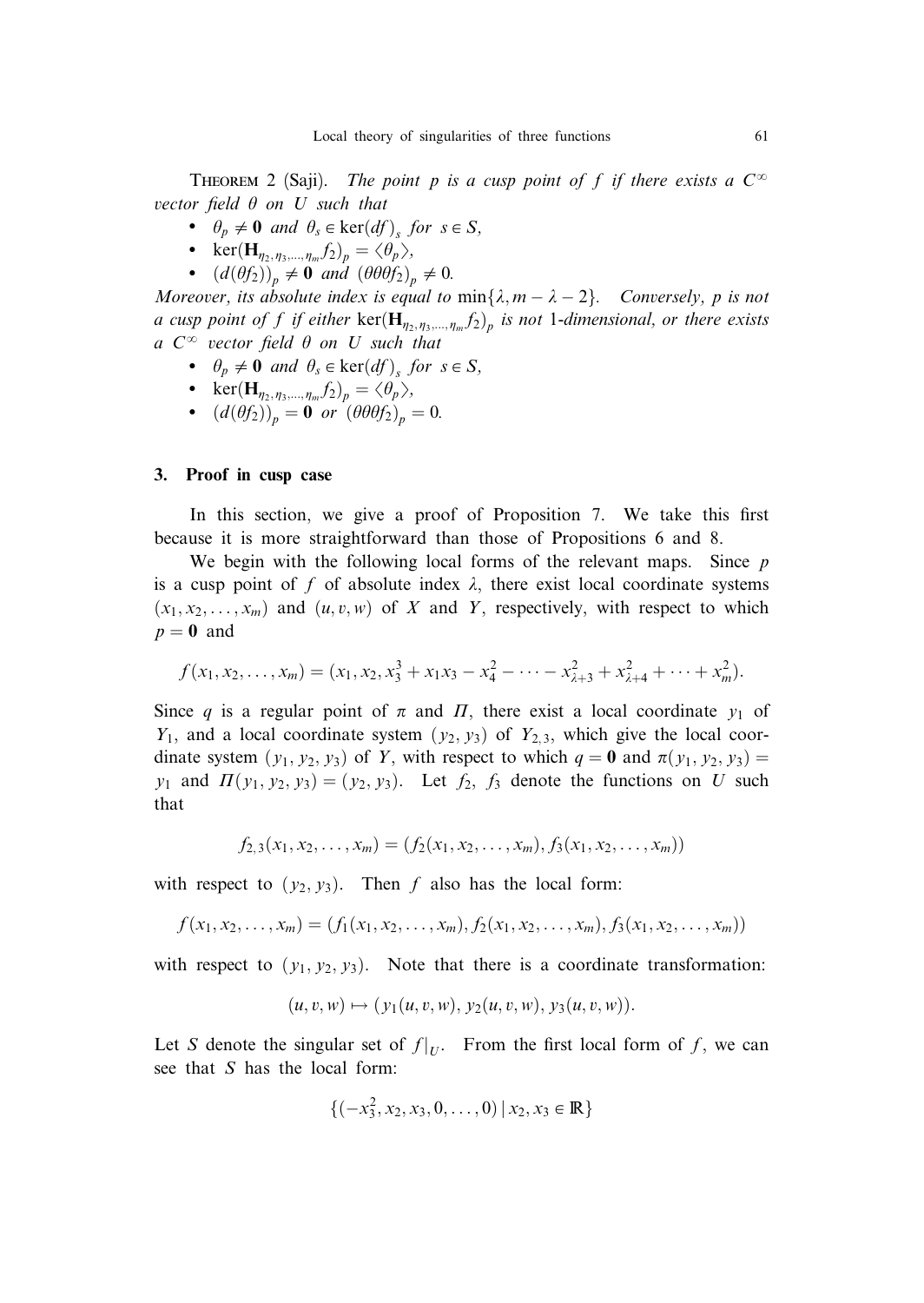

Fig. 2. The discriminant set D and the coordinate system  $(u, v, w)$ .

with respect to  $(x_1, x_2, \ldots, x_m)$ . We can regard  $(x_2, x_3)$  as a local coordinate system of S at p, and then  $f|_S$  has the local form:

$$
f|_{S}(x_2, x_3) = (-x_3^2, x_2, -2x_3^3)
$$

with respect to  $(u, v, w)$ . This shows that D is such a singular surface as described in Subsection 2.1, and is related with  $(u, v, w)$  as in Figure 2. The uv-plane is a tangent disk of  $D$  at  $f(p)$ , as well as the given one  $\tilde{D}$ . The v-axis coincides with the cuspidal edge E, and hence  $\pi|_E$ and  $\Pi|_E$  have the local forms:  $\pi|_E(v) = y_1(0, v, 0)$  and  $\Pi|_E(v) = (y_2(0, v, 0),$  $y_3(0, v, 0)$ .

We calculate partial derivatives as follows. By the chain rule, for example,

$$
\frac{\partial f_1}{\partial x_3} = \frac{\partial u}{\partial x_3} \frac{\partial f_1}{\partial u} + \frac{\partial v}{\partial x_3} \frac{\partial f_1}{\partial v} + \frac{\partial w}{\partial x_3} \frac{\partial f_1}{\partial w}
$$
\n
$$
= \left(\frac{\partial}{\partial x_3} x_1\right) \frac{\partial y_1}{\partial u} + \left(\frac{\partial}{\partial x_3} x_2\right) \frac{\partial y_1}{\partial v}
$$
\n
$$
+ \left\{\frac{\partial}{\partial x_3} (x_3^3 + x_1 x_3 - x_4^2 - \dots - x_{\lambda+3}^2 + x_{\lambda+4}^2 + \dots + x_m^2) \right\} \frac{\partial y_1}{\partial w}
$$
\n
$$
= (3x_3^2 + x_1) \frac{\partial y_1}{\partial w},
$$
\n
$$
\frac{\partial^2 f_1}{\partial x_3^2} = \frac{\partial}{\partial x_3} \left\{ (3x_3^2 + x_1) \frac{\partial y_1}{\partial w} \right\}
$$
\n
$$
= \left\{\frac{\partial}{\partial x_3} (3x_3^2 + x_1) \right\} \frac{\partial y_1}{\partial w} + (3x_3^2 + x_1) \frac{\partial}{\partial x_3} \frac{\partial y_1}{\partial w}
$$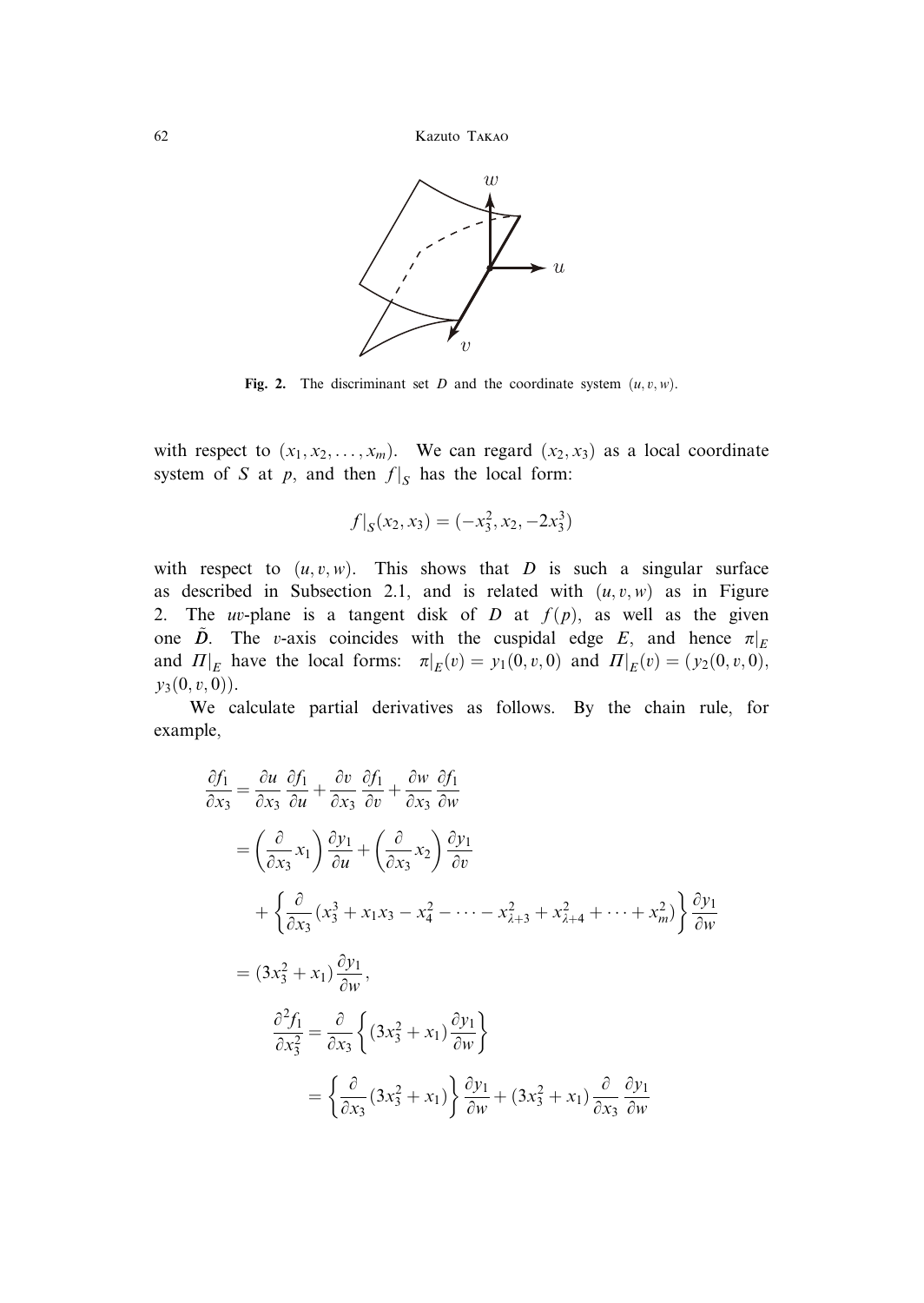Local theory of singularities of three functions 63

$$
= 6x_3 \frac{\partial y_1}{\partial w} + (3x_3^2 + x_1) \left\{ (3x_3^2 + x_1) \frac{\partial}{\partial w} \right\} \frac{\partial y_1}{\partial w}
$$

$$
= 6x_3 \frac{\partial y_1}{\partial w} + (3x_3^2 + x_1)^2 \frac{\partial^2 y_1}{\partial w^2}.
$$

By similar calculations, for each  $k \in \{1, 2, 3\}$  and  $i, j \in \{1, 2, \ldots, m\}$ ,

$$
\frac{\partial f_k}{\partial x_i} = \begin{cases}\n\frac{\partial y_k}{\partial u} + x_3 \frac{\partial y_k}{\partial w} & (i = 1) \\
\frac{\partial y_k}{\partial v} & (i = 2) \\
(3x_3^2 + x_1) \frac{\partial y_k}{\partial w} & (i = 3) \\
-2x_i \frac{\partial y_k}{\partial w} & (4 \le i \le \lambda + 3) \\
2x_i \frac{\partial y_k}{\partial w} & (\lambda + 4 \le i \le m),\n\end{cases}
$$

$$
\begin{cases}\n\frac{\partial^2 y_k}{\partial u^2} + 2x_3 \frac{\partial^2 y_k}{\partial u \partial w} + x_3^2 \frac{\partial^2 y_k}{\partial w^2} & (j = 1) \\
\frac{\partial^2 y_k}{\partial u \partial v} + x_3 \frac{\partial^2 y_k}{\partial v \partial w} & (j = 2) \\
\frac{\partial^2 y_k}{\partial w} + x_3 \frac{\partial^2 y_k}{\partial w^2} & \frac{\partial^2 y_k}{\partial w^2}\n\end{cases}
$$

$$
\frac{\partial^2 f_k}{\partial x_1 \partial x_j} = \begin{cases}\n\frac{\partial y_k}{\partial w} + (3x_3^2 + x_1) \frac{\partial^2 y_k}{\partial u \partial w} + x_3(3x_3^2 + x_1) \frac{\partial^2 y_k}{\partial w^2} & (j = 3) \\
-2x_j \frac{\partial^2 y_k}{\partial u \partial w} - 2x_3 x_j \frac{\partial^2 y_k}{\partial w^2} & (4 \le j \le \lambda + 3) \\
2x_j \frac{\partial^2 y_k}{\partial u \partial w} + 2x_3 x_j \frac{\partial^2 y_k}{\partial w^2} & (\lambda + 4 \le j \le m),\n\end{cases}
$$

$$
\frac{\partial^2 f_k}{\partial x_2 \partial x_j} = \begin{cases}\n\frac{\partial^2 y_k}{\partial v^2} & (j = 2) \\
(3x_3^2 + x_1) \frac{\partial^2 y_k}{\partial v \partial w} & (j = 3) \\
-2x_j \frac{\partial^2 y_k}{\partial v \partial w} & (4 \le j \le \lambda + 3) \\
2x_j \frac{\partial^2 y_k}{\partial v \partial w} & (\lambda + 4 \le j \le m),\n\end{cases}
$$

$$
\frac{\partial^2 f_k}{\partial x_3 \partial x_j} = \begin{cases} 6x_3 \frac{\partial y_k}{\partial w} + (3x_3^2 + x_1)^2 \frac{\partial^2 y_k}{\partial w^2} & (j = 3) \\ -2x_j (3x_3^2 + x_1) \frac{\partial^2 y_k}{\partial w^2} & (4 \le j \le \lambda + 3) \\ 2x_j (3x_3^2 + x_1) \frac{\partial^2 y_k}{\partial w^2} & (\lambda + 4 \le j \le m), \end{cases}
$$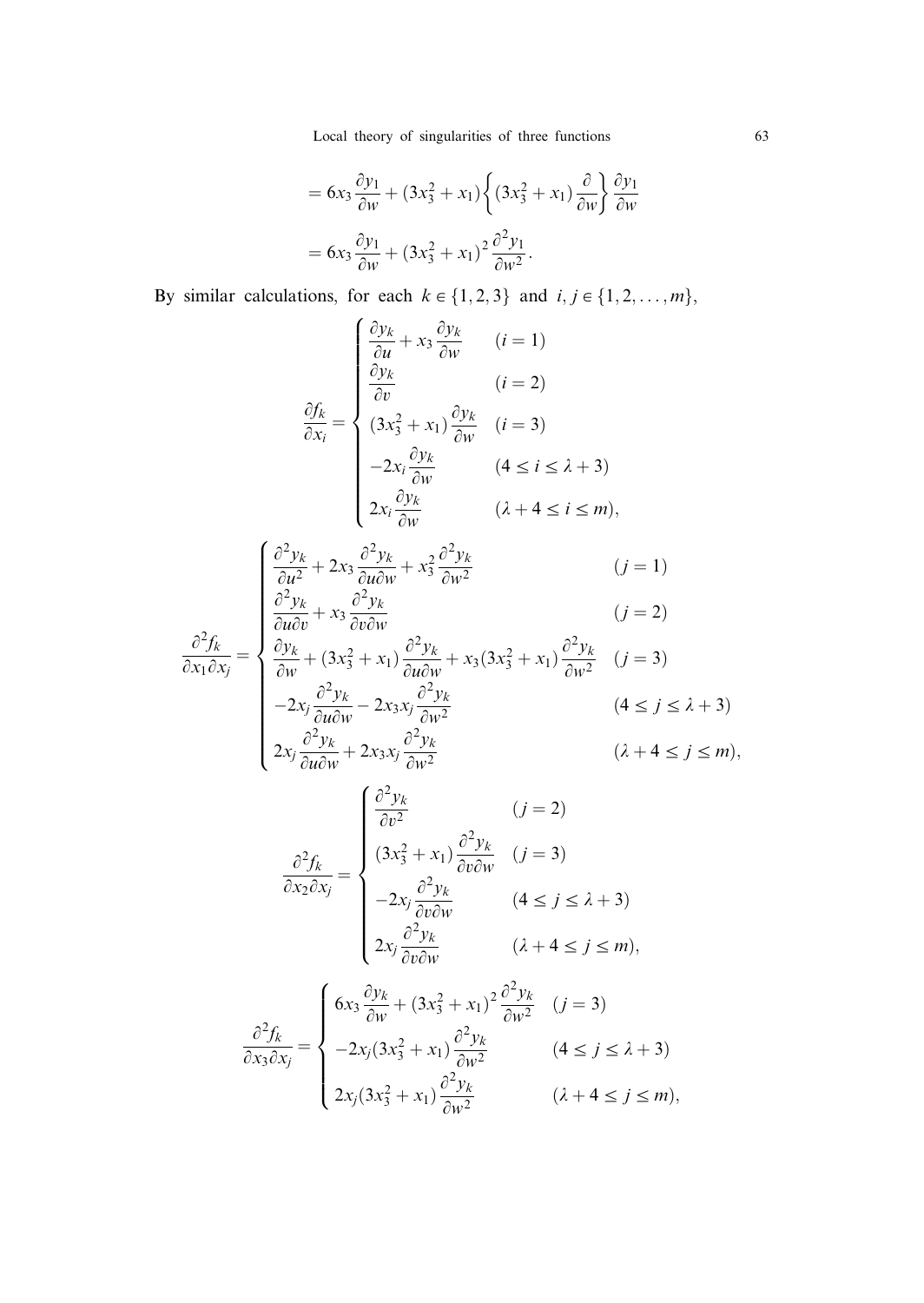$$
\frac{\partial^2 f_k}{\partial x_i \partial x_j} = \begin{cases}\n-2\frac{\partial y_k}{\partial w} + 4x_i^2 \frac{\partial^2 y_k}{\partial w^2} & (4 \le i = j \le \lambda + 3) \\
2\frac{\partial y_k}{\partial w} + 4x_i^2 \frac{\partial^2 y_k}{\partial w^2} & (\lambda + 4 \le i = j \le m) \\
4x_i x_j \frac{\partial^2 y_k}{\partial w^2} & (4 \le i < j \le \lambda + 3 \text{ or } \lambda + 4 \le i < j \le m) \\
-4x_i x_j \frac{\partial^2 y_k}{\partial w^2} & (4 \le i \le \lambda + 3 < j \le m), \\
\frac{\partial^3 f_k}{\partial x_3^3} = 6\frac{\partial y_k}{\partial w} + 18x_3(3x_3^2 + x_1) \frac{\partial^2 y_k}{\partial w^2} + (3x_3^2 + x_1)^3 \frac{\partial^3 y_k}{\partial w^3}.\n\end{cases}
$$

Since  $p = 0$  and  $f(p) = q$ , for each  $k \in \{1, 2, 3\}$  and  $i, j \in \{1, 2, ..., m\}$  such that  $i \leq j$ ,

$$
\left(\frac{\partial f_k}{\partial x_i}\right)_p = \begin{cases}\n\left(\frac{\partial y_k}{\partial u}\right)_q & (i = 1) \\
\left(\frac{\partial y_k}{\partial v}\right)_q & (i = 2) \\
0 & (3 \le i \le m),\n\end{cases}
$$
\n
$$
\left(\frac{\partial^2 y_k}{\partial u^2}\right)_q & (i = j = 1)
$$
\n
$$
\left(\frac{\partial^2 y_k}{\partial u \partial v}\right)_q & (i = 1, j = 2)
$$
\n
$$
\left(\frac{\partial^2 f_k}{\partial x_i \partial x_j}\right)_p = \begin{cases}\n\left(\frac{\partial y_k}{\partial w}\right)_q & (i = 1, j = 3) \\
\left(\frac{\partial^2 y_k}{\partial v^2}\right)_q & (i = j = 2) \\
-2\left(\frac{\partial y_k}{\partial w}\right)_q & (4 \le i = j \le \lambda + 3) \\
2\left(\frac{\partial y_k}{\partial w}\right)_q & (\lambda + 4 \le i = j \le m) \\
0 & \text{(otherwise)},\n\end{cases}
$$
\n
$$
\left(\frac{\partial^3 f_k}{\partial x_3^3}\right)_p = 6\left(\frac{\partial y_k}{\partial w}\right)_q.
$$

3.1. Function case. We first focus on the function  $f_1$ .

We consider whether  $p$  is a regular or singular point of  $f_1$ . By the results of partial derivatives,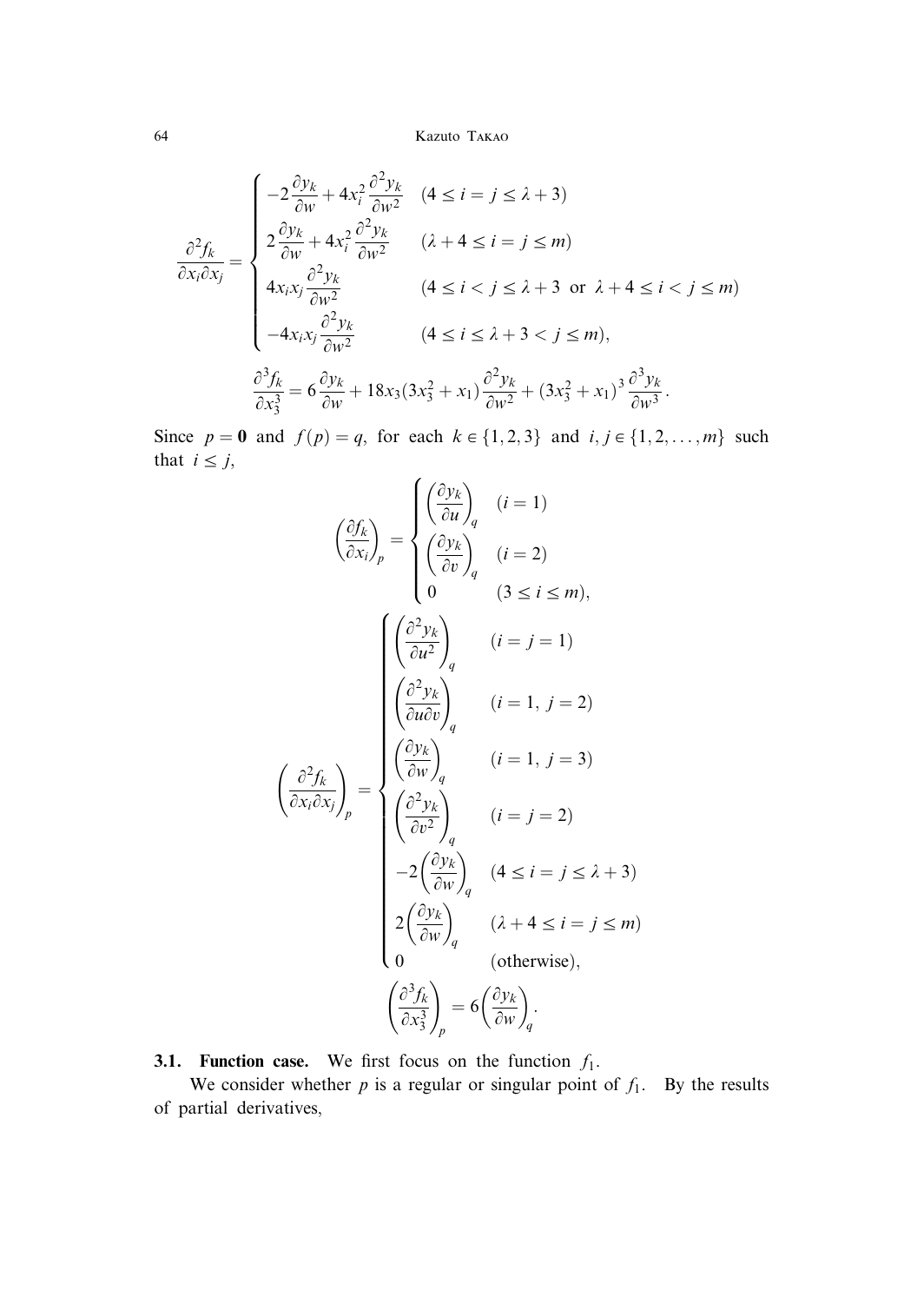Local theory of singularities of three functions 65

$$
(df_1)_p = \left( \left( \frac{\partial f_1}{\partial x_1} \right)_p, \left( \frac{\partial f_1}{\partial x_2} \right)_p, \dots, \left( \frac{\partial f_1}{\partial x_m} \right)_p \right)
$$

$$
= \left( \left( \frac{\partial y_1}{\partial u} \right)_q, \left( \frac{\partial y_1}{\partial v} \right)_q, 0, \dots, 0 \right).
$$

As for the function  $\pi|_{\tilde{D}}$ , since the disk  $\tilde{D}$  is tangent to the uv-plane at q,

$$
\left(d(\pi|_{\bar{D}})\right)_q=\left(\left(\frac{\partial\pi}{\partial u}\right)_q,\left(\frac{\partial\pi}{\partial v}\right)_q\right)=\left(\left(\frac{\partial y_1}{\partial u}\right)_q,\left(\frac{\partial y_1}{\partial v}\right)_q\right).
$$

Hence, p is a regular point of  $f_1$  if and only if q is a regular point of  $\pi|_{\tilde{D}}$ , which is the case if and only if

$$
\left(\frac{\partial y_1}{\partial u}\right)_q\neq 0\qquad\text{or}\qquad \left(\frac{\partial y_1}{\partial v}\right)_q\neq 0.
$$

Supposing that  $p$  is a singular point of  $f_1$ , we consider what type it is. By the above result, q is a singular point of  $\pi|_{\tilde{D}}$ , and

$$
\left(\frac{\partial y_1}{\partial u}\right)_q = \left(\frac{\partial y_1}{\partial v}\right)_q = 0.
$$

By the regularity of the coordinate transformation:  $(u, v, w) \mapsto (y_1, y_2, y_3)$ ,

$$
\left(\frac{\partial y_1}{\partial w}\right)_q \neq 0.
$$

By the results of partial derivatives, the Hessian matrix  $(\mathbf{H}_{x_1, x_2, ..., x_m} f_1)_p$  is equal to

$$
\begin{pmatrix}\n\left(\frac{\partial^2 y_1}{\partial u^2}\right)_q & \left(\frac{\partial^2 y_1}{\partial u \partial v}\right)_q & \left(\frac{\partial y_1}{\partial w}\right)_q & \mathbf{0} & \mathbf{0} \\
\left(\frac{\partial^2 y_1}{\partial u \partial v}\right)_q & \left(\frac{\partial^2 y_1}{\partial v^2}\right)_q & \mathbf{0} & \mathbf{0} & \mathbf{0} \\
\left(\frac{\partial y_1}{\partial w}\right)_q & \mathbf{0} & \mathbf{0} & \mathbf{0} & \mathbf{0} \\
\mathbf{0} & \mathbf{0} & \mathbf{0} & -2\left(\frac{\partial y_1}{\partial w}\right)_q \mathbf{I}_{\lambda} & \mathbf{0} \\
\mathbf{0} & \mathbf{0} & \mathbf{0} & \mathbf{0} & 2\left(\frac{\partial y_1}{\partial w}\right)_q \mathbf{I}_{m-\lambda-3}\n\end{pmatrix},
$$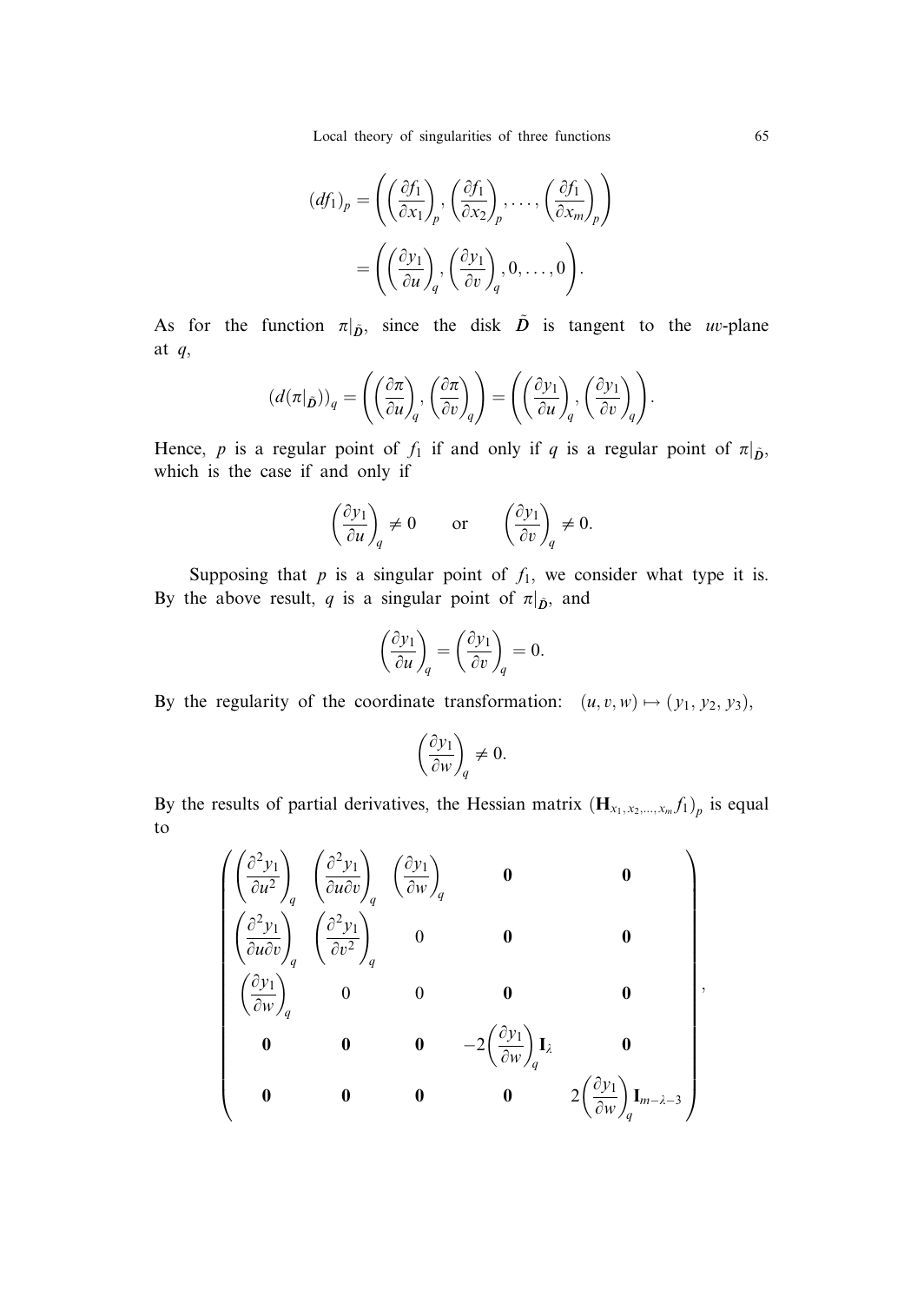where  $I_n$  denotes the  $n \times n$  identity submatrix for  $n \in \mathbb{N}$ . It shows that  $(\mathbf{H}_{x_1, x_2, \dots, x_m, f_1})_p$  has maximal rank if and only if

$$
\left(\frac{\partial^2 y_1}{\partial v^2}\right)_q \neq 0.
$$

As for the function  $\pi|_E$ , by the local form,

$$
\begin{aligned} \left(d(\pi|_E)\right)_q &= \left(\frac{\partial y_1}{\partial v}\right)_q = 0, \\ \left(\mathbf{H}_v(\pi|_E)\right)_q &= \left(\frac{\partial^2 y_1}{\partial v^2}\right)_q. \end{aligned}
$$

Hence, p is a fold point of  $f_1$  if and only if q is a fold point of  $\pi|_E$ . The number of negative eigenvalues of  $(\mathbf{H}_{x_1, x_2, ..., x_m} f_1)_p$  is

$$
\begin{cases} \lambda+1 & \left(\left(\frac{\partial y_1}{\partial w}\right)_q>0, \left(\frac{\partial^2 y_1}{\partial v^2}\right)_q>0\right) \\ \lambda+2 & \left(\left(\frac{\partial y_1}{\partial w}\right)_q>0, \left(\frac{\partial^2 y_1}{\partial v^2}\right)_q<0\right) \\ m-\lambda-2 & \left(\left(\frac{\partial y_1}{\partial w}\right)_q<0, \left(\frac{\partial^2 y_1}{\partial v^2}\right)_q>0\right) \\ m-\lambda-1 & \left(\left(\frac{\partial y_1}{\partial w}\right)_q<0, \left(\frac{\partial^2 y_1}{\partial v^2}\right)_q<0\right). \end{cases}
$$

Hence, if p is a fold point of  $f_1$ , its absolute index is equal to either min $\{\lambda + 1,$  $m - \lambda - 1$ } or min{ $\lambda + 2, m - \lambda - 2$ }.

# **3.2. Surface-valued map case.** We now focus on the map  $f_{2,3}$ .

We consider whether p is a regular or singular point of  $f_2$ , By the local form and the results of partial derivatives,

$$
(df_{2,3})_p = \begin{pmatrix} \left(\frac{\partial f_2}{\partial x_1}\right)_p & \left(\frac{\partial f_2}{\partial x_2}\right)_p & \cdots & \left(\frac{\partial f_2}{\partial x_m}\right)_p\\ \left(\frac{\partial f_3}{\partial x_1}\right)_p & \left(\frac{\partial f_3}{\partial x_2}\right)_p & \cdots & \left(\frac{\partial f_3}{\partial x_m}\right)_p \end{pmatrix}
$$

$$
= \begin{pmatrix} \left(\frac{\partial y_2}{\partial u}\right)_q & \left(\frac{\partial y_2}{\partial v}\right)_q & 0 & \cdots & 0\\ \left(\frac{\partial y_3}{\partial u}\right)_q & \left(\frac{\partial y_3}{\partial v}\right)_q & 0 & \cdots & 0 \end{pmatrix}.
$$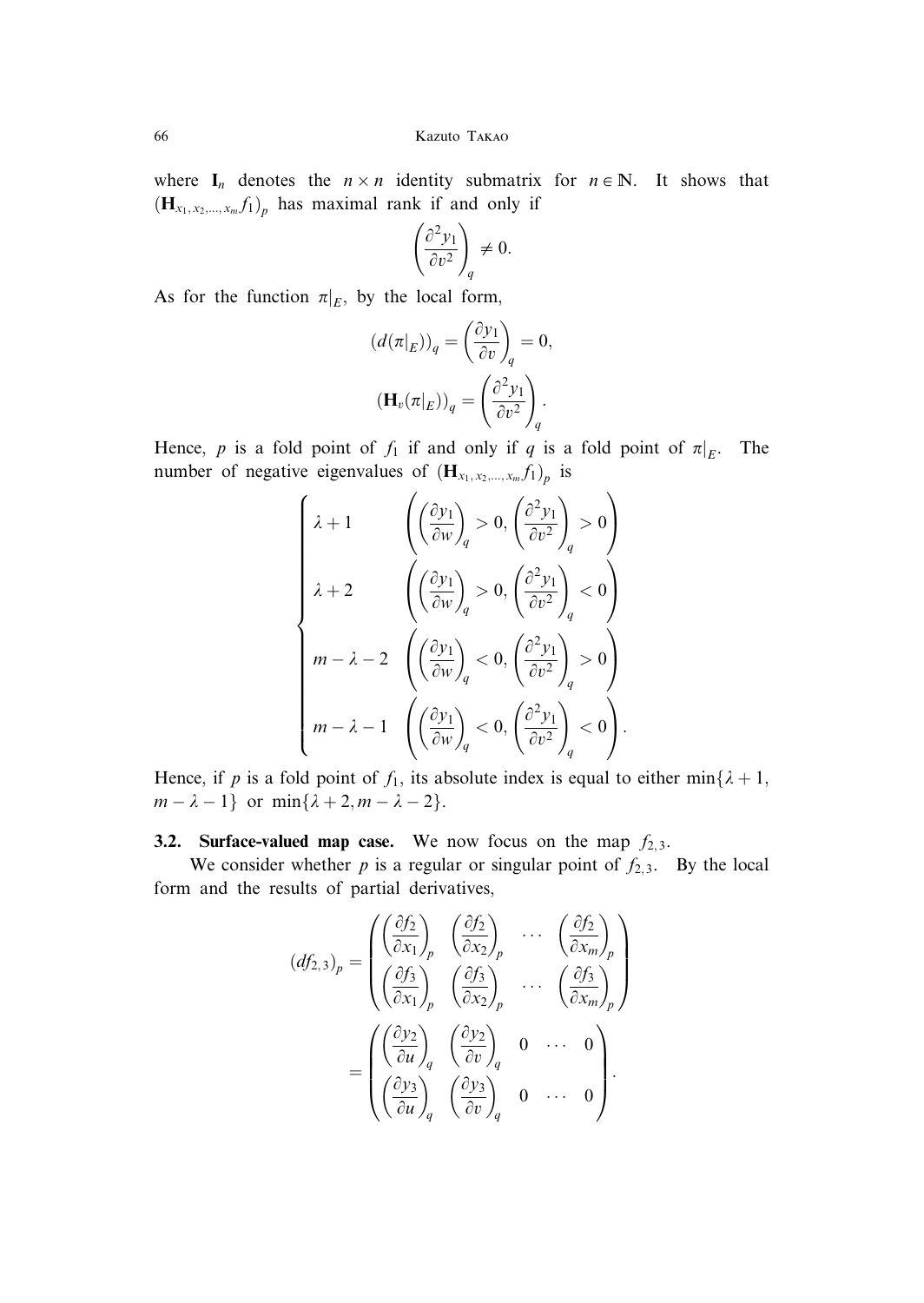As for the map  $\Pi|_{\tilde{D}}$ , since  $\tilde{D}$  is tangent to the uv-plane at q,

$$
\left(d(\varPi|_{\bar{D}})\right)_q=\begin{pmatrix} \left(\frac{\partial y_2}{\partial u}\right)_q & \left(\frac{\partial y_2}{\partial v}\right)_q \\ \left(\frac{\partial y_3}{\partial u}\right)_q & \left(\frac{\partial y_3}{\partial v}\right)_q \end{pmatrix}.
$$

Hence, p is a regular point of  $f_{2,3}$  if and only if q is a regular point of  $\Pi|_{\tilde{D}}$ , which is the case if and only if

$$
\left(\frac{\partial y_2}{\partial u}\right)_q\left(\frac{\partial y_3}{\partial v}\right)_q-\left(\frac{\partial y_2}{\partial v}\right)_q\left(\frac{\partial y_3}{\partial u}\right)_q\neq 0.
$$

Supposing that  $p$  is a singular point of  $f_{2,3}$ , we consider what type it is, in the rest of this section. By the above result, q is a singular point of  $\Pi|_{\tilde{D}}$ , and

$$
\left(\frac{\partial y_2}{\partial u}\right)_q \left(\frac{\partial y_3}{\partial v}\right)_q - \left(\frac{\partial y_2}{\partial v}\right)_q \left(\frac{\partial y_3}{\partial u}\right)_q = 0.
$$

We have the following two subcases.

**3.2.1.** Generic subcase. We first deal with the subcase where  $q$  is a regular point of  $\Pi|_E$ . Since

$$
\left(d(\boldsymbol{\varPi}|_{E})\right)_q = \begin{pmatrix} \left(\frac{\partial y_2}{\partial v}\right)_q \\ \left(\frac{\partial y_3}{\partial v}\right)_q \end{pmatrix} \neq \boldsymbol{0},
$$

and the coordinates  $y_2$  and  $y_3$  are symmetric so far, we may suppose that

$$
\left(\frac{\partial y_2}{\partial v}\right)_q\neq 0
$$

without loss of generality. By the regularity of the coordinate transformation:  $(u, v, w) \mapsto (y_1, y_2, y_3),$ 

$$
\left(\frac{\partial y_2}{\partial v}\right)_q\left(\frac{\partial y_3}{\partial w}\right)_q-\left(\frac{\partial y_2}{\partial w}\right)_q\left(\frac{\partial y_3}{\partial v}\right)_q\neq 0.
$$

Let A denote the left-hand side of this inequality.

We modify the local form of  $f_{2,3}$  as follows. Let  $\tilde{f}_3$  be the function on U defined as

$$
\widetilde{f}_3 = \left(\frac{\partial y_2}{\partial v}\right)_q f_3 - \left(\frac{\partial y_3}{\partial v}\right)_q f_2.
$$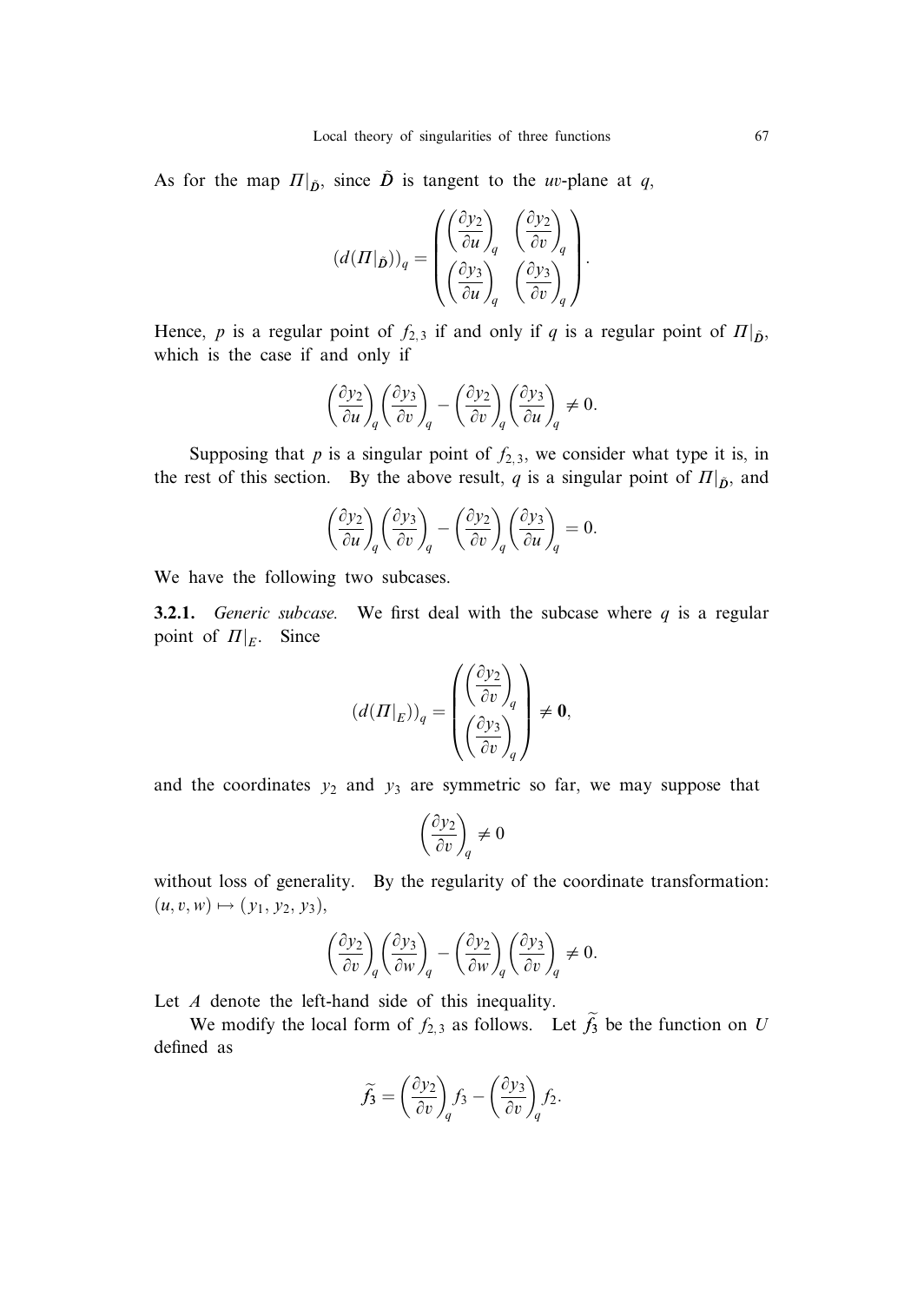Noting that the coefficient of  $f_3$  is non-zero, we obtain the local form:

$$
f_{2,3}(x_1,x_2,\ldots,x_m)=(f_2(x_1,x_2,\ldots,x_m),\tilde{f}_3(x_1,x_2,\ldots,x_m)).
$$

We have arranged that

$$
\left(\frac{\partial f_2}{\partial x_2}\right)_p = \left(\frac{\partial y_2}{\partial v}\right)_q \neq 0,
$$
\n
$$
\left(\frac{\partial f_3}{\partial x_1}\right)_p = \left(\frac{\partial y_2}{\partial v}\right)_q \left(\frac{\partial f_3}{\partial x_1}\right)_p - \left(\frac{\partial y_3}{\partial v}\right)_q \left(\frac{\partial f_2}{\partial x_1}\right)_p
$$
\n
$$
= \left(\frac{\partial y_2}{\partial v}\right)_q \left(\frac{\partial y_3}{\partial u}\right)_q - \left(\frac{\partial y_3}{\partial v}\right)_q \left(\frac{\partial y_2}{\partial u}\right)_q = 0,
$$
\n
$$
\left(\frac{\partial f_3}{\partial x_2}\right)_p = \left(\frac{\partial y_2}{\partial v}\right)_q \left(\frac{\partial f_3}{\partial x_2}\right)_p - \left(\frac{\partial y_3}{\partial v}\right)_q \left(\frac{\partial f_2}{\partial x_2}\right)_p
$$
\n
$$
= \left(\frac{\partial y_2}{\partial v}\right)_q \left(\frac{\partial y_3}{\partial v}\right)_q - \left(\frac{\partial y_3}{\partial v}\right)_q \left(\frac{\partial y_2}{\partial v}\right)_q = 0,
$$
\n
$$
\left(\frac{\partial f_3}{\partial x_i}\right)_p = \left(\frac{\partial y_2}{\partial v}\right)_q \left(\frac{\partial f_3}{\partial x_i}\right)_p - \left(\frac{\partial y_3}{\partial v}\right)_q \left(\frac{\partial f_2}{\partial x_i}\right)_p = 0 \quad (3 \le i \le m),
$$

to satisfy the conditions that  $(df_2)_p \neq 0$  and  $(d\tilde{f}_3)_p = 0$ .

We calculate some derivatives with respect to appropriate vector fields as follows. Let  $\eta_2, \eta_3, \ldots, \eta_m$  be the  $C^{\infty}$  vector fields on U defined as

$$
\eta_2 = \left(\frac{\partial y_2}{\partial u}\right)_q \frac{\partial}{\partial x_2} - \left(\frac{\partial y_2}{\partial v}\right)_q \frac{\partial}{\partial x_1},
$$

$$
\eta_i = \frac{\partial}{\partial x_i} \qquad (3 \le i \le m).
$$

We have arranged that  $(\eta_2)_p, (\eta_3)_p, \ldots, (\eta_m)_p$  are linearly independent, and

$$
(\eta_2 f_2)_p = \left(\frac{\partial y_2}{\partial u}\right)_q \left(\frac{\partial f_2}{\partial x_2}\right)_p - \left(\frac{\partial y_2}{\partial v}\right)_q \left(\frac{\partial f_2}{\partial x_1}\right)_p
$$
  

$$
= \left(\frac{\partial y_2}{\partial u}\right)_q \left(\frac{\partial y_2}{\partial v}\right)_q - \left(\frac{\partial y_2}{\partial v}\right)_q \left(\frac{\partial y_2}{\partial u}\right)_q = 0,
$$
  

$$
(\eta_i f_2)_p = \left(\frac{\partial f_2}{\partial x_i}\right)_p = 0 \qquad (3 \le i \le m),
$$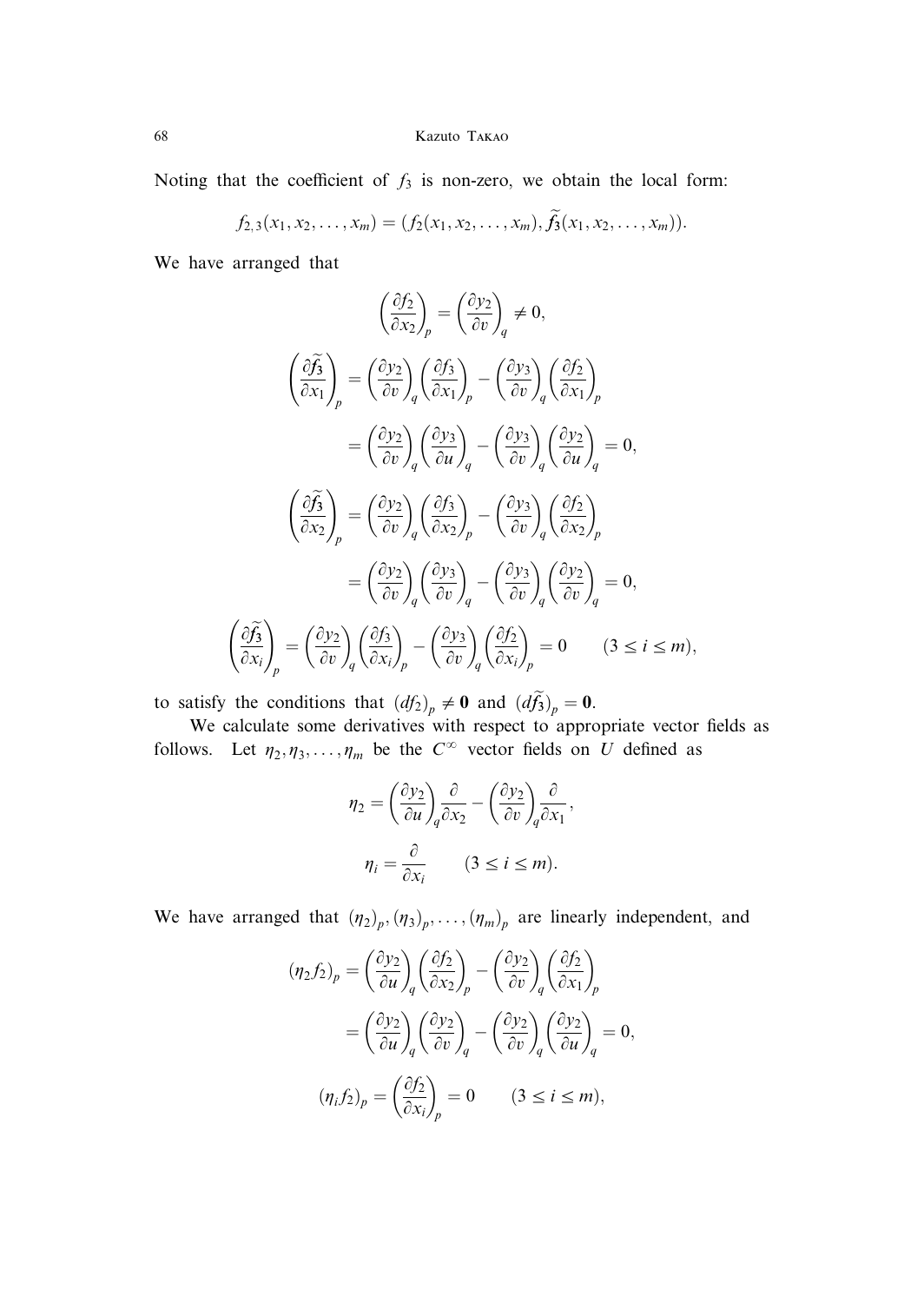Local theory of singularities of three functions 69

$$
(\eta_2 f_3)_p = \left(\frac{\partial y_2}{\partial u}\right)_q \left(\frac{\partial f_3}{\partial x_2}\right)_p - \left(\frac{\partial y_2}{\partial v}\right)_q \left(\frac{\partial f_3}{\partial x_1}\right)_p
$$
  

$$
= \left(\frac{\partial y_2}{\partial u}\right)_q \left(\frac{\partial y_3}{\partial v}\right)_q - \left(\frac{\partial y_2}{\partial v}\right)_q \left(\frac{\partial y_3}{\partial u}\right)_q = 0,
$$
  

$$
(\eta_i f_3)_p = \left(\frac{\partial f_3}{\partial x_i}\right)_p = 0 \qquad (3 \le i \le m),
$$

to satisfy the condition that  $\text{ker}(df_{2,3})_p = \langle (\eta_2)_p, (\eta_3)_p, \ldots, (\eta_m)_p \rangle$ . We have that, for example,

$$
\eta_{2}\eta_{3}\tilde{f}_{3} = \left\{ \left(\frac{\partial y_{2}}{\partial u}\right)_{q}\frac{\partial}{\partial x_{2}} - \left(\frac{\partial y_{2}}{\partial v}\right)_{q}\frac{\partial}{\partial x_{1}} \right\} \frac{\partial}{\partial x_{3}} \left\{ \left(\frac{\partial y_{2}}{\partial v}\right)_{q} f_{3} - \left(\frac{\partial y_{3}}{\partial v}\right)_{q} f_{2} \right\}
$$

$$
= \left(\frac{\partial y_{2}}{\partial u}\right)_{q} \left(\frac{\partial y_{2}}{\partial v}\right)_{q}\frac{\partial^{2} f_{3}}{\partial x_{2} \partial x_{3}} - \left(\frac{\partial y_{2}}{\partial v}\right)_{q}^{2}\frac{\partial^{2} f_{3}}{\partial x_{1} \partial x_{3}}
$$

$$
- \left(\frac{\partial y_{2}}{\partial u}\right)_{q} \left(\frac{\partial y_{3}}{\partial v}\right)_{q}\frac{\partial^{2} f_{2}}{\partial x_{2} \partial x_{3}} + \left(\frac{\partial y_{2}}{\partial v}\right)_{q} \left(\frac{\partial y_{3}}{\partial v}\right)_{q}\frac{\partial^{2} f_{2}}{\partial x_{1} \partial x_{3}},
$$

$$
(\eta_{2}\eta_{3}\tilde{f}_{3})_{p} = \left(\frac{\partial y_{2}}{\partial u}\right)_{q} \left(\frac{\partial y_{2}}{\partial v}\right)_{q} \left(\frac{\partial^{2} f_{3}}{\partial x_{2} \partial x_{3}}\right)_{p} - \left(\frac{\partial y_{2}}{\partial v}\right)_{q}^{2} \left(\frac{\partial^{2} f_{3}}{\partial x_{1} \partial x_{3}}\right)_{p}
$$

$$
- \left(\frac{\partial y_{2}}{\partial u}\right)_{q} \left(\frac{\partial y_{3}}{\partial v}\right)_{q} \left(\frac{\partial^{2} f_{2}}{\partial x_{2} \partial x_{3}}\right)_{p} + \left(\frac{\partial y_{2}}{\partial v}\right)_{q} \left(\frac{\partial y_{3}}{\partial v}\right)_{q} \left(\frac{\partial^{2} f_{2}}{\partial x_{1} \partial x_{3}}\right)_{p}
$$

$$
= - \left(\frac{\partial y_{2}}{\partial v}\right)_{q}^{2} \left(\frac{\partial y_{3}}{\partial w}\right)_{q} + \left(\frac{\partial y_{2}}{\partial v}\right)_{q}
$$

By similar calculations, we obtain that the matrix

$$
\begin{pmatrix}\n(\eta_2\eta_2\tilde{f}_3)_p & (\eta_2\eta_3\tilde{f}_3)_p & \cdots & (\eta_2\eta_m\tilde{f}_3)_p \\
(\eta_3\eta_2\tilde{f}_3)_p & (\eta_3\eta_3\tilde{f}_3)_p & \cdots & (\eta_3\eta_m\tilde{f}_3)_p \\
\vdots & \vdots & & \vdots \\
(\eta_m\eta_2\tilde{f}_3)_p & (\eta_m\eta_3\tilde{f}_3)_p & \cdots & (\eta_m\eta_m\tilde{f}_3)_p\n\end{pmatrix},
$$

denoted by  $(\mathbf{H}_{\eta_2,\eta_3,\dots,\eta_m}f_3)_p$ , is equal to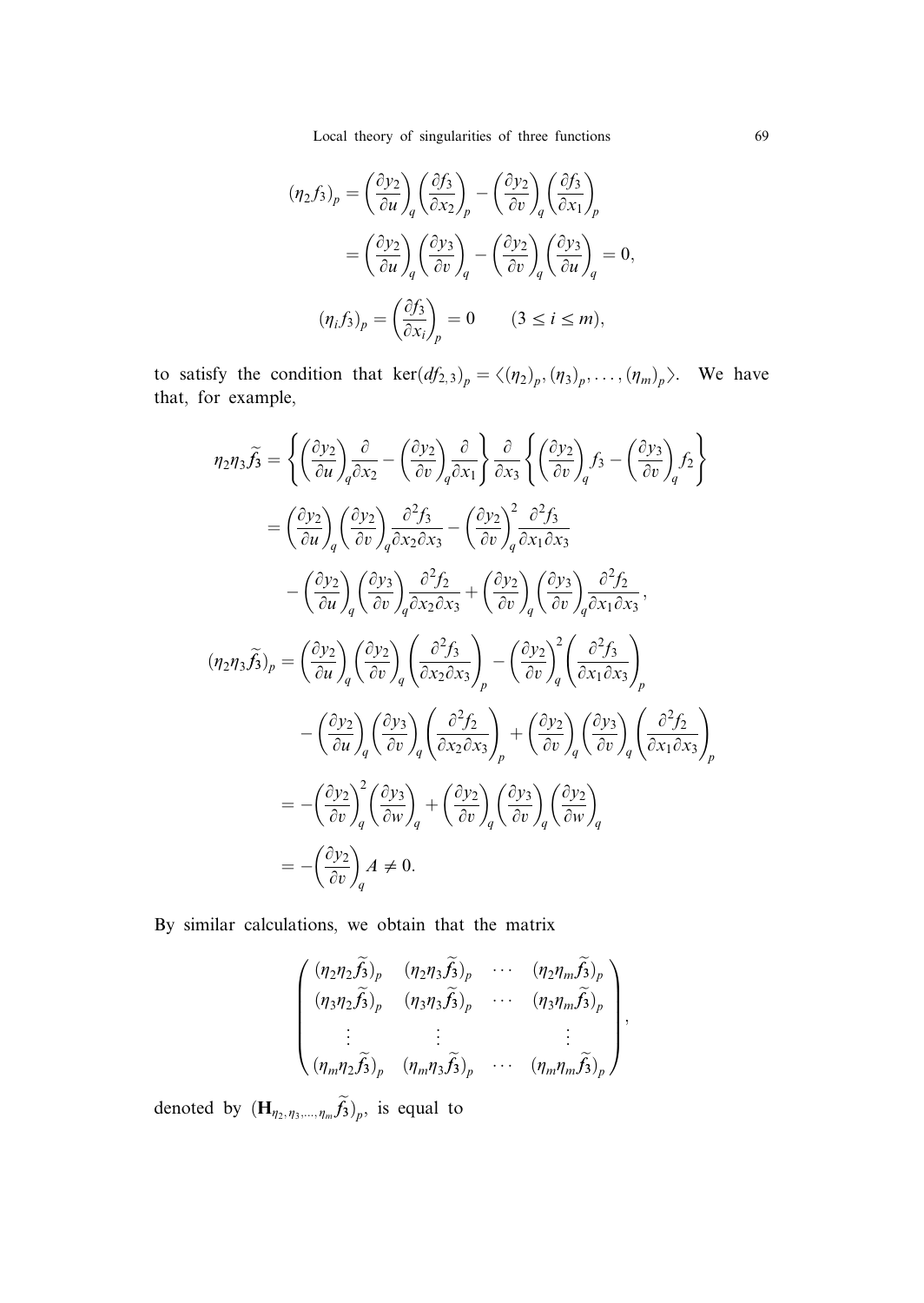$$
\left(\n\begin{array}{cccc}\n(\eta_2\eta_2\widetilde{f_3})_p & -\left(\frac{\partial y_2}{\partial v}\right)_q A & \mathbf{0} & \mathbf{0} \\
-\left(\frac{\partial y_2}{\partial v}\right)_q A & 0 & \mathbf{0} & \mathbf{0} \\
\mathbf{0} & \mathbf{0} & -2A\mathbf{I}_\lambda & \mathbf{0} \\
\mathbf{0} & \mathbf{0} & \mathbf{0} & 2A\mathbf{I}_{m-\lambda-3}\n\end{array}\n\right).
$$

We apply Theorem 1 to  $f_{2,3}$ . The above form of the matrix shows that ker $(\mathbf{H}_{\eta_2, \eta_3, \dots, \eta_m} f_3)$  = {0}. It follows that  $p$  is a fold point of  $f_{2,3}$ . The number of negative eigenvalues of  $(\mathbf{H}_{\eta_2, \eta_3, \dots, \eta_m} f_3)_p$  is

$$
\begin{cases} \lambda + 1 & (A > 0) \\ m - \lambda - 2 & (A < 0). \end{cases}
$$

It follows that the absolute index of the fold point  $p$  of  $f_{2,3}$  is equal to  $min\{\lambda + 1, m - \lambda - 2\}.$ 

**3.2.2.** *Exceptional subcase.* We now deal with the subcase where  $q$  is a singular point of  $\Pi|_E$ . Since  $(d(\Pi|_E))_q = \mathbf{0}$ ,

$$
\left(\frac{\partial y_2}{\partial v}\right)_q = \left(\frac{\partial y_3}{\partial v}\right)_q = 0.
$$

By the regularity of the coordinate transformation:  $(u, v, w) \mapsto (y_1, y_2, y_3)$ ,

$$
\left(\frac{\partial y_1}{\partial v}\right)_q \neq 0, \quad \text{and either} \quad \left(\frac{\partial y_2}{\partial u}\right)_q \neq 0 \quad \text{or} \quad \left(\frac{\partial y_3}{\partial u}\right)_q \neq 0.
$$

Since  $y_2$  and  $y_3$  are symmetric so far, we may suppose that

$$
\left(\frac{\partial y_2}{\partial u}\right)_q\neq 0
$$

without loss of generality. Again by the regularity of the coordinate transformation,

$$
\left(\frac{\partial y_2}{\partial u}\right)_q\left(\frac{\partial y_3}{\partial w}\right)_q-\left(\frac{\partial y_2}{\partial w}\right)_q\left(\frac{\partial y_3}{\partial u}\right)_q\neq 0.
$$

Let  $B$  denote the left-hand side of this inequality.

We modify the local form of  $f_{2,3}$  as follows. Let  $f_3$  be the function on U defined as

$$
\widetilde{f}_3 = \left(\frac{\partial y_2}{\partial u}\right)_q f_3 - \left(\frac{\partial y_3}{\partial u}\right)_q f_2.
$$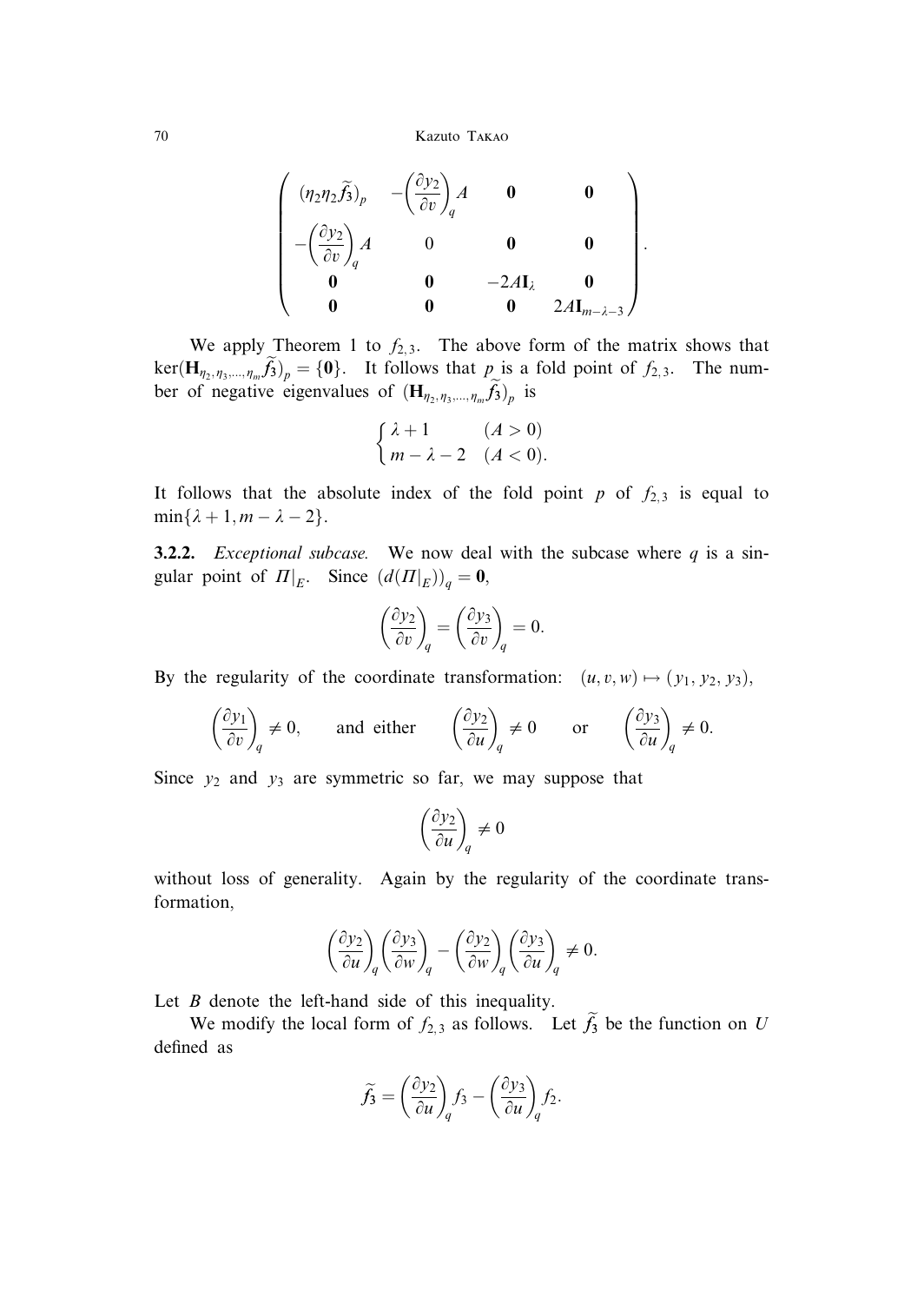Noting that the coefficient of  $f_3$  is non-zero, we obtain the local form:

$$
f_{2,3}(x_1,x_2,\ldots,x_m)=(f_2(x_1,x_2,\ldots,x_m),\widetilde{f}_3(x_1,x_2,\ldots,x_m)).
$$

We have arranged that

$$
\left(\frac{\partial f_2}{\partial x_1}\right)_p = \left(\frac{\partial y_2}{\partial u}\right)_q \neq 0,
$$
\n
$$
\left(\frac{\partial f_3}{\partial x_1}\right)_p = \left(\frac{\partial y_2}{\partial u}\right)_q \left(\frac{\partial f_3}{\partial x_1}\right)_p - \left(\frac{\partial y_3}{\partial u}\right)_q \left(\frac{\partial f_2}{\partial x_1}\right)_p
$$
\n
$$
= \left(\frac{\partial y_2}{\partial u}\right)_q \left(\frac{\partial y_3}{\partial u}\right)_q - \left(\frac{\partial y_3}{\partial u}\right)_q \left(\frac{\partial y_2}{\partial u}\right)_q = 0,
$$
\n
$$
\left(\frac{\partial f_3}{\partial x_2}\right)_p = \left(\frac{\partial y_2}{\partial u}\right)_q \left(\frac{\partial f_3}{\partial x_2}\right)_p - \left(\frac{\partial y_3}{\partial u}\right)_q \left(\frac{\partial f_2}{\partial x_2}\right)_p
$$
\n
$$
= \left(\frac{\partial y_2}{\partial u}\right)_q \left(\frac{\partial y_3}{\partial v}\right)_q - \left(\frac{\partial y_3}{\partial u}\right)_q \left(\frac{\partial y_2}{\partial v}\right)_q = 0,
$$
\n
$$
\left(\frac{\partial f_3}{\partial x_i}\right)_p = \left(\frac{\partial y_2}{\partial u}\right)_q \left(\frac{\partial f_3}{\partial x_i}\right)_p - \left(\frac{\partial y_3}{\partial u}\right)_q \left(\frac{\partial f_2}{\partial x_i}\right)_p = 0 \quad (3 \le i \le m),
$$

to satisfy the conditions that  $(df_2)_p \neq 0$  and  $(d\tilde{f}_3)_p = 0$ .

We calculate some derivatives with respect to appropriate vector fields as follows. Let  $\eta_1, \eta_2, \ldots, \eta_m$  be the  $C^{\infty}$  vector fields on U defined as

$$
\eta_1 = \frac{\partial}{\partial x_1},
$$

$$
\eta_2 = \frac{\partial}{\partial x_2},
$$

$$
\eta_3 = \frac{\partial f_2}{\partial x_1} \frac{\partial}{\partial x_3} - \frac{\partial f_2}{\partial x_3} \frac{\partial}{\partial x_1},
$$

$$
\eta_i = \frac{\partial}{\partial x_i} \qquad (4 \le i \le m).
$$

Noting that

$$
\left(\frac{\partial f_2}{\partial x_1}\right)_p = \left(\frac{\partial y_2}{\partial u}\right)_q \neq 0,
$$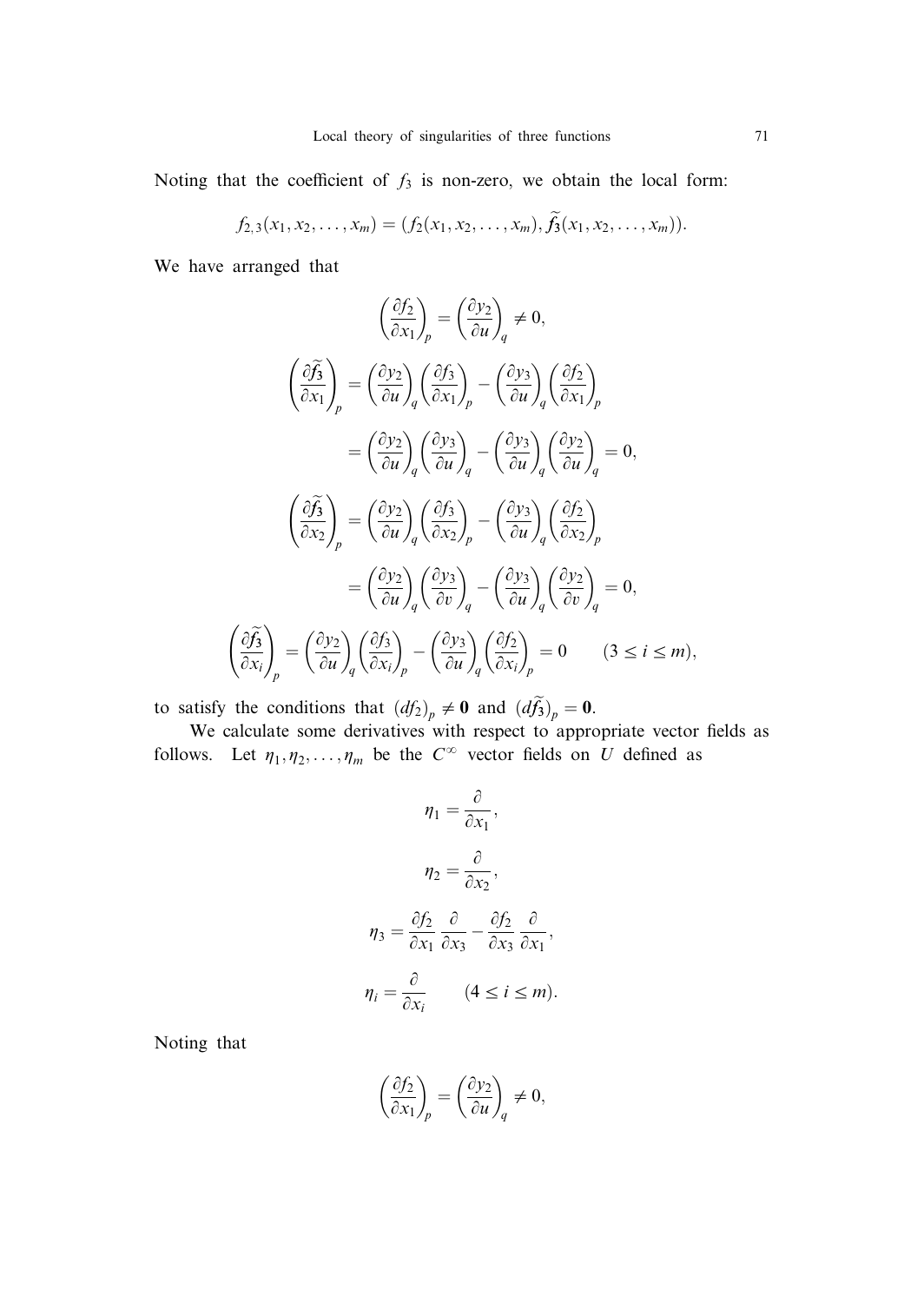we have that the vectors  $(\eta_1)_p, (\eta_2)_p, \ldots, (\eta_m)_p$  are linearly independent. We have arranged that

$$
(\eta_1 f_2)_p = \left(\frac{\partial f_2}{\partial x_1}\right)_p = \left(\frac{\partial y_2}{\partial u}\right)_q \neq 0,
$$
  

$$
(\eta_2 f_2)_p = \left(\frac{\partial f_2}{\partial x_2}\right)_p = \left(\frac{\partial y_2}{\partial v}\right)_q = 0,
$$
  

$$
\eta_3 f_2 = \frac{\partial f_2}{\partial x_1} \frac{\partial f_2}{\partial x_3} - \frac{\partial f_2}{\partial x_3} \frac{\partial f_2}{\partial x_1} = 0,
$$
  

$$
(\eta_i f_2)_p = \left(\frac{\partial f_2}{\partial x_i}\right)_p = 0 \qquad (4 \le i \le m).
$$

Note that  $(df_2)_p$  and  $(df_3)_p$  are linearly dependent, since p is a singular point of  $f_{2,3}$ . It follows that  $(\eta_i f_3)_{p} = 0$  as well as  $(\eta_i f_2)_{p} = 0$  for each  $i \in \{2, 3, \ldots, m\}$ , to satisfy the condition that ker $(df_{2,3})_p = \langle (\eta_2)_p, (\eta_3)_p, \ldots, (\eta_m)_p \rangle$ . Note also that  $(\eta_1 f_2)_s \neq 0$  for any point s sufficiently close to p, and that  $(d f_2)_s$  and  $(df_3)$ <sub>s</sub> are linearly dependent for any singular point s of  $f_{2,3}$ . It follows that  $(\eta_3 f_3)_s = 0$  as well as  $(\eta_3 f_2)_s = 0$  for any singular point s of  $f_{2,3}$  sufficiently close to p, to satisfy the condition that  $(\eta_3)_{s} \in \text{ker}(df_{2,3})_{s}$ . We have that, for example,

$$
\eta_{2}\eta_{2}\tilde{f}_{3} = \frac{\partial}{\partial x_{2}} \frac{\partial}{\partial x_{2}} \left\{ \left( \frac{\partial y_{2}}{\partial u} \right)_{q} f_{3} - \left( \frac{\partial y_{3}}{\partial u} \right)_{q} f_{2} \right\}
$$

$$
= \left( \frac{\partial y_{2}}{\partial u} \right)_{q} \frac{\partial^{2} f_{3}}{\partial x_{2}^{2}} - \left( \frac{\partial y_{3}}{\partial u} \right)_{q} \frac{\partial^{2} f_{2}}{\partial x_{2}^{2}},
$$

$$
(\eta_{2}\eta_{2}\tilde{f}_{3})_{p} = \left( \frac{\partial y_{2}}{\partial u} \right)_{q} \left( \frac{\partial^{2} y_{3}}{\partial v^{2}} \right)_{q} - \left( \frac{\partial y_{3}}{\partial u} \right)_{q} \left( \frac{\partial^{2} y_{2}}{\partial v^{2}} \right)_{q},
$$

$$
\eta_{1}\eta_{3}\tilde{f}_{3} = \frac{\partial}{\partial x_{1}} \left( \frac{\partial f_{2}}{\partial x_{1}} \frac{\partial}{\partial x_{3}} - \frac{\partial f_{2}}{\partial x_{3}} \frac{\partial}{\partial x_{1}} \right) \left\{ \left( \frac{\partial y_{2}}{\partial u} \right)_{q} f_{3} - \left( \frac{\partial y_{3}}{\partial u} \right)_{q} f_{2} \right\}
$$

$$
= \frac{\partial}{\partial x_{1}} \left( \frac{\partial y_{2}}{\partial u} \right)_{q} \left( \frac{\partial f_{2}}{\partial x_{1}} \frac{\partial f_{3}}{\partial x_{3}} - \frac{\partial f_{2}}{\partial x_{3}} \frac{\partial f_{3}}{\partial x_{1}} \right)
$$

$$
= \left( \frac{\partial y_{2}}{\partial u} \right)_{q} \left( \frac{\partial^{2} f_{2}}{\partial x_{1}^{2}} \frac{\partial f_{3}}{\partial x_{3}} + \frac{\partial f_{2}}{\partial x_{1}} \frac{\partial^{2} f_{3}}{\partial x_{1} \partial x_{3}} - \frac{\partial^{2} f_{2}}{\partial x_{1} \partial x_{3}} \frac{\partial f_{3}}{\partial x_{1}} - \frac{\partial f_{2}}{\partial x_{3}} \frac{\partial^{2} f_{3}}{\partial x_{1}^{2}} \right),
$$

$$
(\eta_{1}\eta
$$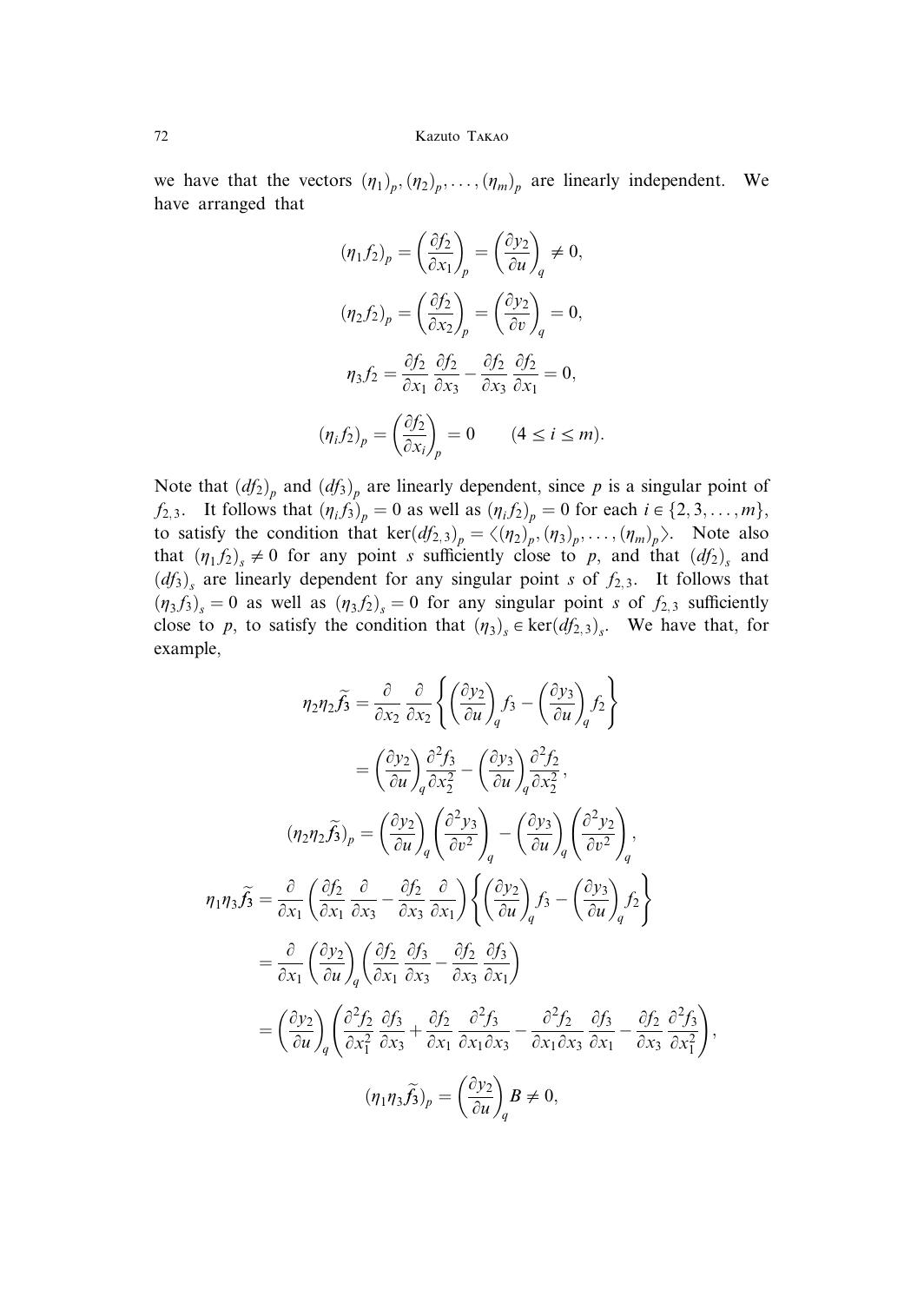Local theory of singularities of three functions 73

$$
\eta_{3}\eta_{3}\widetilde{f}_{3} = \left(\frac{\partial f_{2}}{\partial x_{1}}\frac{\partial}{\partial x_{3}} - \frac{\partial f_{2}}{\partial x_{3}}\frac{\partial}{\partial x_{1}}\right)\left(\frac{\partial f_{2}}{\partial x_{1}}\frac{\partial}{\partial x_{3}} - \frac{\partial f_{2}}{\partial x_{3}}\frac{\partial}{\partial x_{1}}\right)\left\{\left(\frac{\partial y_{2}}{\partial u}\right)_{q}f_{3} - \left(\frac{\partial y_{3}}{\partial u}\right)_{q}f_{2}\right\}
$$
\n
$$
= \left(\frac{\partial f_{2}}{\partial x_{1}}\frac{\partial}{\partial x_{3}} - \frac{\partial f_{2}}{\partial x_{3}}\frac{\partial}{\partial x_{1}}\right)\left(\frac{\partial y_{2}}{\partial u}\right)_{q}\left(\frac{\partial f_{2}}{\partial x_{1}}\frac{\partial f_{3}}{\partial x_{3}} - \frac{\partial f_{2}}{\partial x_{3}}\frac{\partial f_{3}}{\partial x_{1}}\right)
$$
\n
$$
= \left(\frac{\partial y_{2}}{\partial u}\right)_{q}\frac{\partial f_{2}}{\partial x_{1}}\left(\frac{\partial^{2} f_{2}}{\partial x_{1}\partial x_{3}}\frac{\partial f_{3}}{\partial x_{3}} + \frac{\partial f_{2}}{\partial x_{1}}\frac{\partial^{2} f_{3}}{\partial x_{3}^{2}} - \frac{\partial^{2} f_{2}}{\partial x_{3}^{2}}\frac{\partial f_{3}}{\partial x_{1}} - \frac{\partial f_{2}}{\partial x_{3}}\frac{\partial^{2} f_{3}}{\partial x_{1}\partial x_{3}}\right)
$$
\n
$$
- \left(\frac{\partial y_{2}}{\partial u}\right)_{q}\frac{\partial f_{2}}{\partial x_{3}}\left(\frac{\partial^{2} f_{2}}{\partial x_{3}^{2}}\frac{\partial f_{3}}{\partial x_{3}} + \frac{\partial f_{2}}{\partial x_{1}}\frac{\partial^{2} f_{3}}{\partial x_{1}\partial x_{3}} - \frac{\partial^{2} f_{2}}{\partial x_{1}\partial x_{3}}\frac{\partial f_{3}}{\partial x_{1}} - \frac{\partial f_{2}}{\partial x_{3}}\frac{\partial^{2} f_{3}}{\partial x_{1}^{2}}\right),
$$

and  $(\eta_3 \eta_3 f_3)_p = 0$ . By similar calculations, we obtain that the matrix  $(\mathbf{H}_{\eta_2,\eta_3,\dots,\eta_m}f_3)_p$  is equal to

| $(\eta_2\eta_2\tilde{f}_3)_p$ |                           |                                |  |
|-------------------------------|---------------------------|--------------------------------|--|
|                               |                           |                                |  |
|                               | $-2B\mathbf{I}_{\lambda}$ |                                |  |
|                               |                           | $2B\mathbf{I}_{m-\lambda-3}$ / |  |

By similar but more complicated calculations,

$$
\eta_{3}\eta_{3}\eta_{3}\tilde{f}_{3} = \left(\frac{\partial y_{2}}{\partial u}\right)_{q} \left\{\frac{\partial f_{2}}{\partial x_{1}}\left(\frac{\partial^{2} f_{2}}{\partial x_{1}\partial x_{3}}\right)^{2}\frac{\partial f_{3}}{\partial x_{3}} + \left(\frac{\partial f_{2}}{\partial x_{1}}\right)^{2}\frac{\partial^{3} f_{2}}{\partial x_{1}\partial x_{3}}\frac{\partial f_{3}}{\partial x_{3}}\right.\n+3\left(\frac{\partial f_{2}}{\partial x_{1}}\right)^{2}\frac{\partial^{2} f_{2}}{\partial x_{1}\partial x_{3}}\frac{\partial^{2} f_{3}}{\partial x_{3}^{2}} + \left(\frac{\partial f_{2}}{\partial x_{1}}\right)^{3}\frac{\partial^{3} f_{3}}{\partial x_{3}^{3}} - \left(\frac{\partial f_{2}}{\partial x_{1}}\right)^{2}\frac{\partial^{3} f_{2}}{\partial x_{3}^{3}}\frac{\partial f_{3}}{\partial x_{1}}\right.\n-3\left(\frac{\partial f_{2}}{\partial x_{1}}\right)^{2}\frac{\partial^{2} f_{2}}{\partial x_{3}^{2}}\frac{\partial^{2} f_{3}}{\partial x_{1}\partial x_{3}} - 3\left(\frac{\partial f_{2}}{\partial x_{1}}\right)^{2}\frac{\partial f_{2}}{\partial x_{3}}\frac{\partial^{3} f_{3}}{\partial x_{1}\partial x_{3}^{2}} - \frac{\partial f_{2}}{\partial x_{1}}\frac{\partial^{2} f_{2}}{\partial x_{3}^{2}}\frac{\partial f_{2}}{\partial x_{1}^{2}}\frac{\partial f_{3}}{\partial x_{3}^{2}}\frac{\partial f_{3}}{\partial x_{3}}\right.\n-2\frac{\partial f_{2}}{\partial x_{1}}\frac{\partial f_{2}}{\partial x_{3}}\frac{\partial^{3} f_{2}}{\partial x_{3}}\frac{\partial f_{3}}{\partial x_{3}} - 3\frac{\partial f_{2}}{\partial x_{1}}\frac{\partial f_{2}}{\partial x_{3}}\frac{\partial^{2} f_{2}}{\partial x_{3}^{2}}\frac{\partial^{2} f_{3}}{\partial x_{3}^{2}} + 2\frac{\partial f_{2}}{\partial x_{1}}\frac{\partial f_{2}}{\partial x_{3}}\frac{\partial^{3} f_{2}}{\partial x_{1}\partial x_{3}^{2}}\frac{\partial f_{3}}{\partial x_{1}}\frac{\partial f_{3}}
$$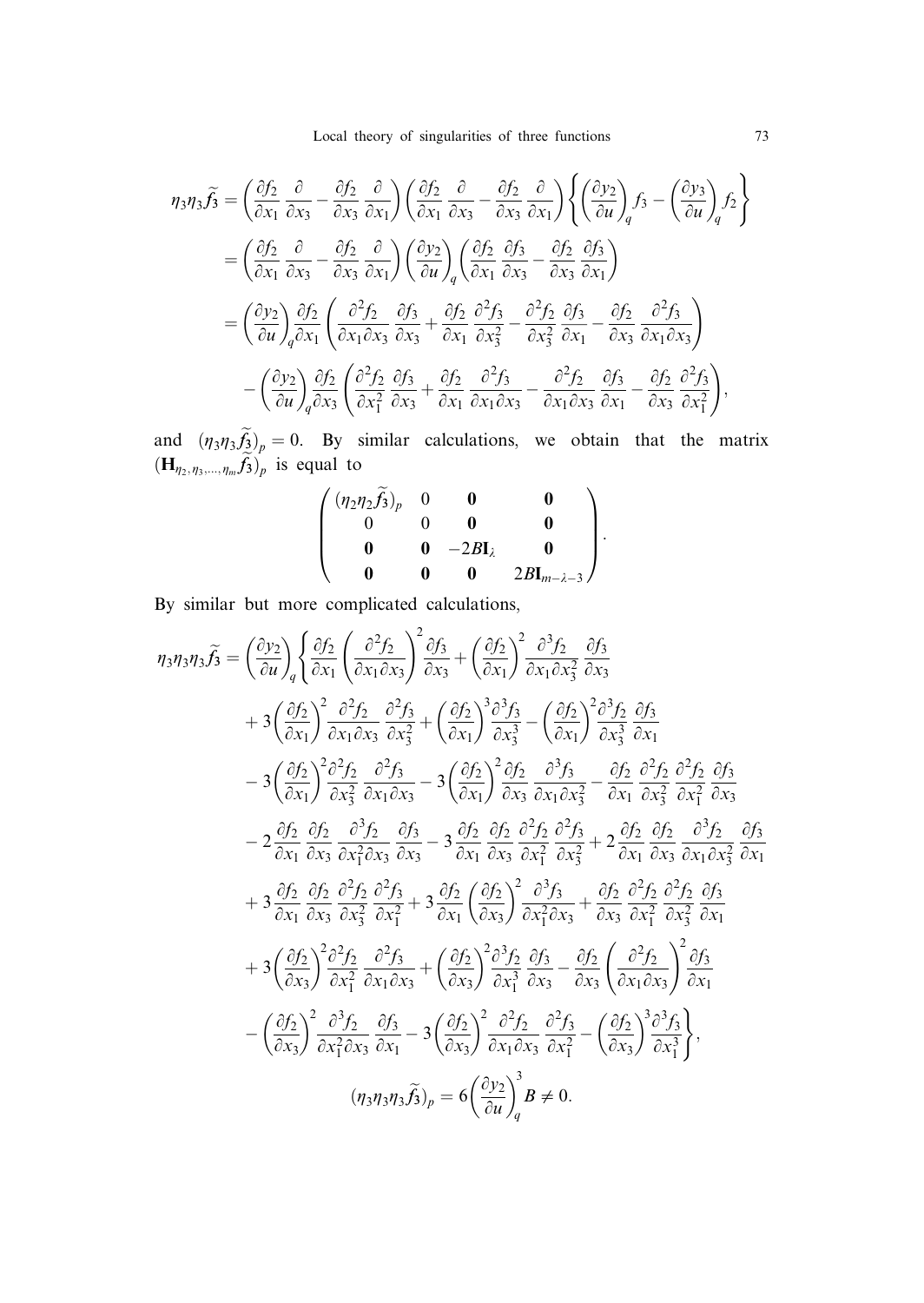We apply Theorems 1 and 2 to  $f_{2,3}$ . The above form of the matrix shows that ker $(\mathbf{H}_{\eta_2,\eta_3,\dots,\eta_m}\tilde{f}_3)_p \neq \{0\}$ . It follows that p is not a fold point of  $f_{2,3}$ . Note that ker $(\mathbf{H}_{\eta_2,\eta_3,\dots,\eta_m}\tilde{f}_3)_p$  is 1-dimensional if and only if  $(\eta_2\eta_2\tilde{f}_3)_p \neq 0$ . If so, then ker $(\mathbf{H}_{\eta_2,\eta_3,\dots,\eta_m}\tilde{f}_3)_p = \langle (\eta_3)_p \rangle$ . Since  $(\eta_1\eta_3\tilde{f}_3)_p \neq 0$ , we can see that  $(d(\eta_3 \tilde{f}_3))_p \neq 0$ . From this and the result that  $(\eta_3 \eta_3 \eta_3 \tilde{f}_3)_p \neq 0$ , it follows that p is a cusp point of  $f_{2,3}$  if and only if  $(\eta_2 \eta_2 \tilde{f}_3)_p \neq 0$ . The number of negative eigenvalues of  $(\mathbf{H}_{\eta_2, \eta_3, ..., \eta_m} f_3)_p$  is

$$
\begin{cases} \lambda & (B > 0, (\eta_2 \eta_2 \tilde{f}_3)_p > 0) \\ \lambda + 1 & (B > 0, (\eta_2 \eta_2 \tilde{f}_3)_p < 0) \\ m - \lambda - 3 & (B < 0, (\eta_2 \eta_2 \tilde{f}_3)_p > 0) \\ m - \lambda - 2 & (B < 0, (\eta_2 \eta_2 \tilde{f}_3)_p < 0). \end{cases}
$$

It follows that, if p is a cusp point of  $f_{2,3}$ , its absolute index is equal to either  $\min\{\lambda, m - \lambda - 2\}$  or  $\min\{\lambda + 1, m - \lambda - 3\}$ . Note that  $\min\{\lambda, m - \lambda - 2\} = \lambda$ since  $\lambda \leq m - \lambda - 3$ .

We consider when the limiting normal curvature of  $D$  at  $q$  vanishes. Recall that

$$
f|_{S}(x_2, x_3) = (-x_3^2, x_2, -2x_3^3)
$$

with respect to  $(u, v, w)$ . Note that

$$
f|_{S}(x_2, x_3) = (f_1|_{S}(x_2, x_3), f_2|_{S}(x_2, x_3), f_3|_{S}(x_2, x_3))
$$

with respect to  $(y_1, y_2, y_3)$ , and

$$
f_k|_S(x_2, x_3) = y_k(-x_3^2, x_2, -2x_3^3)
$$

for each  $k \in \{1, 2, 3\}$ . By the chain rule, for example,

$$
\frac{\partial (f_1|_S)}{\partial x_2} = \left\{ \frac{\partial}{\partial x_2} (-x_3^2) \right\} \frac{\partial y_1}{\partial u} + \left( \frac{\partial}{\partial x_2} x_2 \right) \frac{\partial y_1}{\partial v} + \left\{ \frac{\partial}{\partial x_2} (-2x_3^3) \right\} \frac{\partial y_1}{\partial w} = \frac{\partial y_1}{\partial v},
$$

$$
\left( \frac{\partial (f_1|_S)}{\partial x_2} \right)_p = \left( \frac{\partial y_1}{\partial v} \right)_q \neq 0.
$$

By similar calculations,

$$
(d(f|_S))\left(\frac{\partial}{\partial x_2}\right) = \sum_{k=1}^3 \frac{\partial (f_k|_S)}{\partial x_2} \frac{\partial}{\partial y_k} = \sum_{k=1}^3 \frac{\partial y_k}{\partial v} \frac{\partial}{\partial y_k},
$$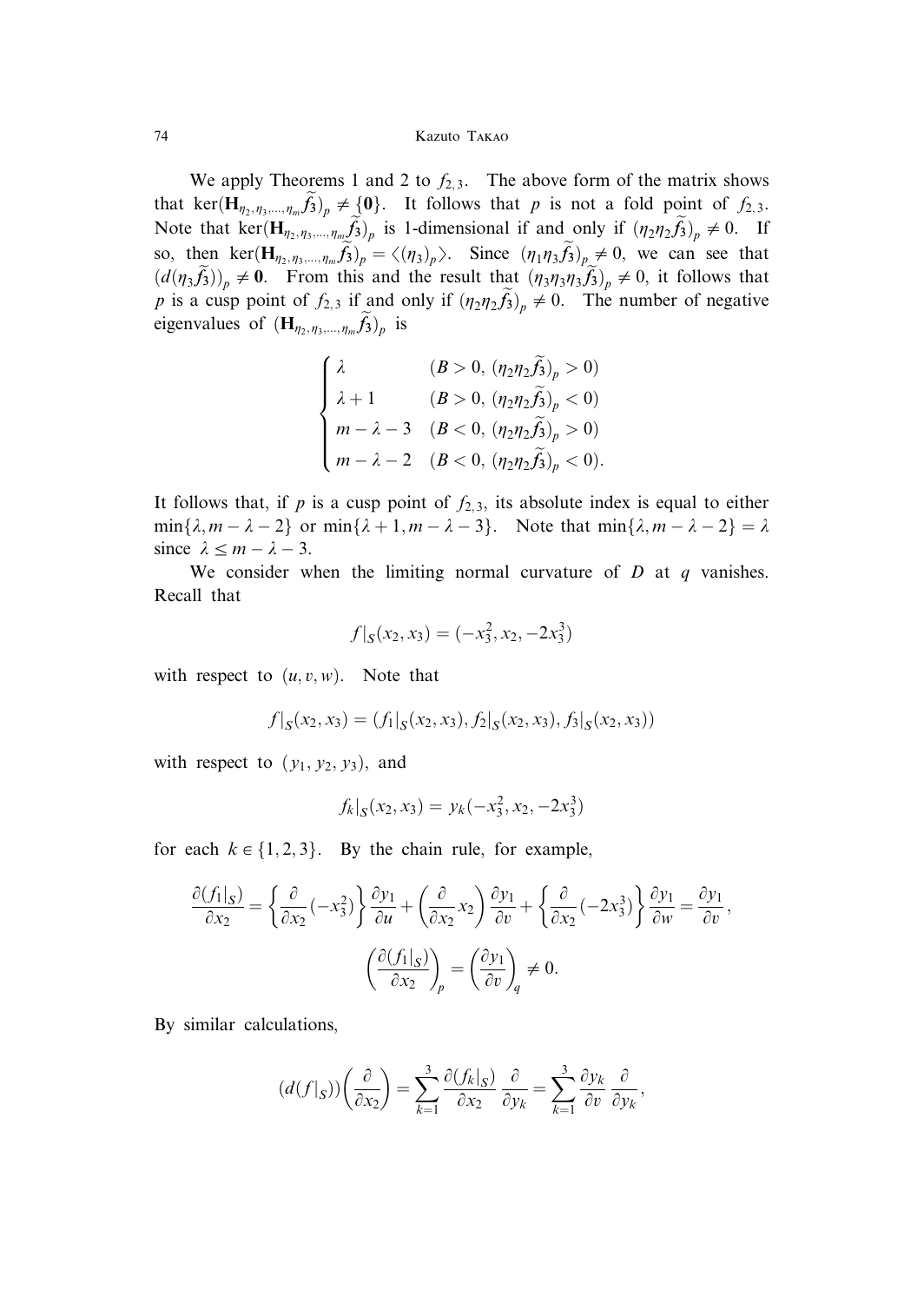Local theory of singularities of three functions 75

$$
(d(f|_S))_p \left(\frac{\partial}{\partial x_2}\right) = \sum_{k=1}^3 \left(\frac{\partial y_k}{\partial v}\right)_q \frac{\partial}{\partial y_k} = \left(\frac{\partial y_1}{\partial v}\right)_q \frac{\partial}{\partial y_1} \neq \mathbf{0},
$$

$$
(d(f|_S))_p \left(\frac{\partial}{\partial x_3}\right) = \mathbf{0}.
$$

Let g denote the Riemannian metric of Y, and  $\nabla$  denote the Levi-Civita connection. Let  $g_{i,j}$  denote the function

$$
g\left(\frac{\partial}{\partial y_i}, \frac{\partial}{\partial y_j}\right)
$$

on Y, and  $\Gamma_{i,j}^k$  be the Christoffel's symbol, that is to say,

$$
\nabla_{\partial/(\partial y_i)}\frac{\partial}{\partial y_j}=\sum_{k=1}^3\varGamma_{i,j}^k\frac{\partial}{\partial y_k}.
$$

By the product structure, we have that  $g_{i,j} = 0$  and  $\Gamma_{i,j}^k = 0$  unless either  $i =$  $j = k = 1$  or  $i, j, k \in \{2, 3\}$ . It follows that

$$
\begin{split}\n\nabla_{(d(f|_{S}))(\partial/(\partial x_{2}))}(d(f|_{S}))\left(\frac{\partial}{\partial x_{2}}\right) \\
&= \nabla_{\sum_{i=1}^{3}(\partial y_{i}/\partial v)(\partial/\partial y_{i})} \sum_{j=1}^{3} \frac{\partial y_{j}}{\partial v} \frac{\partial}{\partial y_{j}} \\
&= \sum_{i=1}^{3} \sum_{j=1}^{3} \frac{\partial y_{i}}{\partial v} \frac{\partial y_{j}}{\partial v} \nabla_{\partial/(\partial y_{i})} \frac{\partial}{\partial y_{j}} + \sum_{j=1}^{3} \left\{ \left( \sum_{i=1}^{3} \frac{\partial y_{i}}{\partial v} \frac{\partial}{\partial y_{i}} \right) \frac{\partial y_{j}}{\partial v} \right\} \frac{\partial}{\partial y_{j}} \\
&= \sum_{i=1}^{3} \sum_{j=1}^{3} \sum_{k=1}^{3} \frac{\partial y_{i}}{\partial v} \frac{\partial y_{j}}{\partial v} \Gamma_{i,j}^{k} \frac{\partial}{\partial y_{k}} + \sum_{j=1}^{3} \frac{\partial^{2} y_{j}}{\partial v^{2}} \frac{\partial}{\partial y_{j}}, \\
\left( \nabla_{(d(f|_{S}))(\partial/(\partial x_{2}))}(d(f|_{S}))\left(\frac{\partial}{\partial x_{2}}\right) \right)_{p} \\
&= \sum_{i=1}^{3} \sum_{j=1}^{3} \sum_{k=1}^{3} \left( \frac{\partial y_{i}}{\partial v} \right)_{q} \left( \frac{\partial y_{j}}{\partial v} \right)_{q} \left( \Gamma_{i,j}^{k} \right)_{q} \frac{\partial}{\partial y_{k}} + \sum_{j=1}^{3} \left( \frac{\partial^{2} y_{j}}{\partial v^{2}} \right)_{q} \frac{\partial}{\partial y_{j}} \\
&= \left( \frac{\partial y_{1}}{\partial v} \right)_{q}^{2} \left( \Gamma_{1,1}^{1} \right)_{q} \frac{\partial}{\partial y_{1}} + \sum_{j=1}^{3} \left( \frac{\partial^{2} y_{j}}{\partial v^{2}} \right)_{q} \frac{\partial}{\partial y_{j}}.\n\end{split}
$$

It is well-known that D is a so-called frontal, that is to say,  $f|_S$  has a unit normal vector field  $v : U \to TY$ . Recall that the uv-plane is a tangent disk of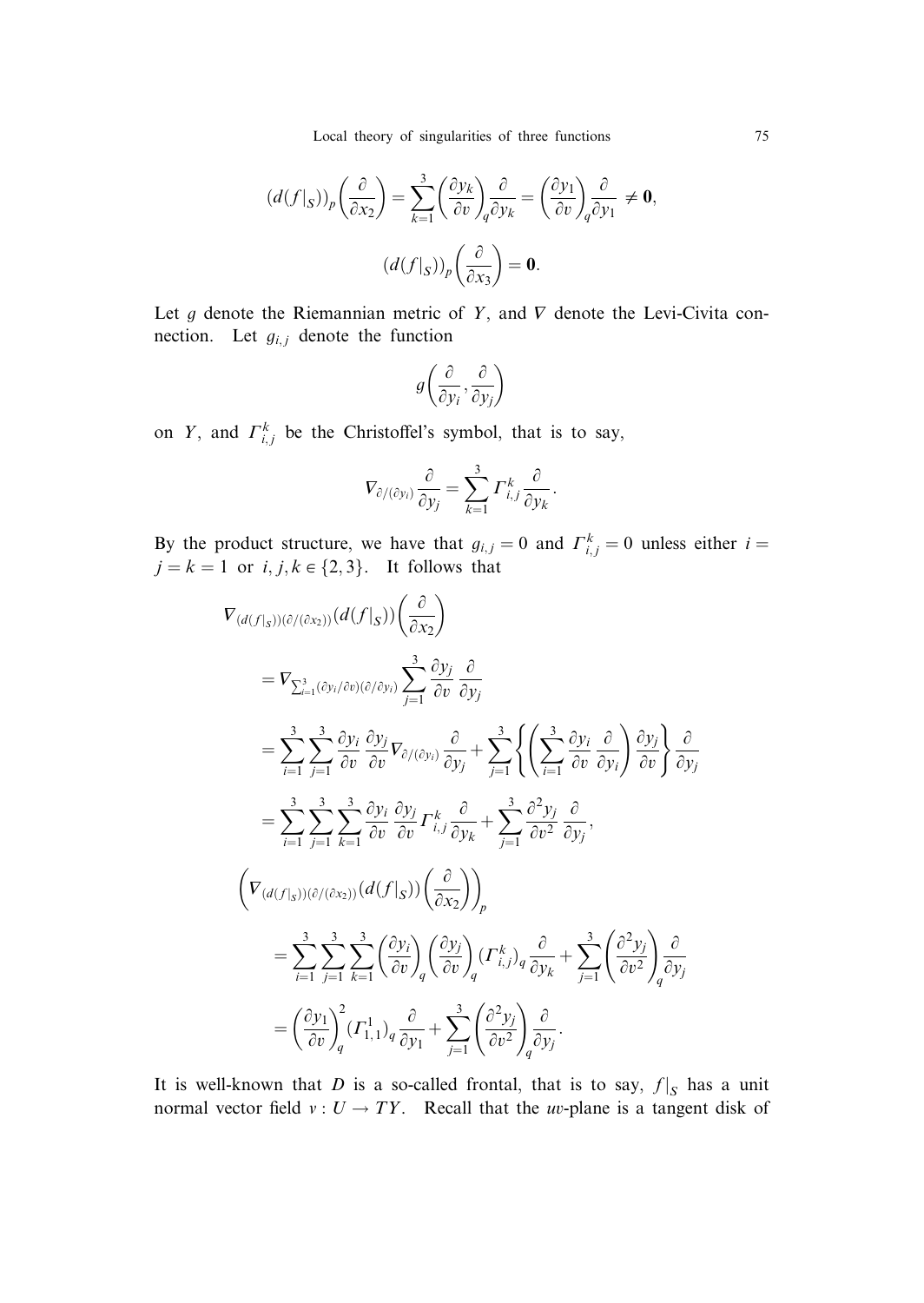D at q, and note that the v-axis is parallel to the  $y_1$ -axis in  $T_qY$ . It follows that  $v(q)$  is obtained by normalizing

$$
\begin{split} &\pm\Bigg\{g_{2,3}(q)\bigg(\frac{\partial y_2}{\partial u}\bigg)_q+g_{3,3}(q)\bigg(\frac{\partial y_3}{\partial u}\bigg)_q\Bigg\}\frac{\partial}{\partial y_2}\\ &\mp\Bigg\{g_{2,2}(q)\bigg(\frac{\partial y_2}{\partial u}\bigg)_q+g_{2,3}(q)\bigg(\frac{\partial y_3}{\partial u}\bigg)_q\Bigg\}\frac{\partial}{\partial y_3}. \end{split}
$$

By substituting them, the limiting normal curvature

$$
\frac{g\bigg(\Big(\nabla_{(d(f|_S))(\partial/(\partial x_2))}(d(f|_S))\Big(\frac{\partial}{\partial x_2}\Big)\Big)_p, v(p)\bigg)}{g\Big((d(f|_S))_p\Big(\frac{\partial}{\partial x_2}\Big),(d(f|_S))_p\Big(\frac{\partial}{\partial x_2}\Big)\Big)}
$$

is equal to

$$
\mp \{g_{2,2}(q)g_{3,3}(q) - (g_{2,3}(q))^2\} \left\{ \left(\frac{\partial y_2}{\partial u}\right)_q \left(\frac{\partial^2 y_3}{\partial v^2}\right)_q - \left(\frac{\partial y_3}{\partial u}\right)_q \left(\frac{\partial^2 y_2}{\partial v^2}\right)_q \right\}
$$

multiplied by a certain non-zero constant. By the regularity of the metric, it is non-zero if and only if  $(\eta_2\eta_2\tilde{f}_3)_p \neq 0$ . Combining this with the result in the previous paragraph, we complete our proof of Proposition 7.  $\Box$ 

### 4. Proof in swallow-tail case

In this section, we give a proof of Proposition 8. We take this here because it is similar to that in the previous section.

We begin with the following local forms of the relevant maps. There exist local coordinate systems  $(x_1, x_2, \ldots, x_m)$  and  $(u, v, w)$  of X and Y, respectively, with respect to which  $p = 0$  and

$$
f(x_1, x_2, \dots, x_m) = (x_1, x_2, x_3^4 + x_1 x_3^2 + x_2 x_3 - x_4^2 - \dots - x_{\lambda+3}^2 + x_{\lambda+4}^2 + \dots + x_m^2).
$$

There also exist a local coordinate  $y_1$  of  $Y_1$ , and a local coordinate system  $(y_2, y_3)$  of  $Y_{2,3}$  with respect to which  $q = 0$  and  $\pi(y_1, y_2, y_3) = y_1$  and  $\Pi(y_1, y_2, y_3) = (y_2, y_3)$ . Let  $f_2$ ,  $f_3$  denote the functions on U such that

$$
f_{2,3}(x_1,x_2,\ldots,x_m)=(f_2(x_1,x_2,\ldots,x_m),f_3(x_1,x_2,\ldots,x_m))
$$

with respect to  $(y_2, y_3)$ , and

$$
f(x_1, x_2, \ldots, x_m) = (f_1(x_1, x_2, \ldots, x_m), f_2(x_1, x_2, \ldots, x_m), f_3(x_1, x_2, \ldots, x_m))
$$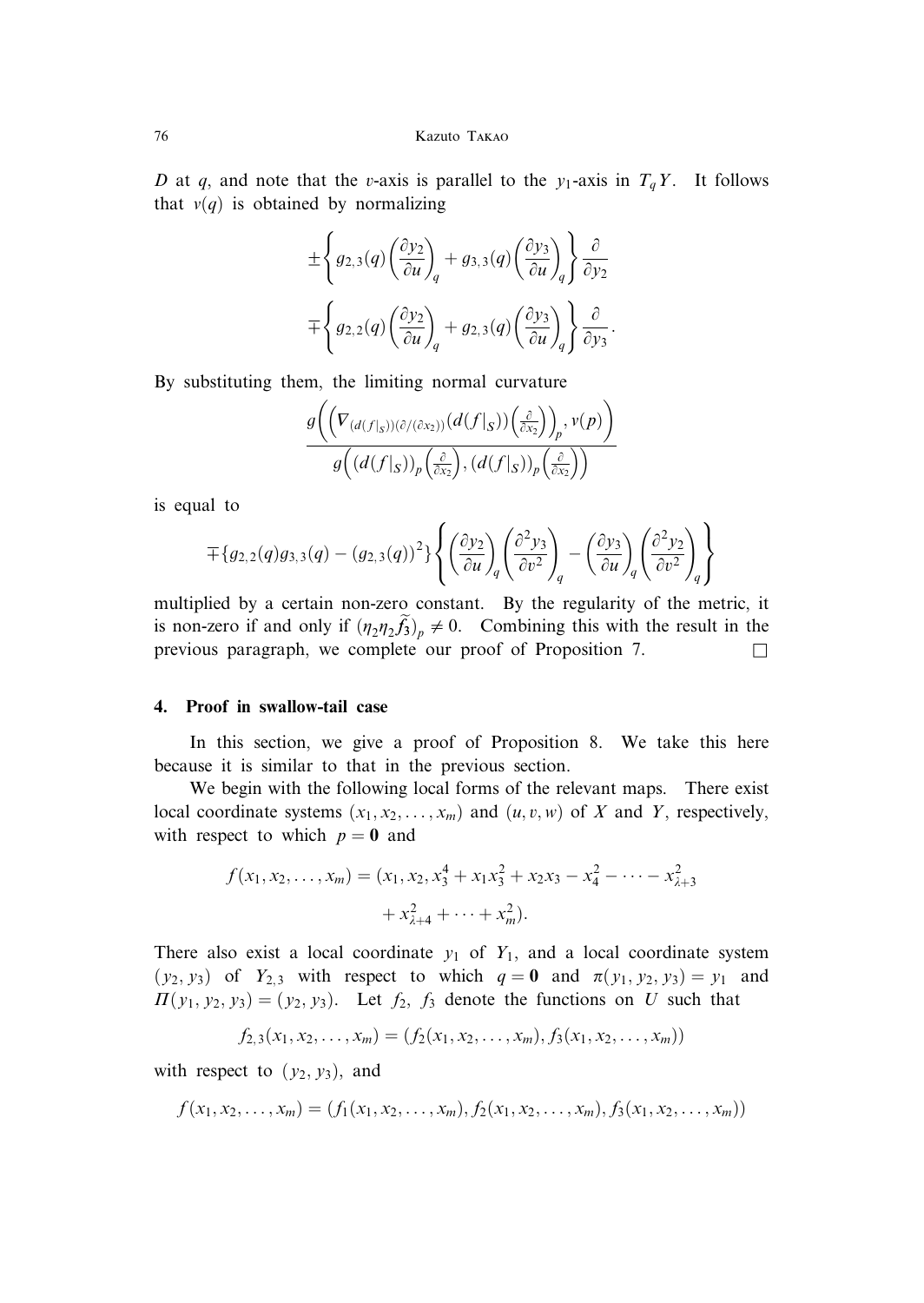

Fig. 3. The discriminant set D and the coordinate system  $(u, v, w)$ .

with respect to  $(y_1, y_2, y_3)$ . Note that there is a coordinate transformation:

$$
(u, v, w) \mapsto (y_1(u, v, w), y_2(u, v, w), y_3(u, v, w)).
$$

Let S denote the singular set of  $f|_U$ . We can see that S has the local form:

$$
\{(x_1, -4x_3^3 - 2x_1x_3, x_3, 0, \dots, 0) | x_1, x_3 \in \mathbb{R}\}\
$$

with respect to  $(x_1, x_2, \ldots, x_m)$ . We can regard  $(x_1, x_3)$  as a local coordinate system of S at p, and then  $f|_S$  has the local form:

$$
f|_S(x_1, x_3) = (x_1, -4x_3^3 - 2x_1x_3, -3x_3^4 - x_1x_3^2)
$$

with respect to  $(u, v, w)$ . This shows that D is such a singular surface as described in Subsection 2.1, and is related with  $(u, v, w)$  as in Figure 3. The uv-plane is a tangent disk of D at  $f(p)$ , as well as  $\tilde{D}$ . The u-axis is a tangent arc of E at  $f(p)$  in D, as well as  $\tilde{E}$ .

We calculate partial derivatives similarly to those in Section 3. Then we obtain that, for each  $k \in \{1, 2, 3\}$  and  $i, j \in \{1, 2, ..., m\}$ ,

8

$$
\frac{\partial f_k}{\partial x_i} = \begin{cases}\n\frac{\partial y_k}{\partial u} + x_3^2 \frac{\partial y_k}{\partial w} & (i = 1) \\
\frac{\partial y_k}{\partial v} + x_3 \frac{\partial y_k}{\partial w} & (i = 2) \\
(4x_3^3 + 2x_1x_3 + x_2) \frac{\partial y_k}{\partial w} & (i = 3) \\
-2x_i \frac{\partial y_k}{\partial w} & (4 \le i \le \lambda + 3) \\
2x_i \frac{\partial y_k}{\partial w} & (\lambda + 4 \le i \le m),\n\end{cases}
$$

$$
\frac{\partial^2 f_k}{\partial x_1 \partial x_j} = \begin{cases} \frac{\partial^2 y_k}{\partial u^2} + 2x_3^2 \frac{\partial^2 y_k}{\partial u \partial w} + x_3^4 \frac{\partial^2 y_k}{\partial w^2} & (j = 1) \\ \frac{\partial^2 y_k}{\partial u \partial v} + x_3 \frac{\partial^2 y_k}{\partial u \partial w} + x_3^2 \frac{\partial^2 y_k}{\partial v \partial w} + x_3^3 \frac{\partial^2 y_k}{\partial w^2} & (j = 2) \end{cases}
$$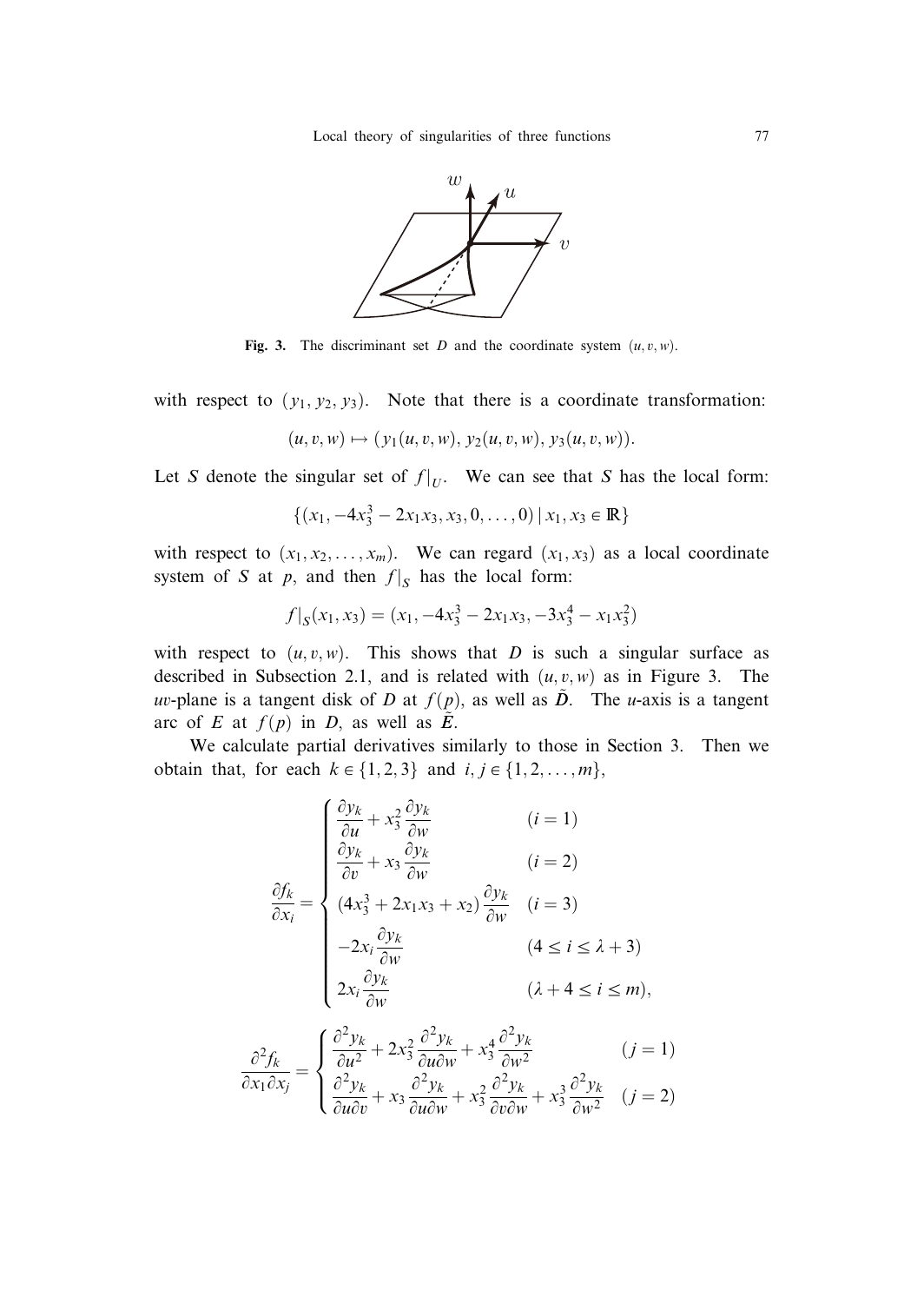$$
\frac{\partial^2 f_k}{\partial x_1 \partial x_j} = \begin{cases}\n2x_3 \frac{\partial y_k}{\partial w} + (4x_3^3 + 2x_1x_3 + x_2) \frac{\partial^2 y_k}{\partial u \partial w} \\
+ x_3^2 (4x_3^3 + 2x_1x_3 + x_2) \frac{\partial^2 y_k}{\partial w^2} \\
- 2x_j \frac{\partial^2 y_k}{\partial u \partial w} - 2x_3^2 x_j \frac{\partial^2 y_k}{\partial w^2} \\
2x_j \frac{\partial^2 y_k}{\partial u \partial w} + 2x_3^2 x_j \frac{\partial^2 y_k}{\partial w^2} \\
\left(\frac{\partial^2 y_k}{\partial u \partial w} + 2x_3^2 x_j \frac{\partial^2 y_k}{\partial w^2}\right) & (\lambda + 4 \le j \le m), \\
\left(\frac{\partial^2 y_k}{\partial u \partial w} + 2x_3^2 x_j \frac{\partial^2 y_k}{\partial w^2}\right) & (\lambda + 2 \le j \le m)\n\end{cases}
$$

$$
\frac{\partial^2 y_k}{\partial v^2} + 2x_3 \frac{\partial^2 y_k}{\partial v \partial w} + x_3^2 \frac{\partial^2 y_k}{\partial w^2} \qquad (j = 2)
$$
\n
$$
\frac{\partial^2 y_k}{\partial w} + (4x_3^3 + 2x_1x_3 + x_2) \frac{\partial^2 y_k}{\partial v \partial w}
$$
\n
$$
+ x_3 (4x_3^3 + 2x_1x_3 + x_2) \frac{\partial^2 y_k}{\partial w^2} \qquad (j = 3)
$$
\n
$$
- 2x_j \frac{\partial^2 y_k}{\partial v \partial w} - 2x_3 x_j \frac{\partial^2 y_k}{\partial w^2} \qquad (4 \le j \le \lambda + 3)
$$
\n
$$
2x_j \frac{\partial^2 y_k}{\partial v \partial w} + 2x_3 x_j \frac{\partial^2 y_k}{\partial w^2} \qquad (\lambda + 4 \le j \le m),
$$

$$
\frac{\partial^2 f_k}{\partial x_3 \partial x_j} = \begin{cases}\n(12x_3^2 + 2x_1) \frac{\partial y_k}{\partial w} + (4x_3^3 + 2x_1x_3 + x_2)^2 \frac{\partial^2 y_k}{\partial w^2} & (j = 3) \\
-2x_j(4x_3^3 + 2x_1x_3 + x_2) \frac{\partial^2 y_k}{\partial w^2} & (4 \le j \le \lambda + 3) \\
2x_j(4x_3^3 + 2x_1x_3 + x_2) \frac{\partial^2 y_k}{\partial w^2} & (\lambda + 4 \le j \le m),\n\end{cases}
$$

$$
\frac{\partial^2 f_k}{\partial x_i \partial x_j} = \begin{cases}\n-2\frac{\partial y_k}{\partial w} + 4x_i^2 \frac{\partial^2 y_k}{\partial w^2} & (4 \le i = j \le \lambda + 3) \\
2\frac{\partial y_k}{\partial w} + 4x_i^2 \frac{\partial^2 y_k}{\partial w^2} & (\lambda + 4 \le i = j \le m) \\
4x_i x_j \frac{\partial^2 y_k}{\partial w^2} & (4 \le i < j \le \lambda + 3 \text{ or } \lambda + 4 \le i < j \le m) \\
-4x_i x_j \frac{\partial^2 y_k}{\partial w^2} & (4 \le i \le \lambda + 3 < j \le m), \\
\frac{\partial^3 f_k}{\partial x_3^3} = 24x_3 \frac{\partial y_k}{\partial w} + 3(12x_3^2 + 2x_1)(4x_3^3 + 2x_1x_3 + x_2) \frac{\partial^2 y_k}{\partial w^2} \\
+ (4x_3^3 + 2x_1x_3 + x_2)^3 \frac{\partial^3 y_k}{\partial w^3}.\n\end{cases}
$$

Since  $p = 0$  and  $f(p) = q$ , for each  $k \in \{1, 2, 3\}$  and  $i, j \in \{1, 2, ..., m\}$  such that  $i \leq j$ ,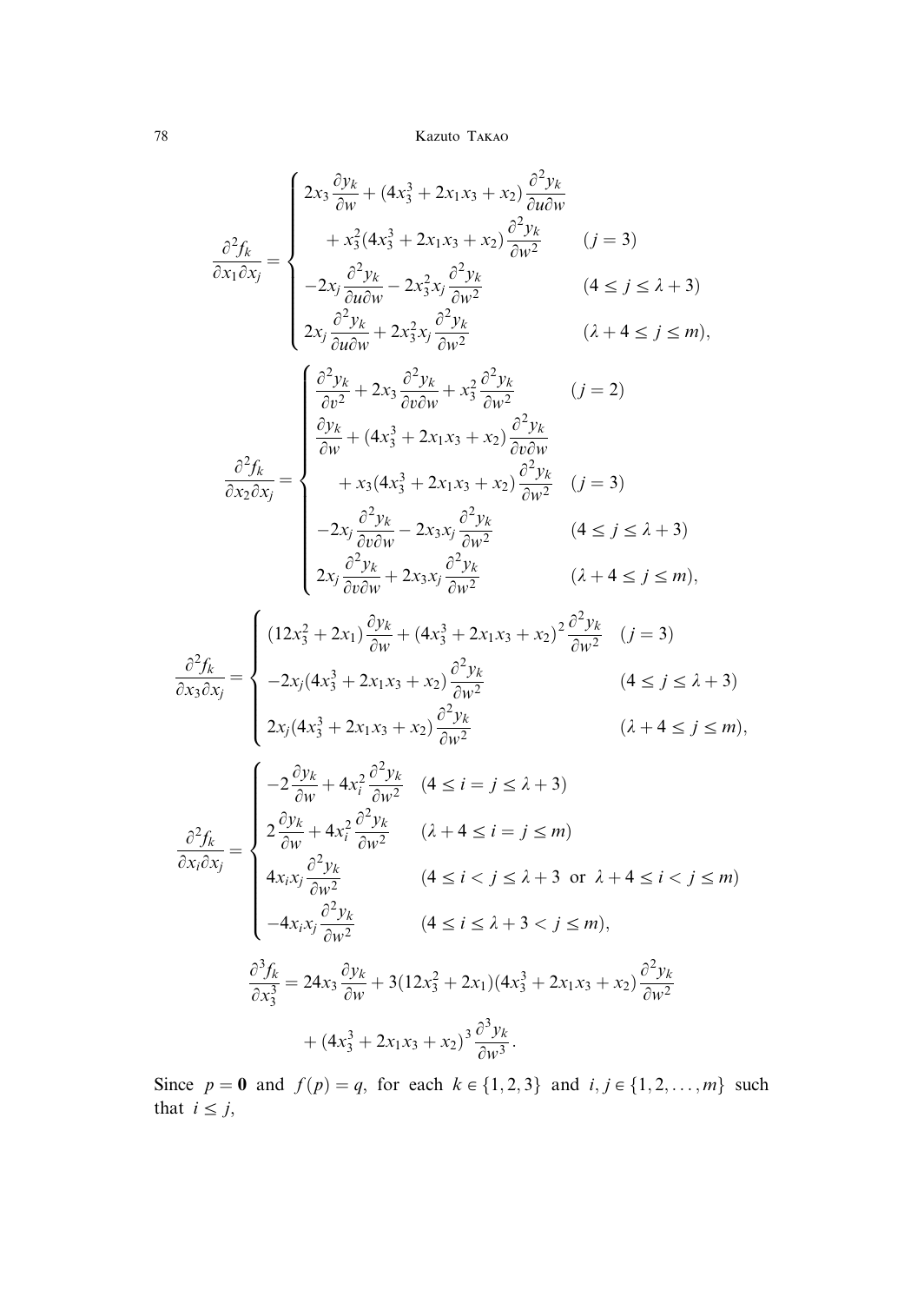Local theory of singularities of three functions 79

$$
\left(\frac{\partial f_k}{\partial x_i}\right)_p = \begin{cases}\n\left(\frac{\partial y_k}{\partial u}\right)_q & (i = 1) \\
\left(\frac{\partial y_k}{\partial v}\right)_q & (i = 2) \\
0 & (3 \le i \le m),\n\end{cases}
$$
\n
$$
\left(\frac{\partial^2 y_k}{\partial u^2}\right)_q & (i = j = 1)
$$
\n
$$
\left(\frac{\partial^2 y_k}{\partial u \partial v}\right)_q & (i = 1, j = 2)
$$
\n
$$
\left(\frac{\partial^2 f_k}{\partial x_i \partial x_j}\right)_p = \begin{cases}\n\left(\frac{\partial^2 y_k}{\partial v^2}\right)_q & (i = j = 2) \\
\left(\frac{\partial y_k}{\partial v}\right)_q & (i = 2, j = 3) \\
-2\left(\frac{\partial y_k}{\partial w}\right)_q & (4 \le i = j \le \lambda + 3) \\
2\left(\frac{\partial y_k}{\partial w}\right)_q & (\lambda + 4 \le i = j \le m) \\
0 & \text{(otherwise)},\n\end{cases}
$$
\n
$$
\left(\frac{\partial^3 f_k}{\partial x_3^3}\right)_p = 0.
$$

4.1. Function case. We first focus on the function  $f_1$ .

We consider whether  $p$  is a regular or singular point of  $f_1$ . The same argument as in Subsection 3.1 shows that  $p$  is a regular point of  $f_1$  if and only if q is a regular point of  $\pi|_{\tilde{D}}$ , which is the case if and only if

$$
\left(\frac{\partial y_1}{\partial u}\right)_q \neq 0 \quad \text{or} \quad \left(\frac{\partial y_1}{\partial v}\right)_q \neq 0.
$$

Supposing that  $p$  is a singular point of  $f_1$ , we consider what type it is. By the above result, q is a singular point of  $\pi|_{\tilde{D}}$ , and

$$
\left(\frac{\partial y_1}{\partial u}\right)_q = \left(\frac{\partial y_1}{\partial v}\right)_q = 0.
$$

By the regularity of the coordinate transformation:  $(u, v, w) \mapsto (y_1, y_2, y_3)$ ,

$$
\left(\frac{\partial y_1}{\partial w}\right)_q \neq 0
$$
, and either  $\left(\frac{\partial y_2}{\partial u}\right)_q \neq 0$  or  $\left(\frac{\partial y_3}{\partial u}\right)_q \neq 0$ .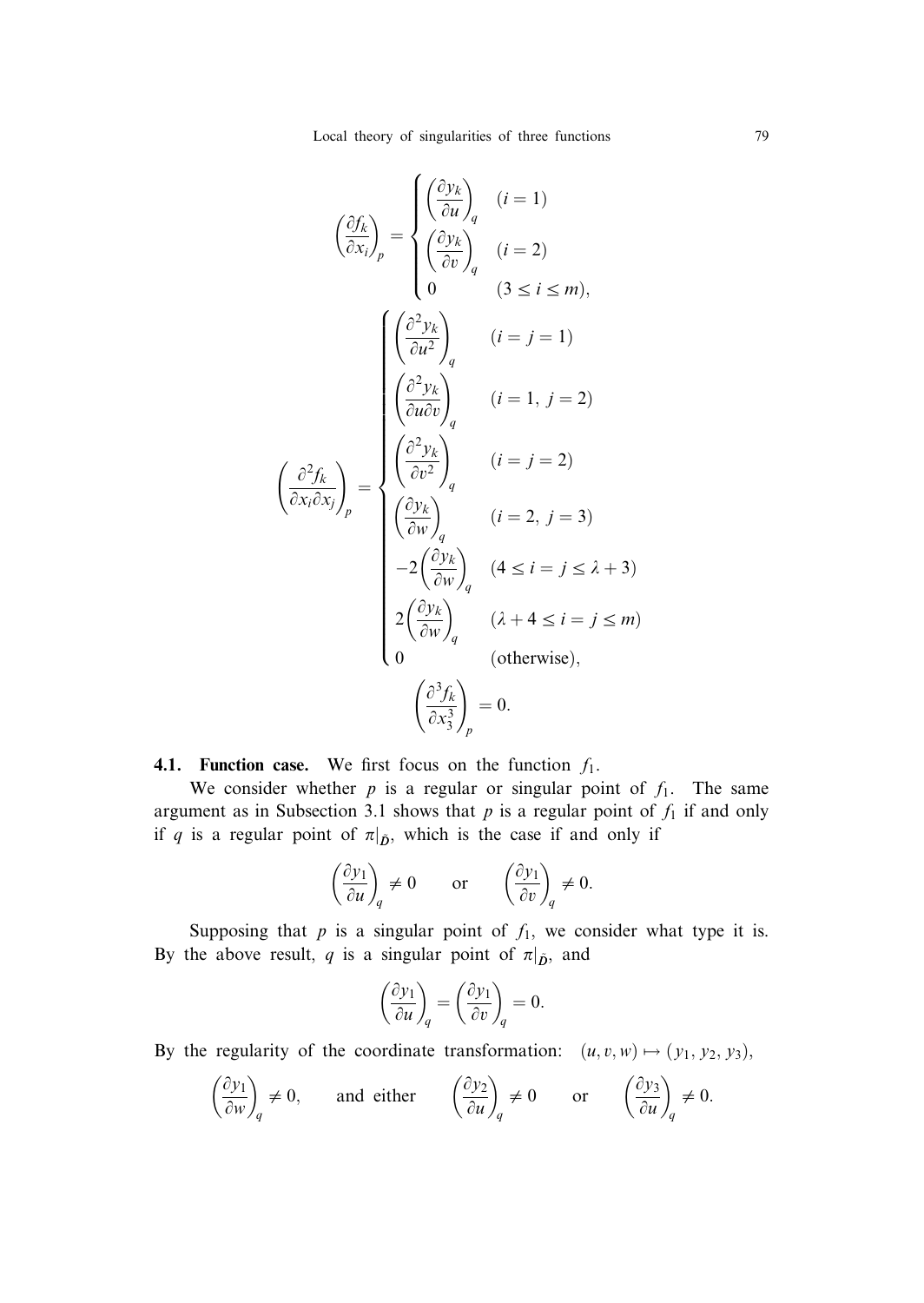The Hessian matrix  $(\mathbf{H}_{x_1, x_2, \dots, x_m} f_1)_p$  is equal to

$$
\begin{pmatrix}\n\left(\frac{\partial^2 y_1}{\partial u^2}\right)_q & \left(\frac{\partial^2 y_1}{\partial u \partial v}\right)_q & 0 & 0 & 0 \\
\left(\frac{\partial^2 y_1}{\partial u \partial v}\right)_q & \left(\frac{\partial^2 y_1}{\partial v^2}\right)_q & \left(\frac{\partial y_1}{\partial w}\right)_q & 0 & 0 \\
0 & \left(\frac{\partial y_1}{\partial w}\right)_q & 0 & 0 & 0 \\
0 & 0 & 0 & -2\left(\frac{\partial y_1}{\partial w}\right)_q \mathbf{I}_{\lambda} & 0 \\
0 & 0 & 0 & 0 & 2\left(\frac{\partial y_1}{\partial w}\right)_q \mathbf{I}_{m-\lambda-3}\n\end{pmatrix},
$$

which has maximal rank if and only if

$$
\left(\frac{\partial^2 y_1}{\partial u^2}\right)_q \neq 0.
$$

Hence,  $p$  is a fold point of  $f_1$  if and only if this inequality holds. The number of negative eigenvalues of  $(\mathbf{H}_{x_1, x_2, ..., x_m} f_1)_p$  is

$$
\begin{cases} \lambda+1 & \left(\left(\frac{\partial y_1}{\partial w}\right)_q > 0, \left(\frac{\partial^2 y_1}{\partial u^2}\right)_q > 0\right) \\ \lambda+2 & \left(\left(\frac{\partial y_1}{\partial w}\right)_q > 0, \left(\frac{\partial^2 y_1}{\partial u^2}\right)_q < 0\right) \\ m-\lambda-2 & \left(\left(\frac{\partial y_1}{\partial w}\right)_q < 0, \left(\frac{\partial^2 y_1}{\partial u^2}\right)_q > 0\right) \\ m-\lambda-1 & \left(\left(\frac{\partial y_1}{\partial w}\right)_q < 0, \left(\frac{\partial^2 y_1}{\partial u^2}\right)_q < 0\right). \end{cases}
$$

Hence, if p is a fold point of  $f_1$ , its absolute index is equal to either min $\{\lambda + 1,$  $m - \lambda - 1$ } or min{ $\lambda + 2, m - \lambda - 2$ }.

We consider when the limiting normal curvature of  $D$  at  $q$  vanishes. Note that

$$
f|_{S}(x_1,x_3)=(f_1|_{S}(x_1,x_3),f_2|_{S}(x_1,x_3),f_3|_{S}(x_1,x_3))
$$

with respect to  $(y_1, y_2, y_3)$ , and

$$
f_k|_{S}(x_1, x_3) = y_k(x_1, -4x_3^3 - 2x_1x_3, -3x_3^4 - x_1x_3^2)
$$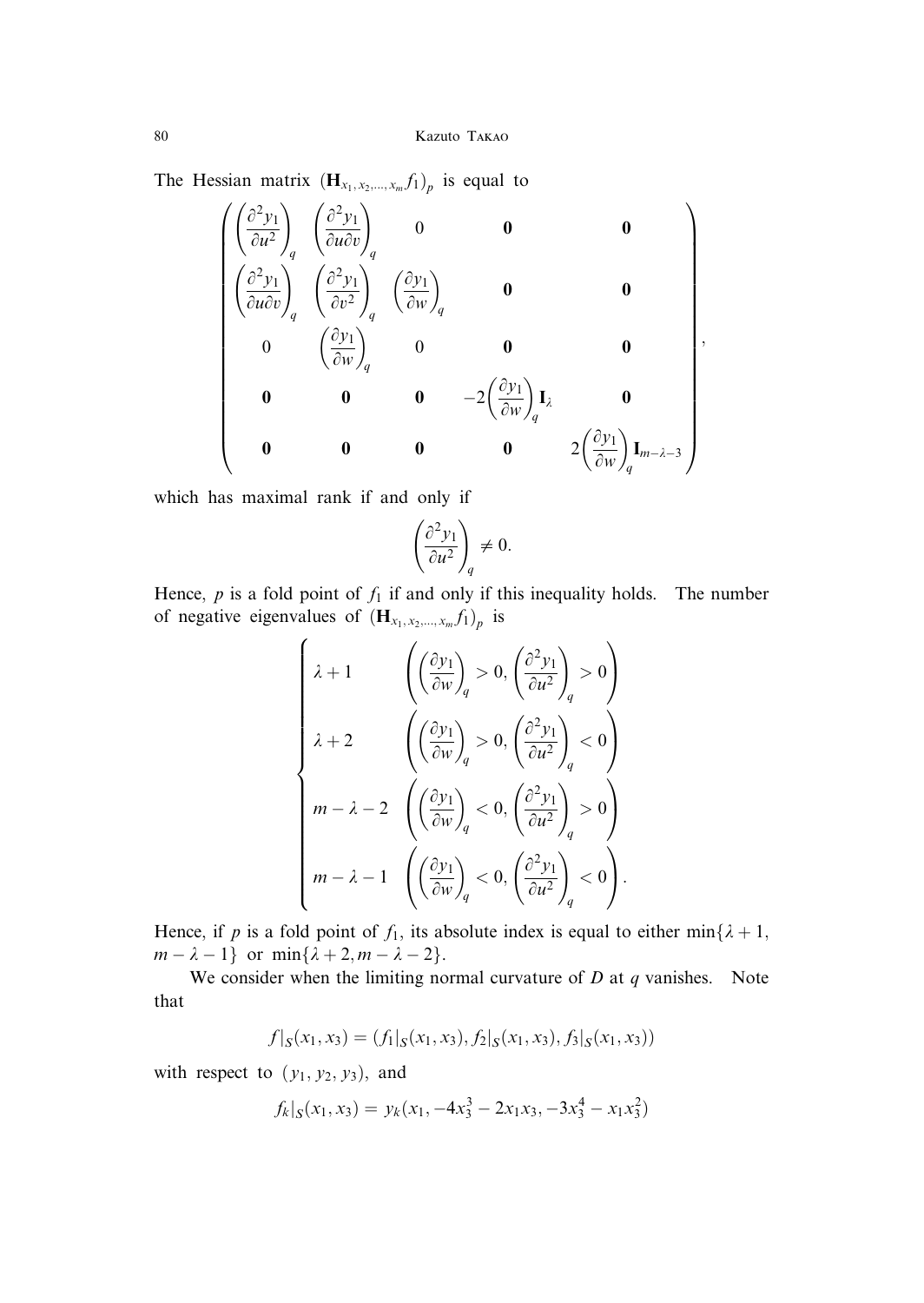for each  $k \in \{1, 2, 3\}$ . By calculations similar to those in Subsubsection 3.2.2,

$$
(d(f|_S))\left(\frac{\partial}{\partial x_1}\right) = \sum_{k=1}^3 \left(\frac{\partial y_k}{\partial u} - 2x_3 \frac{\partial y_k}{\partial v} - x_3^2 \frac{\partial y_k}{\partial w}\right) \frac{\partial}{\partial y_k},
$$
  

$$
(d(f|_S))_p \left(\frac{\partial}{\partial x_1}\right) = \left(\frac{\partial y_2}{\partial u}\right)_q \frac{\partial}{\partial y_2} + \left(\frac{\partial y_3}{\partial u}\right)_q \frac{\partial}{\partial y_3} \neq \mathbf{0},
$$
  

$$
(d(f|_S))_p \left(\frac{\partial}{\partial x_3}\right) = \mathbf{0},
$$
  

$$
\left(\nabla_{(d(f|_S))(\partial/( \partial x_1))}(d(f|_S))\left(\frac{\partial}{\partial x_1}\right)\right)_p
$$
  

$$
= \sum_{i=2}^3 \sum_{j=2}^3 \sum_{k=2}^3 \left(\frac{\partial y_i}{\partial u}\right)_q \left(\frac{\partial y_j}{\partial u}\right)_q \left(\Gamma_{i,j}^k\right)_q \frac{\partial}{\partial y_k} + \sum_{j=1}^3 \left(\frac{\partial^2 y_j}{\partial u^2}\right)_q \frac{\partial}{\partial y_j}
$$

where  $\nabla$  denotes the Levi-Civita connection for the product metric of Y, and  $\Gamma_{i,j}^k$  is the Christoffel's symbol. It is well-known that  $f|_S$  has a unit normal vector field v. Since the  $y_2 y_3$ -plane is a tangent disk of D at q, the vector  $v(q)$ is parallel to the  $y_1$ -axis in  $T_qY$ . It follows that the limiting normal curvature is equal to

$$
\left(\frac{\partial^2 y_1}{\partial u^2}\right)_q
$$

multiplied by a certain non-zero constant. Combining this with the result in the previous paragraph, we complete our proof of Proposition 8 in the function case.

4.2. Surface-valued map case. We now focus on the map  $f_{2,3}$ .

We consider whether p is a regular or singular point of  $f_{2,3}$ . The same argument as in Subsection 3.2 shows that  $p$  is a regular point of  $f_{2,3}$  if and only if q is a regular point of  $\Pi|_{\tilde{D}}$ , which is the case if and only if

$$
\left(\frac{\partial y_2}{\partial u}\right)_q \left(\frac{\partial y_3}{\partial v}\right)_q - \left(\frac{\partial y_2}{\partial v}\right)_q \left(\frac{\partial y_3}{\partial u}\right)_q \neq 0.
$$

Supposing that  $p$  is a singular point of  $f_{2,3}$ , we consider what type it is, in the rest of this section. By the above result, q is a singular point of  $\Pi|_{\tilde{D}}$ , and

$$
\left(\frac{\partial y_2}{\partial u}\right)_q \left(\frac{\partial y_3}{\partial v}\right)_q - \left(\frac{\partial y_2}{\partial v}\right)_q \left(\frac{\partial y_3}{\partial u}\right)_q = 0.
$$

We have the following two subcases.

;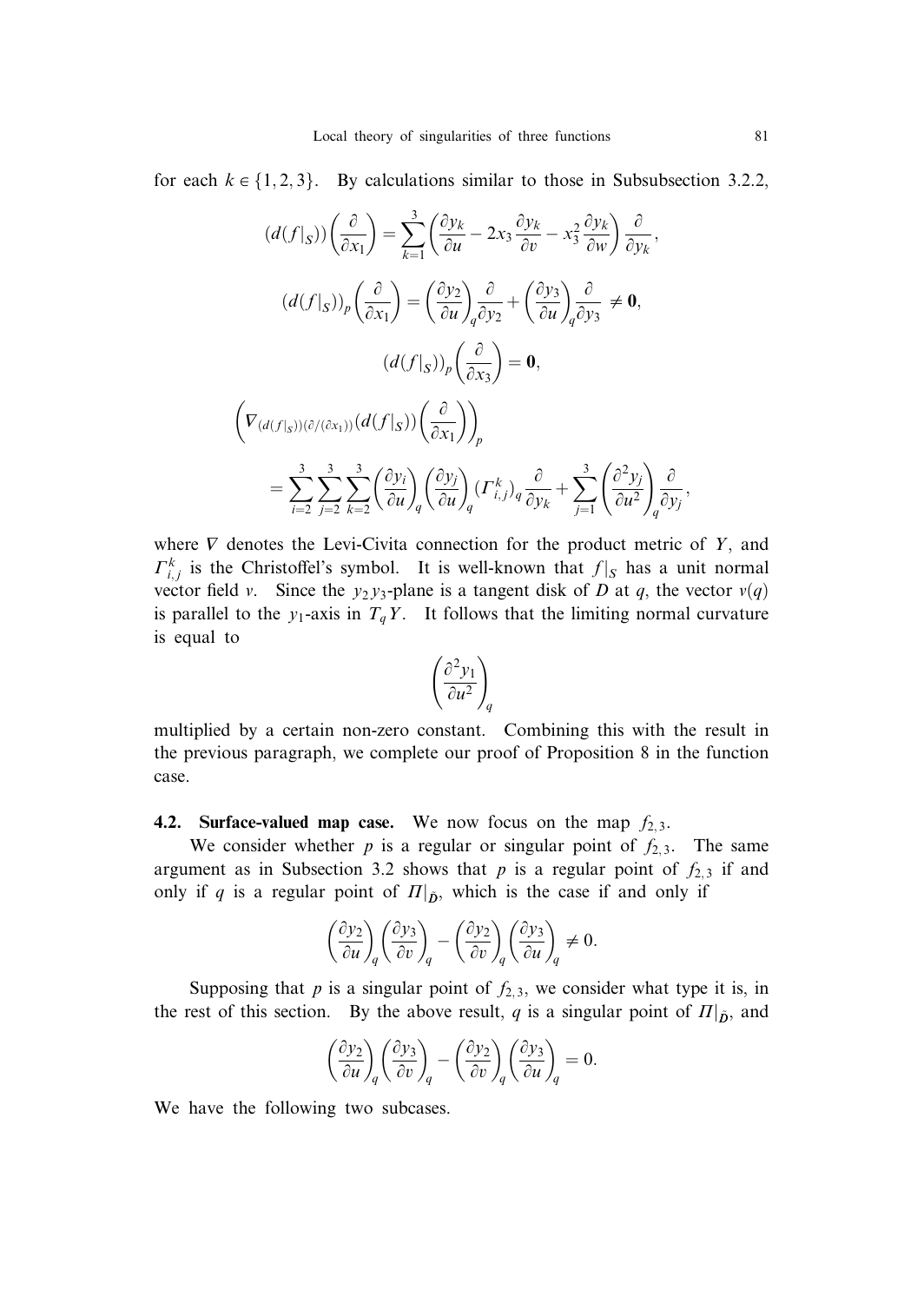**4.2.1.** Generic subcase. We first deal with the subcase where  $q$  is a regular point of  $\Pi|_{\tilde{E}}$ . Since the arc  $\tilde{E}$  is tangent to the *u*-axis at *q*,

$$
\left(d(\boldsymbol{\varPi}|_{\tilde{E}})\right)_q = \begin{pmatrix} \left(\frac{\partial y_2}{\partial \boldsymbol{u}}\right)_q \\ \left(\frac{\partial y_3}{\partial \boldsymbol{u}}\right)_q \end{pmatrix}.
$$

Since  $(d(g|\vec{E}))_q \neq 0$  and the coordinates  $y_2$  and  $y_3$  are symmetric so far, we may suppose that

$$
\left(\frac{\partial y_2}{\partial u}\right)_q\neq 0
$$

without loss of generality. By the regularity of the coordinate transformation:  $(u, v, w) \mapsto (y_1, y_2, y_3),$ 

$$
\left(\frac{\partial y_2}{\partial u}\right)_q \left(\frac{\partial y_3}{\partial w}\right)_q - \left(\frac{\partial y_2}{\partial w}\right)_q \left(\frac{\partial y_3}{\partial u}\right)_q \neq 0.
$$

Let  $B$  denote the left-hand side of this inequality.

We modify the local form of  $f_{2,3}$  as follows. Let  $\tilde{f}_3$  be the function on U defined as

$$
\widetilde{f}_3 = \left(\frac{\partial y_2}{\partial u}\right)_q f_3 - \left(\frac{\partial y_3}{\partial u}\right)_q f_2.
$$

Noting that the coefficient of  $f_3$  is non-zero, we obtain the local form:

$$
f_{2,3}(x_1,x_2,\ldots,x_m)=(f_2(x_1,x_2,\ldots,x_m),\tilde{f}_3(x_1,x_2,\ldots,x_m)).
$$

We have arranged that

$$
\left(\frac{\partial f_2}{\partial x_1}\right)_p = \left(\frac{\partial y_2}{\partial u}\right)_q \neq 0,
$$
\n
$$
\left(\frac{\partial f_3}{\partial x_i}\right)_p = \left(\frac{\partial y_2}{\partial u}\right)_q \left(\frac{\partial f_3}{\partial x_i}\right)_p - \left(\frac{\partial y_3}{\partial u}\right)_q \left(\frac{\partial f_2}{\partial x_i}\right)_p = 0 \qquad (1 \le i \le m),
$$

to satisfy the conditions that  $(df_2)_p \neq 0$  and  $(df_3)_p = 0$ .

We calculate some derivatives with respect to appropriate vector fields as follows. Let  $\eta_2, \eta_3, \ldots, \eta_m$  be the  $C^{\infty}$  vector fields on U defined as

$$
\eta_2 = \left(\frac{\partial y_2}{\partial u}\right)_q \frac{\partial}{\partial x_2} - \left(\frac{\partial y_2}{\partial v}\right)_q \frac{\partial}{\partial x_1},
$$

$$
\eta_i = \frac{\partial}{\partial x_i} \qquad (3 \le i \le m).
$$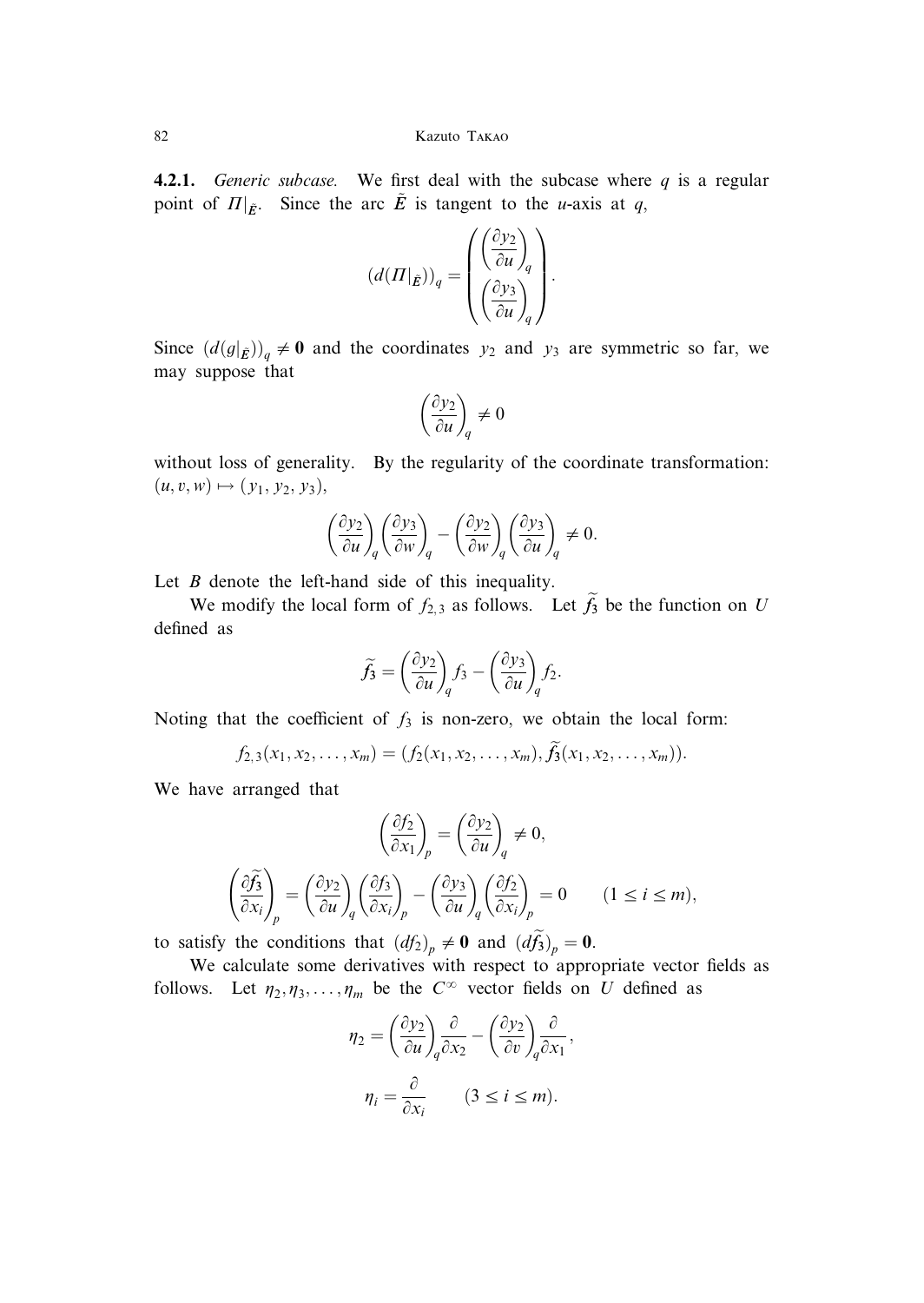We have arranged that  $(\eta_2)_p, (\eta_3)_p, \ldots, (\eta_m)_p$  are linearly independent, and  $(\eta_i f_2)_p = (\eta_i f_3)_p = 0$  for  $i \in \{2, 3, \ldots, m\}$ , to satisfy the condition that ker $(df_{2,3})_p$  $= \langle (\eta_2)_p, (\eta_3)_p, \ldots, (\eta_m)_p \rangle$ . We have that, for example,

$$
\eta_2 \eta_3 \widetilde{f}_3 = \left\{ \left( \frac{\partial y_2}{\partial u} \right)_q \frac{\partial}{\partial x_2} - \left( \frac{\partial y_2}{\partial v} \right)_q \frac{\partial}{\partial x_1} \right\} \frac{\partial}{\partial x_3} \left\{ \left( \frac{\partial y_2}{\partial u} \right)_q f_3 - \left( \frac{\partial y_3}{\partial u} \right)_q f_2 \right\}
$$
  

$$
= \left( \frac{\partial y_2}{\partial u} \right)_q^2 \frac{\partial^2 f_3}{\partial x_2 \partial x_3} - \left( \frac{\partial y_2}{\partial v} \right)_q \left( \frac{\partial y_2}{\partial u} \right)_q \frac{\partial^2 f_3}{\partial x_1 \partial x_3}
$$
  

$$
- \left( \frac{\partial y_2}{\partial u} \right)_q \left( \frac{\partial y_3}{\partial u} \right)_q \frac{\partial^2 f_2}{\partial x_2 \partial x_3} + \left( \frac{\partial y_2}{\partial v} \right)_q \left( \frac{\partial y_3}{\partial u} \right)_q \frac{\partial^2 f_2}{\partial x_1 \partial x_3},
$$
  

$$
(\eta_2 \eta_3 \widetilde{f}_3)_p = \left( \frac{\partial y_2}{\partial u} \right)_q B \neq 0.
$$

By similar calculations, we obtain that the matrix  $(\mathbf{H}_{\eta_2,\eta_3,\dots,\eta_m}f_3)_{p}$  is equal to

$$
\begin{pmatrix}\n(\eta_2\eta_2\widetilde{f}_3)_p & \left(\frac{\partial y_2}{\partial u}\right)_q & \mathbf{0} & \mathbf{0} \\
(\frac{\partial y_2}{\partial u}\right)_q & 0 & \mathbf{0} & \mathbf{0} \\
\mathbf{0} & \mathbf{0} & -2B\mathbf{I}_\lambda & \mathbf{0} \\
\mathbf{0} & \mathbf{0} & \mathbf{0} & 2B\mathbf{I}_{m-\lambda-3}\n\end{pmatrix}.
$$

We apply Theorem 1 to  $f_{2,3}$ . The above form of the matrix shows that  $\ker(\mathbf{H}_{\eta_2, \eta_3, \dots, \eta_m} f_3)$  = {0}. It follows that p is a fold point of  $f_{2,3}$ . The number of negative eigenvalues of  $(\mathbf{H}_{\eta_2, \eta_3, ..., \eta_m} f_3)$  is

$$
\begin{cases} \lambda + 1 & (B > 0) \\ m - \lambda - 2 & (B < 0). \end{cases}
$$

It follows that the absolute index of the fold point p of  $f_{2,3}$  is equal to  $\min\{\lambda + 1, m - \lambda - 2\}.$ 

**4.2.2.** *Exceptional subcase.* We now deal with the subcase where  $q$  is a singular point of  $\Pi|_{\tilde{E}}$ . Since  $(d(\Pi|_{\tilde{E}}))_q = \mathbf{0}$ ,

$$
\left(\frac{\partial y_2}{\partial u}\right)_q = \left(\frac{\partial y_3}{\partial u}\right)_q = 0.
$$

By the regularity of the coordinate transformation:  $(u, v, w) \mapsto (y_1, y_2, y_3)$ ,

$$
\left(\frac{\partial y_2}{\partial v}\right)_q\neq 0\qquad\text{or}\qquad \left(\frac{\partial y_3}{\partial v}\right)_q\neq 0.
$$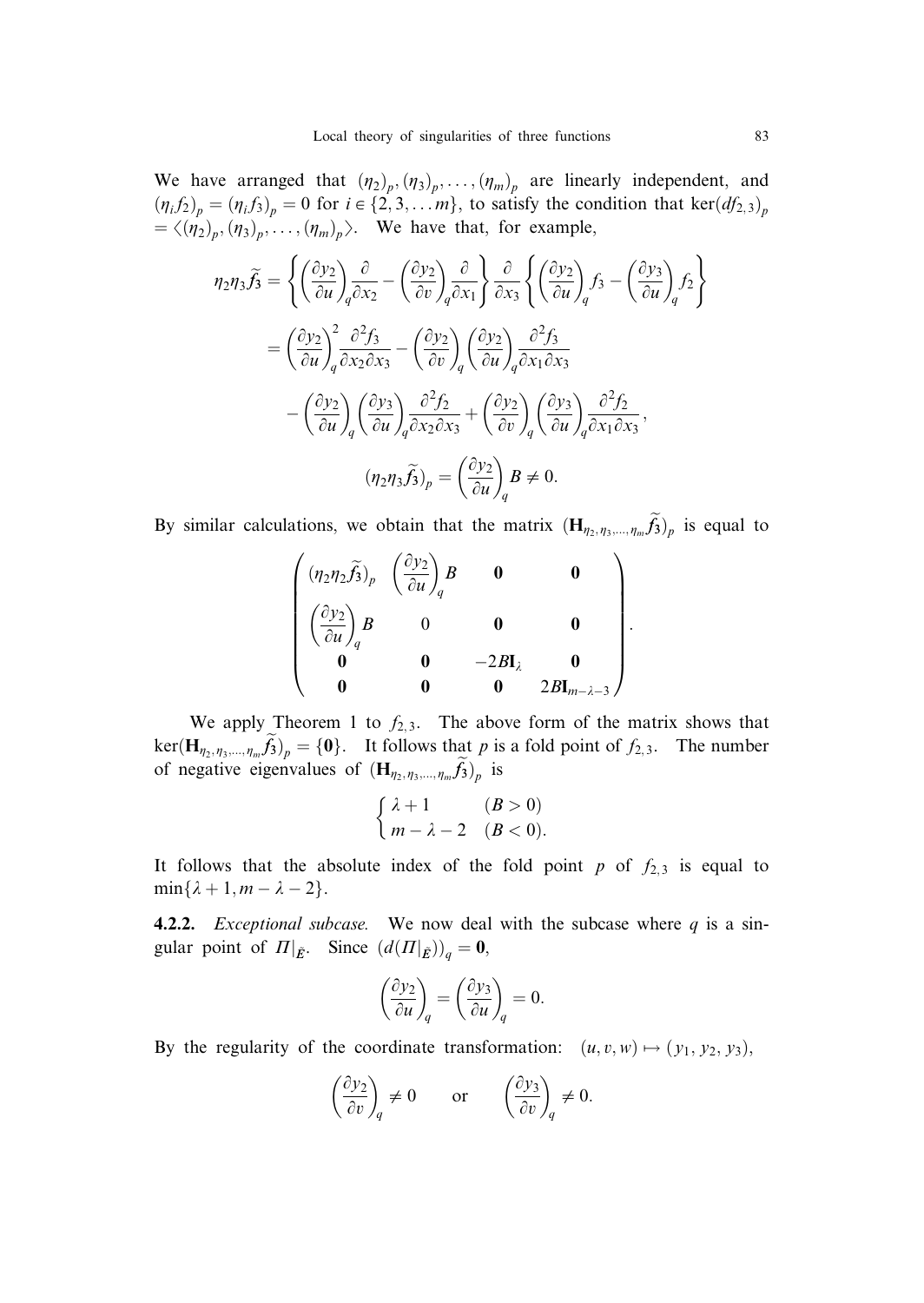Since  $y_2$  and  $y_3$  are symmetric so far, we may suppose that

$$
\left(\frac{\partial y_2}{\partial v}\right)_q \neq 0
$$

without loss of generality.

We modify the local form of  $f_{2,3}$  as follows. Let  $f_3$  be the function on U defined as

$$
\widetilde{f}_3 = \left(\frac{\partial y_2}{\partial v}\right)_q f_3 - \left(\frac{\partial y_3}{\partial v}\right)_q f_2.
$$

Noting that the coefficient of  $f_3$  is non-zero, we obtain the local form:

$$
f_{2,3}(x_1,x_2,\ldots,x_m)=(f_2(x_1,x_2,\ldots,x_m),\tilde{f}_3(x_1,x_2,\ldots,x_m)).
$$

We have arranged that

$$
\left(\frac{\partial f_2}{\partial x_2}\right)_p = \left(\frac{\partial y_2}{\partial v}\right)_q \neq 0,
$$
\n
$$
\left(\frac{\partial f_3}{\partial x_i}\right)_p = \left(\frac{\partial y_2}{\partial v}\right)_q \left(\frac{\partial f_3}{\partial x_i}\right)_p - \left(\frac{\partial y_3}{\partial v}\right)_q \left(\frac{\partial f_2}{\partial x_i}\right)_p = 0 \qquad (1 \le i \le m),
$$

to satisfy the conditions that  $(df_2)_p \neq 0$  and  $(df_3)_p = 0$ .

We calculate some derivatives with respect to appropriate vector fields as follows. Let  $\eta_1, \eta_2, \ldots, \eta_m$  be the  $C^{\infty}$  vector fields on U defined as

$$
\eta_1 = \frac{\partial}{\partial x_2},
$$

$$
\eta_2 = \frac{\partial}{\partial x_1},
$$

$$
\eta_3 = \frac{\partial f_2}{\partial x_2} \frac{\partial}{\partial x_3} - \frac{\partial f_2}{\partial x_3} \frac{\partial}{\partial x_2},
$$

$$
\eta_i = \frac{\partial}{\partial x_i} \qquad (4 \le i \le m).
$$

Noting that

$$
\left(\frac{\partial f_2}{\partial x_2}\right)_p = \left(\frac{\partial y_2}{\partial v}\right)_q \neq 0,
$$

we have that the vectors  $(\eta_1)_p, (\eta_2)_p, \ldots, (\eta_m)_p$  are linearly independent. We have arranged that  $(\eta_1 f_2)_p \neq 0$  and  $(\eta_i f_2)_p = 0$  for  $i \in \{2, 3, \dots m\}$ , and  $\eta_3 f_2 =$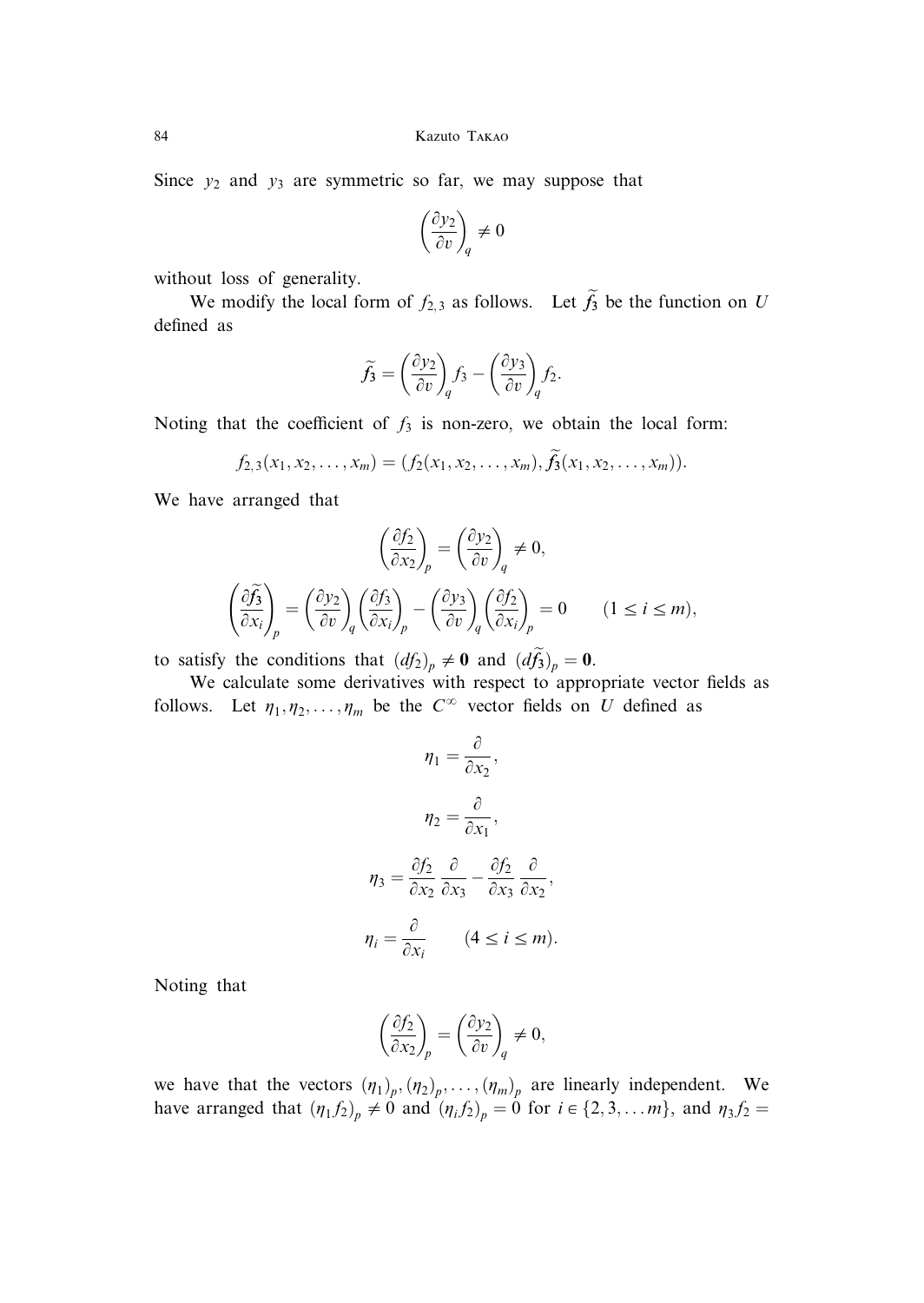0. By a similar argument to that in Subsubsection 3.2.2, they satisfy the conditions that ker $(df_{2,3})_p = \langle (\eta_2)_p, (\eta_3)_p, \ldots, (\eta_m)_p \rangle$  and  $(\eta_3)_s \in \text{ker}(df_{2,3})_s$  for any singular point s of  $f_{2,3}$  sufficiently close to p. We have that, for example,

$$
\eta_{3}\eta_{3}\widetilde{f}_{3} = \left(\frac{\partial f_{2}}{\partial x_{2}}\frac{\partial}{\partial x_{3}} - \frac{\partial f_{2}}{\partial x_{3}}\frac{\partial}{\partial x_{2}}\right)\left(\frac{\partial f_{2}}{\partial x_{2}}\frac{\partial}{\partial x_{3}} - \frac{\partial f_{2}}{\partial x_{3}}\frac{\partial}{\partial x_{2}}\right)\left\{ \left(\frac{\partial y_{2}}{\partial v}\right)_{q}f_{3} - \left(\frac{\partial y_{3}}{\partial v}\right)_{q}f_{2} \right\}
$$

$$
= \left(\frac{\partial y_{2}}{\partial v}\right)_{q}\frac{\partial f_{2}}{\partial x_{2}}\left(\frac{\partial^{2} f_{2}}{\partial x_{2} \partial x_{3}}\frac{\partial f_{3}}{\partial x_{3}} + \frac{\partial f_{2}}{\partial x_{2}}\frac{\partial^{2} f_{3}}{\partial x_{3}^{2}} - \frac{\partial^{2} f_{2}}{\partial x_{3}^{2}}\frac{\partial f_{3}}{\partial x_{2}} - \frac{\partial f_{2}}{\partial x_{3}}\frac{\partial^{2} f_{3}}{\partial x_{2} \partial x_{3}} \right)
$$

$$
- \left(\frac{\partial y_{2}}{\partial v}\right)_{q}\frac{\partial f_{2}}{\partial x_{3}}\left(\frac{\partial^{2} f_{2}}{\partial x_{2}^{2}}\frac{\partial f_{3}}{\partial x_{3}} + \frac{\partial f_{2}}{\partial x_{2}}\frac{\partial^{2} f_{3}}{\partial x_{2} \partial x_{3}} - \frac{\partial^{2} f_{2}}{\partial x_{2} \partial x_{3}}\frac{\partial f_{3}}{\partial x_{2}} - \frac{\partial f_{2}}{\partial x_{3}}\frac{\partial^{2} f_{3}}{\partial x_{2}^{2}} \right),
$$

and  $(\eta_3\eta_3\tilde{f}_3)_p = 0$ . By similar calculations, the second column of the matrix  $(\mathbf{H}_{\eta_2,\eta_3,\dots,\eta_m}f_3)$ <sub>p</sub> turns out to vanish. By similar but more complicated calculations, we obtain that  $(\eta_3 \eta_3 \eta_3 f_3)_p = 0$ .

We apply Theorems 1 and 2 to  $f_{2,3}$ . Since ker $(\mathbf{H}_{\eta_2,\eta_3,\dots,\eta_m}\tilde{f}_3)_p \neq \{0\},$ it follows that p is not a fold point of  $f_{2,3}$ . If  $\ker(\mathbf{H}_{\eta_2,\eta_3,\dots,\eta_m}f_3)_{p}$  is 1-dimensional, then ker $(\mathbf{H}_{\eta_2, \eta_3, ..., \eta_m} \tilde{f}_3)_p = \langle (\eta_3)_p \rangle$ . Since  $(\eta_3 \eta_3 \eta_3 \tilde{f}_3)_p = 0$ , it follows that p is not a cusp point of  $f_{2,3}$ .

# 5. Proof in fold case

In this section, we give a proof of Proposition 6.

We begin with the following local forms of the relevant maps. There exist local coordinate systems  $(x_1, x_2, \ldots, x_m)$  and  $(u, v, w)$  of X and Y, respectively, with respect to which  $p = 0$  and

$$
f(x_1, x_2,..., x_m) = (x_1, x_2, -x_3^2 - \cdots - x_{\lambda+2}^2 + x_{\lambda+3}^2 + \cdots + x_m^2).
$$

There also exist a local coordinate  $y_1$  of  $Y_1$ , and a local coordinate system  $(y_2, y_3)$  of  $Y_{2,3}$  with respect to which  $q = 0$  and  $\pi(y_1, y_2, y_3) = y_1$  and  $\Pi(y_1, y_2, y_3) = (y_2, y_3)$ . Let  $f_2$ ,  $f_3$  denote the functions on U such that

$$
f_{2,3}(x_1,x_2,\ldots,x_m)=(f_2(x_1,x_2,\ldots,x_m),f_3(x_1,x_2,\ldots,x_m))
$$

with respect to  $(y_2, y_3)$ , and

$$
f(x_1, x_2, \ldots, x_m) = (f_1(x_1, x_2, \ldots, x_m), f_2(x_1, x_2, \ldots, x_m), f_3(x_1, x_2, \ldots, x_m))
$$

with respect to  $(y_1, y_2, y_3)$ . Note that there is a coordinate transformation:

$$
(u, v, w) \mapsto (y_1(u, v, w), y_2(u, v, w), y_3(u, v, w)).
$$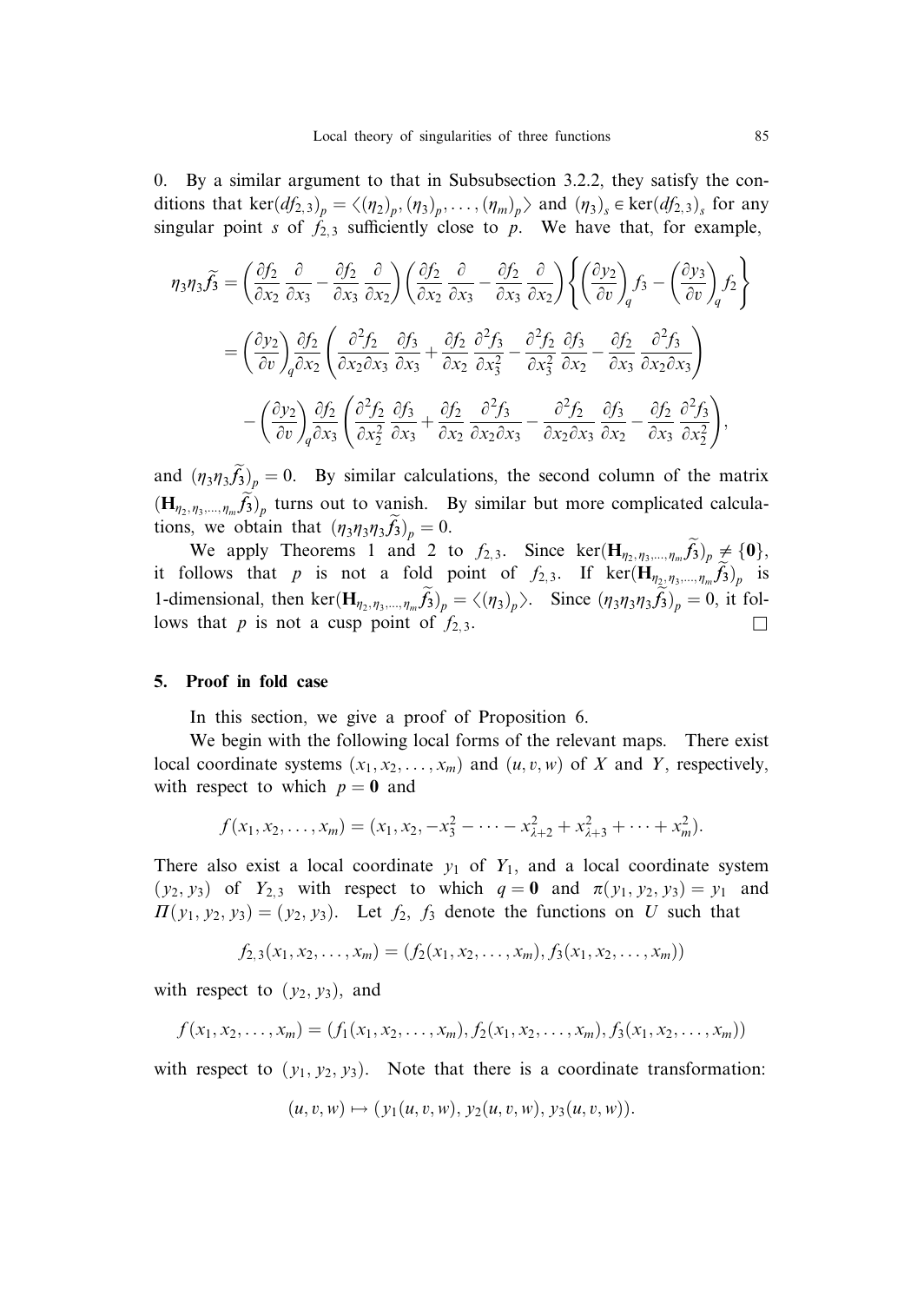Let S denote the singular set of  $f|_U$ . We can see that S coincides with the  $x_1x_2$ -plane, and  $f|_S$  is an embedding, and its image D coincides with the *uv*-plane. Hence,  $\pi|_D$  and  $\Pi|_D$  have the local forms:  $\pi|_D(u, v) = y_1(u, v, 0)$  and  $\Pi|_D(u, v) = (y_2(u, v, 0), y_3(u, v, 0)).$ 

We calculate partial derivatives similarly to those in Section 3. Then we obtain that, for each  $k \in \{1, 2, 3\}$  and  $i, j \in \{1, 2, \ldots, m\}$  such that  $i \leq j$ ,

$$
\left(\frac{\partial f_k}{\partial x_i}\right)_p = \begin{cases}\n\left(\frac{\partial y_k}{\partial u}\right)_q & (i = 1) \\
\left(\frac{\partial y_k}{\partial v}\right)_q & (i = 2) \\
0 & (3 \le i \le m),\n\end{cases}
$$
\n
$$
\left(\frac{\left(\frac{\partial^2 y_k}{\partial u^2}\right)_q}{\left(\frac{\partial^2 y_k}{\partial u \partial v}\right)_q} \right)_i \quad (i = 1, j = 2)
$$
\n
$$
\left(\frac{\partial^2 f_k}{\partial x_i \partial x_j}\right)_p = \begin{cases}\n\left(\frac{\partial^2 y_k}{\partial u \partial v}\right)_q & (i = j = 2) \\
\left(\frac{\partial^2 y_k}{\partial v^2}\right)_q & (i = j = 2) \\
-2\left(\frac{\partial y_k}{\partial w}\right)_q & (3 \le i = j \le \lambda + 2) \\
2\left(\frac{\partial y_k}{\partial w}\right)_q & (\lambda + 3 \le i = j \le m) \\
0 & \text{(otherwise)}.\n\end{cases}
$$

**5.1. Function case.** We first focus on the function  $f_1$ .

We consider whether p is a regular or singular point of  $f_1$ . By the local forms and the results of partial derivatives,

$$
(df_1)_p = \left( \left( \frac{\partial y_1}{\partial u} \right)_q, \left( \frac{\partial y_1}{\partial v} \right)_q, 0, \dots, 0 \right),
$$

$$
(d(\pi|_D))_q = \left( \left( \frac{\partial y_1}{\partial u} \right)_q, \left( \frac{\partial y_1}{\partial v} \right)_q \right).
$$

Hence, p is a regular point of  $f_1$  if and only if q is a regular point of  $\pi|_{D}$ , which is the case if and only if

$$
\left(\frac{\partial y_1}{\partial u}\right)_q\neq 0\qquad\text{or}\qquad \left(\frac{\partial y_1}{\partial v}\right)_q\neq 0.
$$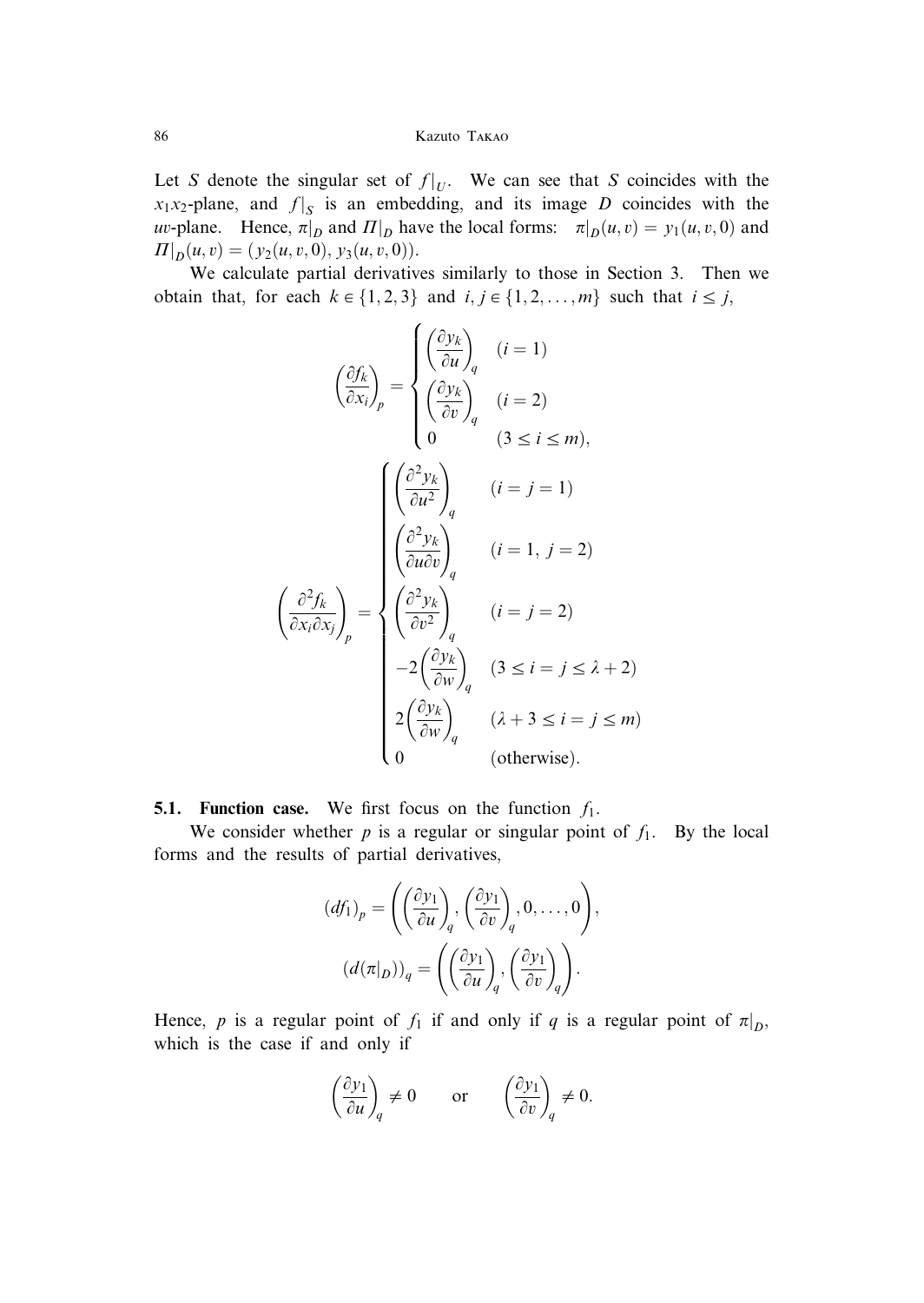Supposing that  $p$  is a singular point of  $f_1$ , we consider what type it is. By the above result, q is a singular point of  $\pi|_D$ , and

$$
\left(\frac{\partial y_1}{\partial u}\right)_q = \left(\frac{\partial y_1}{\partial v}\right)_q = 0.
$$

By the regularity of the coordinate transformation:  $(u, v, w) \mapsto (y_1, y_2, y_3)$ ,

$$
\left(\frac{\partial y_1}{\partial w}\right)_q \neq 0.
$$

The Hessian matrix  $(\mathbf{H}_{x_1, x_2, ..., x_m} f_1)_p$  is equal to

$$
\begin{pmatrix}\n\left(\frac{\partial^2 y_1}{\partial u^2}\right)_q & \left(\frac{\partial^2 y_1}{\partial u \partial v}\right)_q & \mathbf{0} & \mathbf{0} \\
\left(\frac{\partial^2 y_1}{\partial u \partial v}\right)_q & \left(\frac{\partial^2 y_1}{\partial v^2}\right)_q & \mathbf{0} & \mathbf{0} \\
\mathbf{0} & \mathbf{0} & -2\left(\frac{\partial y_1}{\partial w}\right)_q \mathbf{I}_{\lambda} & \mathbf{0} \\
\mathbf{0} & \mathbf{0} & \mathbf{0} & 2\left(\frac{\partial y_1}{\partial w}\right)_q \mathbf{I}_{m-\lambda-2}\n\end{pmatrix}
$$

and the Hessian matrix  $(\mathbf{H}_{u,v}(\pi|_{D}))_q$  is equal to

$$
\begin{pmatrix}\left(\frac{\partial^2 y_1}{\partial u^2}\right)_q & \left(\frac{\partial^2 y_1}{\partial u \partial v}\right)_q \\ \left(\frac{\partial^2 y_1}{\partial u \partial v}\right)_q & \left(\frac{\partial^2 y_1}{\partial v^2}\right)_q\end{pmatrix}.
$$

These show that  $(\mathbf{H}_{x_1, x_2,...,x_m} f_1)_p$  has maximal rank if and only if  $(\mathbf{H}_{u,v}(\pi|_D))_q$ does. Hence, p is a fold point of  $f_1$  if and only if q is a fold point of  $\pi|_{D}$ . The number of negative eigenvalues of  $(\mathbf{H}_{x_1, x_2, ..., x_m} f_1)_p$  is

$$
\label{eq:2.1} \left\{ \begin{aligned} &\lambda + \overline{\mu} & \left( \left( \frac{\partial y_1}{\partial w} \right)_q > 0 \right) \\ & (m - \lambda - 2) + \overline{\mu} & \left( \left( \frac{\partial y_1}{\partial w} \right)_q < 0 \right), \end{aligned} \right.
$$

where  $\bar{\mu}$  is the number of negative eigenvalues of  $(\mathbf{H}_{u,v}(\pi|_{D}))_q$ . Suppose that q is a fold point of  $\pi|_{D}$ , and let  $\mu$  denote its absolute index. Note that  $\mu =$  $\min{\{\overline{\mu}, 2 - \overline{\mu}\}}$ , and hence  $\overline{\mu}$  is equal to either  $\mu$  or  $2 - \mu$ . The number of

;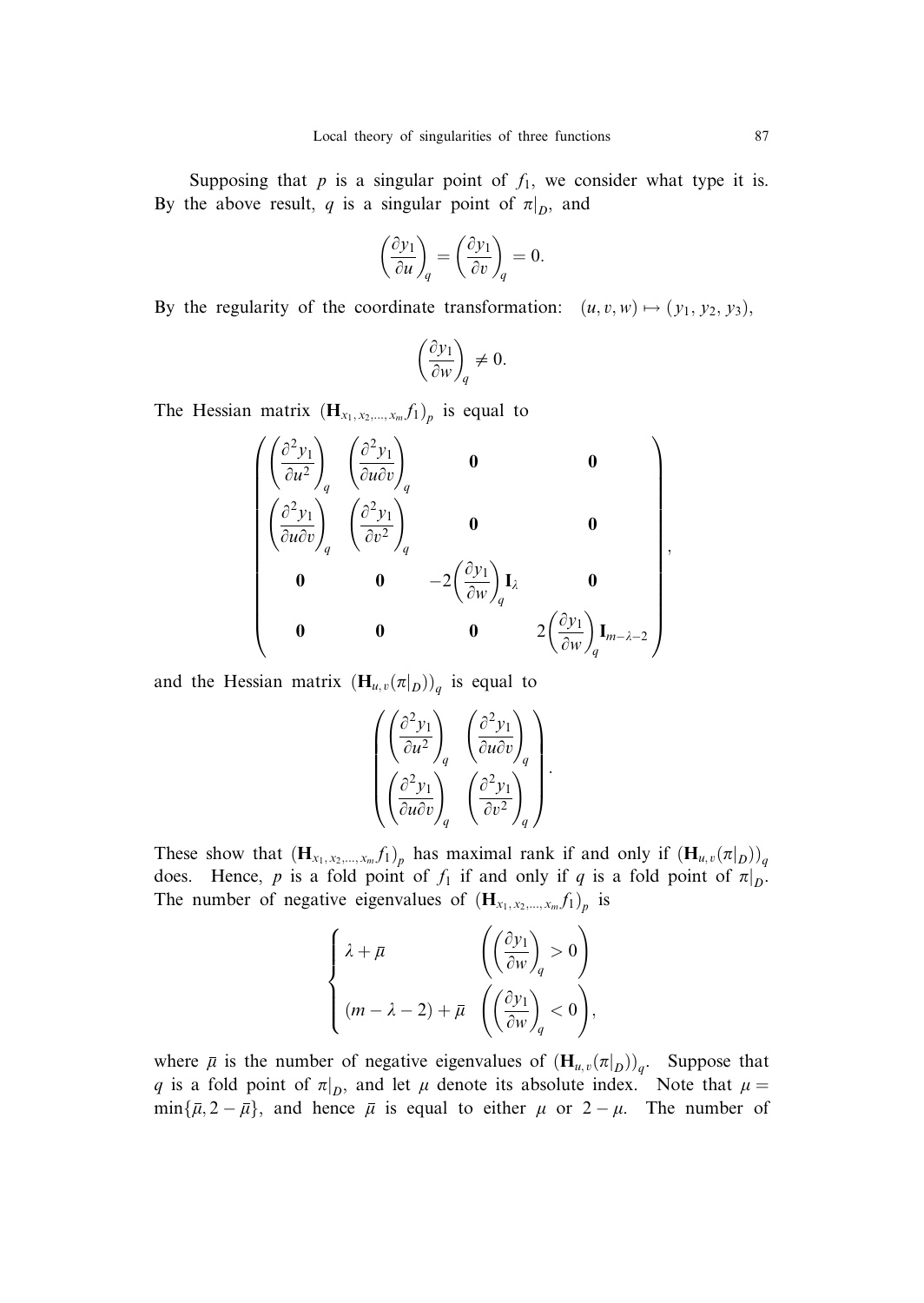negative eigenvalues of  $(\mathbf{H}_{x_1, x_2, ..., x_m} f_1)_p$  is, therefore, equal to

$$
\begin{cases} \lambda + \mu & \left( \left( \frac{\partial y_1}{\partial w} \right)_q > 0, \, \overline{\mu} = \mu \right) \\ \lambda - \mu + 2 & \left( \left( \frac{\partial y_1}{\partial w} \right)_q > 0, \, \overline{\mu} = 2 - \mu \right) \\ m - \lambda + \mu - 2 & \left( \left( \frac{\partial y_1}{\partial w} \right)_q < 0, \, \overline{\mu} = \mu \right) \\ m - \lambda - \mu & \left( \left( \frac{\partial y_1}{\partial w} \right)_q < 0, \, \overline{\mu} = 2 - \mu \right). \end{cases}
$$

Thus, the absolute index of the fold point p of  $f_1$  is equal to either min $\{\lambda + \mu, \lambda\}$  $m - \lambda - \mu$  or min $\{\lambda - \mu + 2, m - \lambda + \mu - 2\}.$ 

# **5.2. Surface-valued map case.** We now focus on the map  $f_{2,3}$ .

We consider whether p is a regular or singular point of  $f_{2,3}$ . By the local forms and the results of partial derivatives,

$$
(df_{2,3})_p = \begin{pmatrix} \left(\frac{\partial y_2}{\partial u}\right)_q & \left(\frac{\partial y_2}{\partial v}\right)_q & 0 & \cdots & 0\\ \left(\frac{\partial y_3}{\partial u}\right)_q & \left(\frac{\partial y_3}{\partial v}\right)_q & 0 & \cdots & 0 \end{pmatrix},
$$

$$
(d(\Pi|_D))_q = \begin{pmatrix} \left(\frac{\partial y_2}{\partial u}\right)_q & \left(\frac{\partial y_2}{\partial v}\right)_q\\ \left(\frac{\partial y_3}{\partial u}\right)_q & \left(\frac{\partial y_3}{\partial v}\right)_q \end{pmatrix}.
$$

Hence, p is a regular point of  $f_{2,3}$  if and only if q is a regular point of  $\Pi|_{D}$ , which is the case if and only if

$$
\left(\frac{\partial y_2}{\partial u}\right)_q \left(\frac{\partial y_3}{\partial v}\right)_q - \left(\frac{\partial y_2}{\partial v}\right)_q \left(\frac{\partial y_3}{\partial u}\right)_q \neq 0.
$$

Supposing that p is a singular point of  $f_{2,3}$ , we consider what type it is, in the rest of this section. By the above result, q is a singular point of  $\Pi|_{D}$ , and

$$
\left(\frac{\partial y_2}{\partial u}\right)_q \left(\frac{\partial y_3}{\partial v}\right)_q - \left(\frac{\partial y_2}{\partial v}\right)_q \left(\frac{\partial y_3}{\partial u}\right)_q = 0.
$$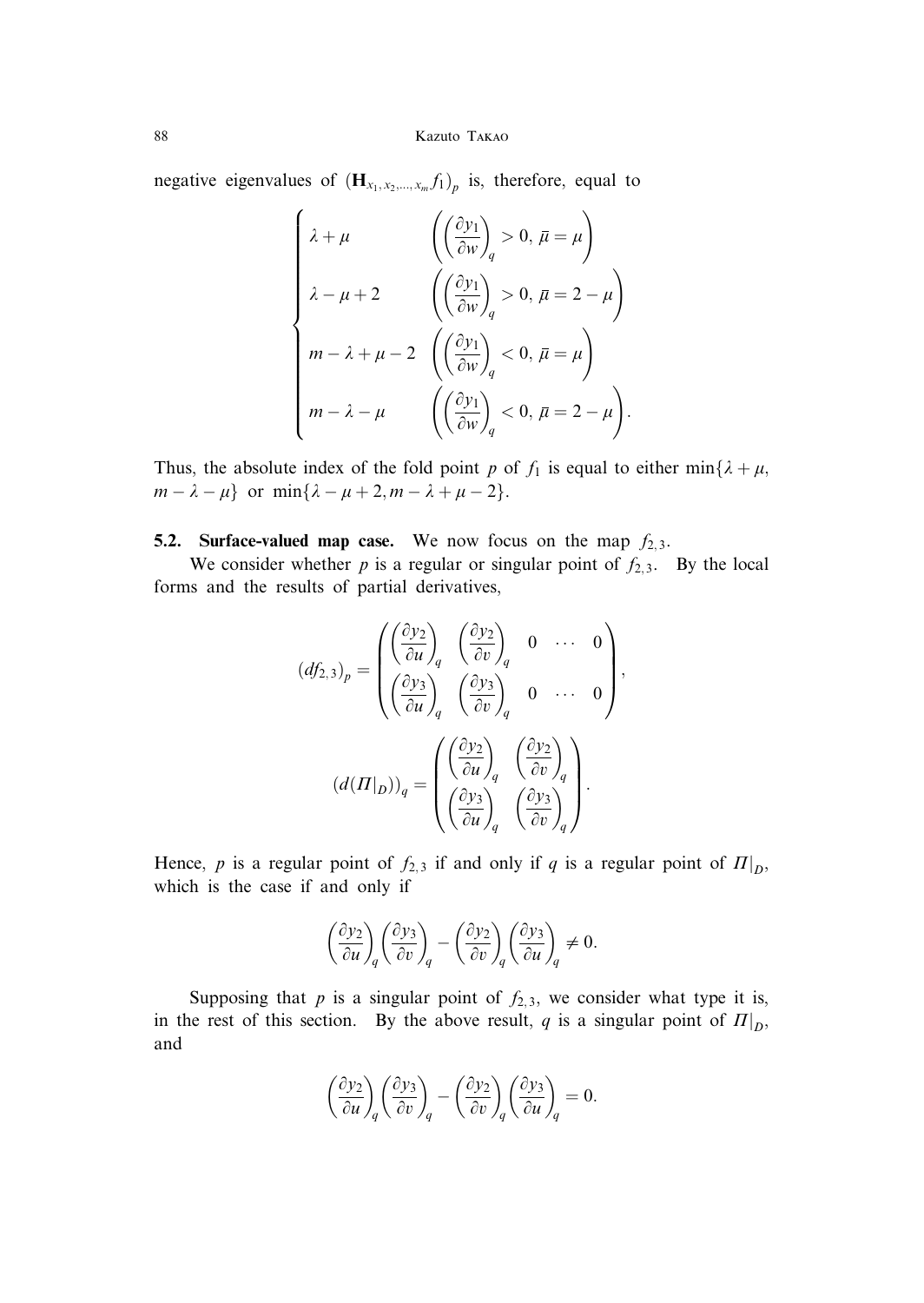By the regularity of the coordinate transformation:  $(u, v, w) \mapsto (y_1, y_2, y_3)$ ,

$$
\begin{pmatrix}\n\left(\frac{\partial y_2}{\partial u}\right)_q & \left(\frac{\partial y_2}{\partial v}\right)_q \\
\left(\frac{\partial y_3}{\partial u}\right)_q & \left(\frac{\partial y_3}{\partial v}\right)_q\n\end{pmatrix} \neq \mathbf{0}.
$$

By the symmetries of  $y_2$  and  $y_3$ , and of u and v, we may suppose that

$$
\left(\frac{\partial y_2}{\partial u}\right)_q\neq 0
$$

without loss of generality. Again by the regularity,

$$
\left(\frac{\partial y_2}{\partial u}\right)_q\left(\frac{\partial y_3}{\partial w}\right)_q-\left(\frac{\partial y_2}{\partial w}\right)_q\left(\frac{\partial y_3}{\partial u}\right)_q\neq 0.
$$

Let  $B$  denote the left-hand side of this inequality.

We modify the local form of  $f_{2,3}$  as follows. Let  $f_3$  be the function on U defined as

$$
\widetilde{f}_3 = \left(\frac{\partial y_2}{\partial u}\right)_q f_3 - \left(\frac{\partial y_3}{\partial u}\right)_q f_2,
$$

to give  $f_{2,3}$  the local form:

$$
f_{2,3}(x_1,x_2,\ldots,x_m)=(f_2(x_1,x_2,\ldots,x_m),\tilde{f}_3(x_1,x_2,\ldots,x_m)).
$$

We have arranged the conditions that  $(df_2)_p \neq 0$  and  $(d\tilde{f}_3)_p = 0$ .

We calculate some derivatives with respect to appropriate vector fields as follows. Let  $\eta_1, \eta_2, \ldots, \eta_m$  be the  $C^{\infty}$  vector fields on U defined as

$$
\eta_1 = \frac{\partial}{\partial x_1},
$$

$$
\eta_2 = \frac{\partial f_2}{\partial x_1} \frac{\partial}{\partial x_2} - \frac{\partial f_2}{\partial x_2} \frac{\partial}{\partial x_1},
$$

$$
\eta_i = \frac{\partial}{\partial x_i} \qquad (3 \le i \le m).
$$

We have arranged that  $(\eta_1)_p, (\eta_2)_p, \ldots, (\eta_m)_p$  are linearly independent, and  $(\eta_1 f_2)_p \neq 0$  and  $(\eta_i f_2)_p = 0$  for  $i \in \{2, 3, \ldots m\}$ , and  $\eta_2 f_2 = 0$ . By a similar argument to that in Subsubsection 3.2.2, they satisfy the conditions that  $\text{ker}(df_{2,3})_p = \langle (\eta_2)_p, (\eta_3)_p, \dots, (\eta_m)_p \rangle$  and  $(\eta_2)_s \in \text{ker}(df_{2,3})_s$  for any singular point s of  $f_{2,3}$  sufficiently close to p. By calculations similar to those in the previous sections, we obtain that the matrix  $(\mathbf{H}_{\eta_2, \eta_3, ..., \eta_m} f_3)_{p}$  is equal to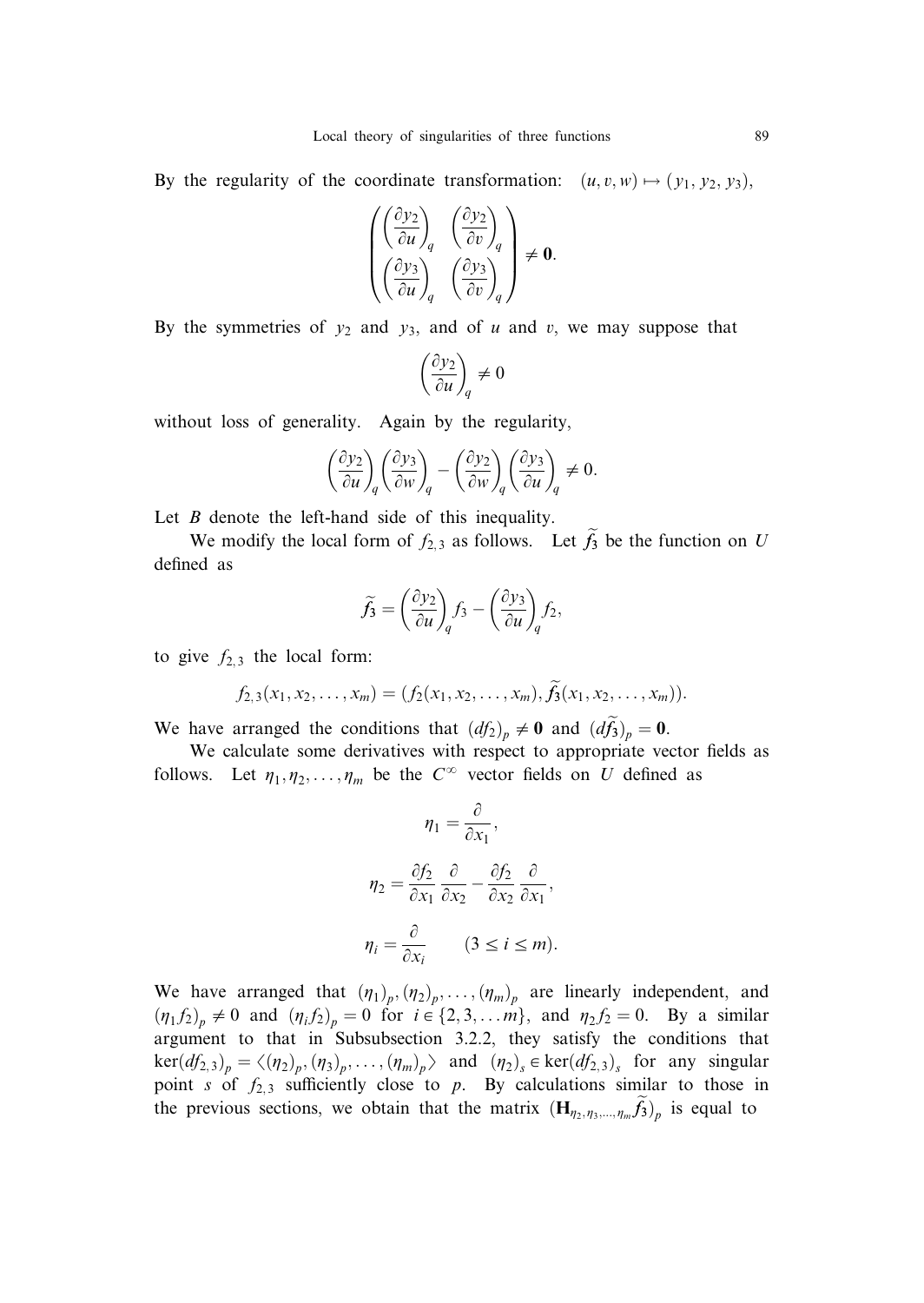$$
\left(\begin{matrix}(\eta_2\eta_2\widetilde{f_3})_p&\textbf{0}&\textbf{0}\\ \textbf{0}&-2B\textbf{I}_{\lambda}&\textbf{0}\\ \textbf{0}&\textbf{0}&2B\textbf{I}_{m-\lambda-2}\end{matrix}\right).
$$

We apply Theorems 1 and 2 to  $f_{2,3}$ . The above form of the matrix shows that ker $(\mathbf{H}_{\eta_2, \eta_3, ..., \eta_m} \widetilde{f}_3)_p = \{0\}$  if and only if  $(\eta_2 \eta_2 \widetilde{f}_3)_p \neq 0$ . It follows that  $p$  is a fold point of  $f_{2,3}$  if and only if  $(\eta_2 \eta_2 \tilde{f}_3)_{p} \neq 0$ . Note that ker $(\mathbf{H}_{\eta_2,\eta_3,\dots,\eta_m} \tilde{f}_3)_{p}$ is 1-dimensional if and only if  $(\eta_2 \eta_2 f_3)_p = 0$ . If so, then ker $(\mathbf{H}_{\eta_2,\eta_3,\dots,\eta_m} f_3)_p =$  $\langle (\eta_2)_p \rangle$ . It follows that p is a cusp point of  $f_{2,3}$  if and only if  $(\eta_2 \eta_2 \tilde{f}_3)_p = 0$ and  $(d(\eta_2 \tilde{f}_3))_p \neq 0$  and  $(\eta_2 \eta_2 \tilde{f}_3)_p \neq 0$ . Here, the condition that  $(d(\eta_2 \tilde{f}_3))_p \neq 0$ 0 holds if and only if  $(\eta_1\eta_2\tilde{f}_3)_p \neq 0$ , since  $(\eta_i\eta_2\tilde{f}_3)_p = 0$  for  $i \in \{2, 3, \ldots, m\}$ . The number of negative eigenvalues of  $(\mathbf{H}_{\eta_2, \eta_3, \dots, \eta_m} f_3)_{p}$  is

$$
\begin{cases} \lambda & (B>0,\, (\eta_2\eta_2\widetilde{f_3})_p\geq 0) \\ \lambda+1 & (B>0,\, (\eta_2\eta_2\widetilde{f_3})_p<0) \\ m-\lambda-2 & (B<0,\, (\eta_2\eta_2\widetilde{f_3})_p\geq 0) \\ m-\lambda-1 & (B<0,\, (\eta_2\eta_2\widetilde{f_3})_p<0). \end{cases}
$$

It follows that, if p is a fold point of  $f_{2,3}$ , its absolute index is equal to either  $\min\{\lambda, m - \lambda - 1\}$  or  $\min\{\lambda + 1, m - \lambda - 2\}$ , and that, if p is a cusp point of  $f_{2,3}$ , its absolute index is equal to min $\{\lambda, m - \lambda - 2\}$ . Note that min $\{\lambda, m - \lambda\}$  $m - \lambda - 1$  = min{ $\lambda$ ,  $m - \lambda - 2$ } =  $\lambda$  since  $\lambda \le m - \lambda - 2$ .

We also apply Theorems 1 and 2 to the restriction of  $f_{2,3}$  to the singular set S of f. Since S coincides with the  $x_1x_2$ -plane, we have the local forms:  $f_{2,3}|_S(x_1,x_2)=(f_2|_S(x_1,x_2),f_3|_S(x_1,x_2)),$  and  $f_2|_S(x_1,x_2)=f_2(x_1,x_2,0,\ldots,0)$ and  $\tilde{f}_3|_S(x_1,x_2)=\tilde{f}_3(x_1,x_2,0,\ldots,0)$ . We can see that  $(d(f_2|_S))_p \neq 0$ , and  $(d(f_3|_S))_p = 0$ . Since  $\eta_2$  is the sum of only derivations with respect to  $x_1$ and  $x_2$  multiplied by functions, and hence  $\eta_2\eta_2$  and  $\eta_2\eta_2\eta_2$  are also, we may regard them as defined on S. Then we have that  $\text{ker}(d(f_{2,3}|_S))_p = \langle (\eta_2)_p \rangle$ , and that  $(\eta_2)$ <sub>s</sub>  $\in \text{ker}(d(f_{2,3}|_S))$ <sub>s</sub> for any singular point s of  $f_{2,3}|_S$  sufficiently close to p, and that  $(\mathbf{H}_{\eta_2}(f_3|_S))_p = (\eta_2 \eta_2(f_3|_S))_p$ . It follows that p is a fold point of  $f_{2,3}|_S$  if and only if  $(\eta_2\eta_2(\tilde{f}_3|_S))_p \neq 0$ . Note that  $\ker(\mathbf{H}_{\eta_2}(\tilde{f}_3|_S))_p =$  $\langle (\eta_2)_p \rangle$  if  $(\eta_2 \eta_2(\tilde{f}_3|_S))_p = 0$ . It follows that p is a cusp point of  $f_{2,3}|_S$  if and only if  $(\eta_2 \eta_2(\tilde{f}_3|_S))_p = 0$  and  $(d(\eta_2(\tilde{f}_3|_S)))_p \neq \mathbf{0}$  and  $(\eta_2 \eta_2 \eta_2(\tilde{f}_3|_S))_p \neq 0$ . Here, the condition that  $(d(\eta_2(\tilde{f}_3|_S)))_p \neq 0$  holds if and only if  $(\eta_1\eta_2(\tilde{f}_3|_S))_p \neq 0$ , since  $(\eta_2\eta_2(f_3|_S))_p = 0.$ 

We compare the results of the above two paragraphs. Note that  $(\eta_2 \eta_2 f_3)_p$  $=(\eta_2\eta_2(f_3|_S))_p$  and  $(\eta_1\eta_2f_3)_p=(\eta_1\eta_2(f_3|_S))_p$  and  $(\eta_2\eta_2\eta_2f_3)_p=(\eta_2\eta_2\eta_2(f_3|_S))_p$ . It follows that p is a fold point (resp. cusp point) of  $f_{2,3}$  if and only if p is a fold point (resp. cusp point) of  $f_{2,3}|_S$ . Since  $f|_S$  is an embedding from S to